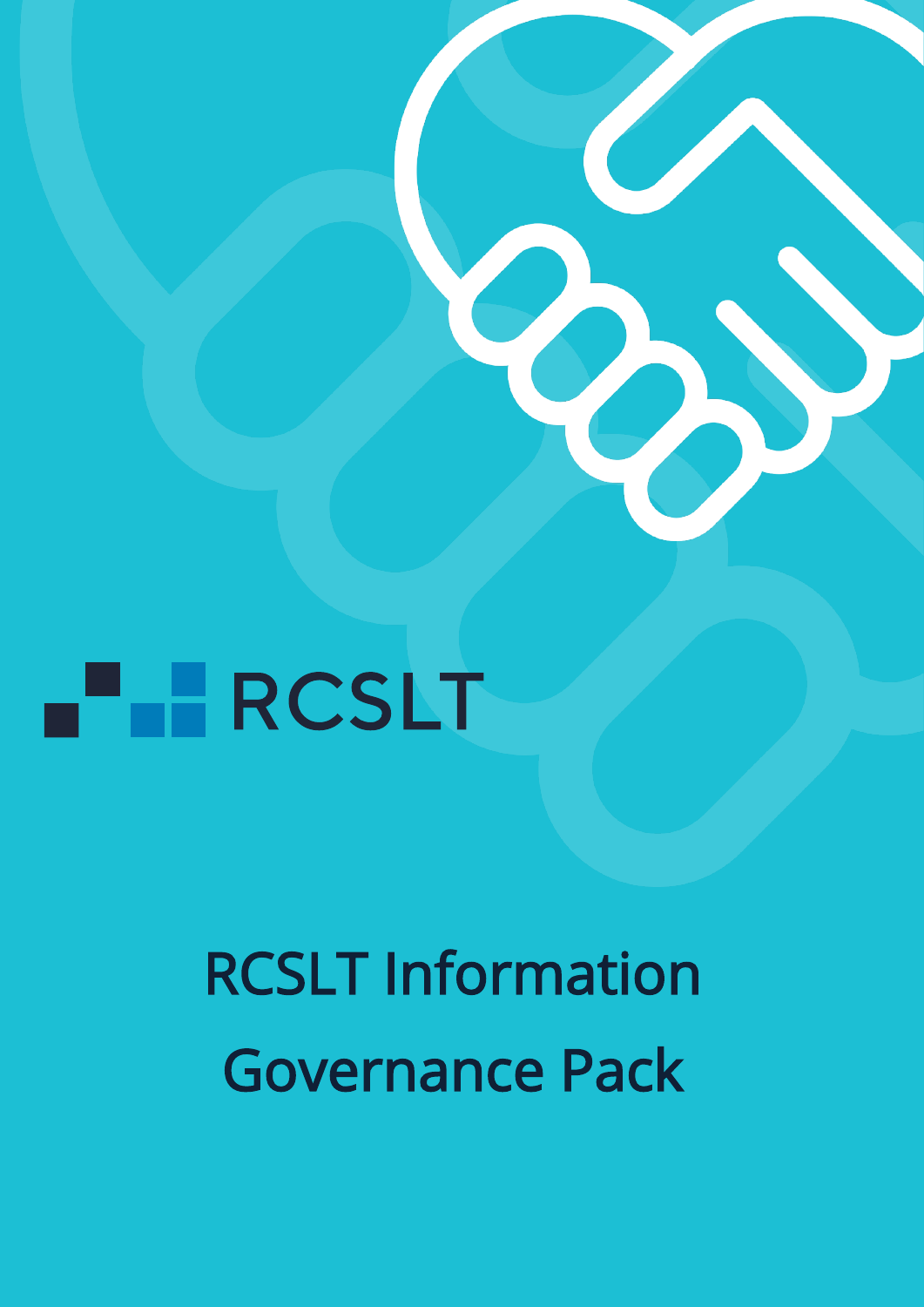# RCSLT Information Governance Pack

# RCSLT Online Outcome Tool (ROOT) & COVID-19 Data Collection Tool (CDCT)

# Executive summary

The Royal College of Speech and Language Therapists (RCSLT) is working to support speech and language therapy services to improve the collection of data and to assist with demonstrating the impact of therapy for individuals with speech, language, communication and swallowing needs.

# RCSLT Online Outcome Tool

The RCSLT Online Outcome Tool (ROOT) has been developed in collaboration with speech and language therapists, to collect and collate Therapy Outcome Measures (TOMs) (Enderby and John, 2015; Enderby and John, 2019) data and generate aggregated data reports. These reports can be utilised by speech and language therapists to inform clinical decision making and offer the potential to demonstrate the impact of speech and language therapy (SLT) interventions for individuals accessing services and cohorts of individuals. The reports could be used to assist with service evaluation and quality assurances purposes. The de-personalised datasets submitted by speech and language therapy services contribute to a national database, which supports the profession with benchmarking and exploring variation across the UK. It also provides evidence that can be used nationally to demonstrate the impact of the profession and to influence key decision makers.

# COVID-19 data collection tool

The COVID-19 data collection tool (CDCT) is a module of the ROOT. It was developed in 2020 to support speech and language therapy services with capturing data on the management of patients with confirmed and suspected COVID-19. The CDCT also enables speech and language therapists to generate reports on the data submitted and contribute to a national database. Similarly, this is designed to support the profession with benchmarking, exploring variation across the UK and to shared lessons learned, as well as for use at a national level by the profession.

This document has been developed to support speech and language therapy services with understanding the legal requirements and local policy relevant to the use of the ROOT and/or CDCT, and with demonstrating due diligence with regards information governance and data security legislation. Local and national policies and procedures must always be followed.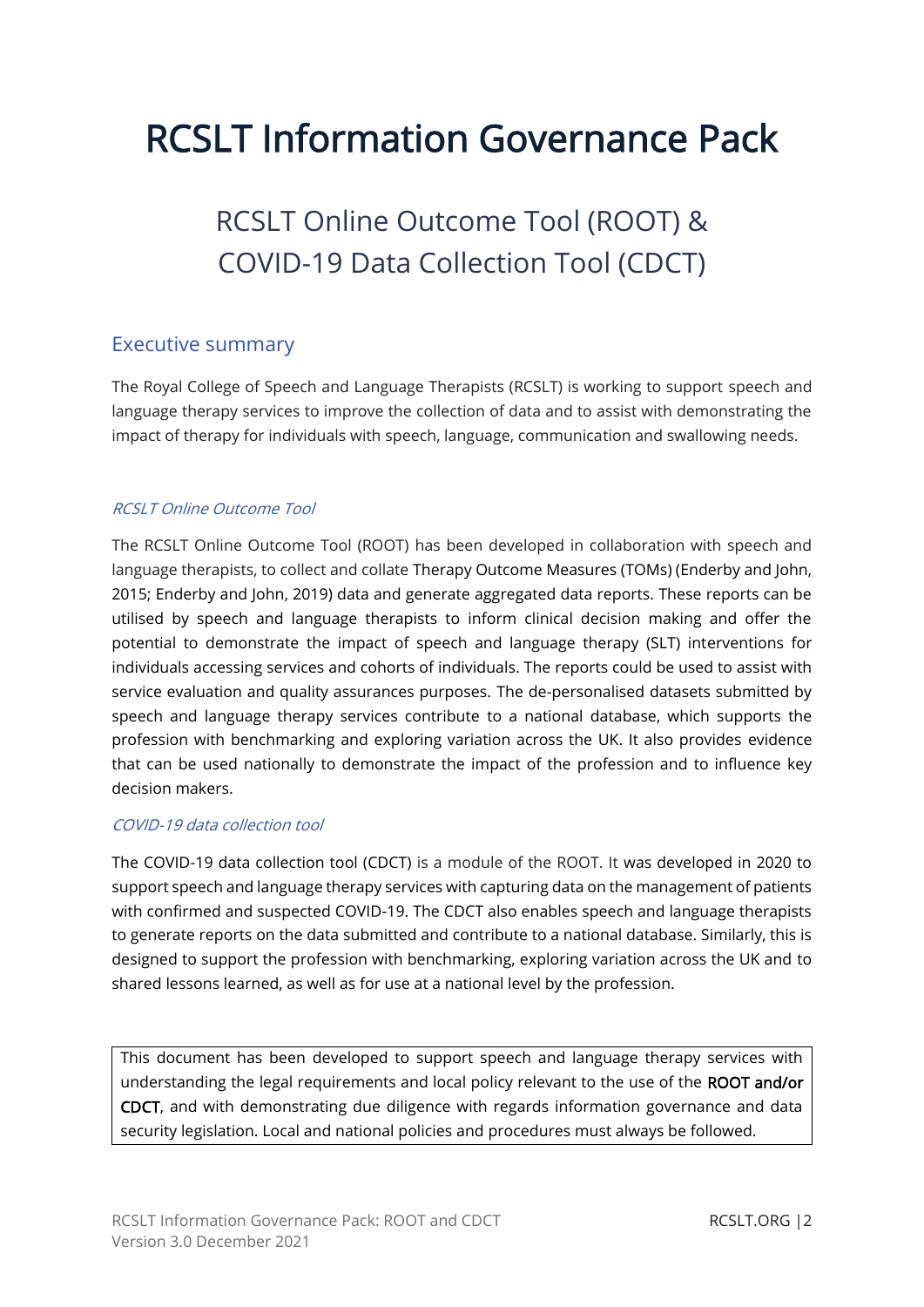# Key points

- The information and resources provided in this pack are for guidance and support only and do not replace local documentation or national guidance. Local and national policies and procedures must always be followed.
- This document makes reference to "Data Protection Legislation", which means (i) the UK General Data Protection Regulation and (ii) the Data Protection Act 2018.
- The RCSLT has consulted with the Information Commissioner's Office (UK) and NHS Digital (England) during the course of these projects.
- The data collected via the ROOT and the CDCT is within the scope of Data Protection Legislation and, therefore, a Data Sharing Agreement will be required between the organisation providing the speech and language therapy service and the RCSLT, as joint data controllers. This can be completed electronically. Data Sharing Agreements will be routinely reviewed on 2-yearly basis.
- Individuals have the right to be informed about how data about them is used. Therefore, speech and language therapy services using the ROOT and/or CDCT should be transparent with service users about the ways in which data is used. This can be covered by an organisation's fair processing notice.
- Speech and language therapy services wishing to use the ROOT and/or CDCT will be required to confirm that they have satisfied all local policies and procedures related to information governance, including completion of all documentation required by their organisation, before access to the ROOT and/or CDCT will be granted.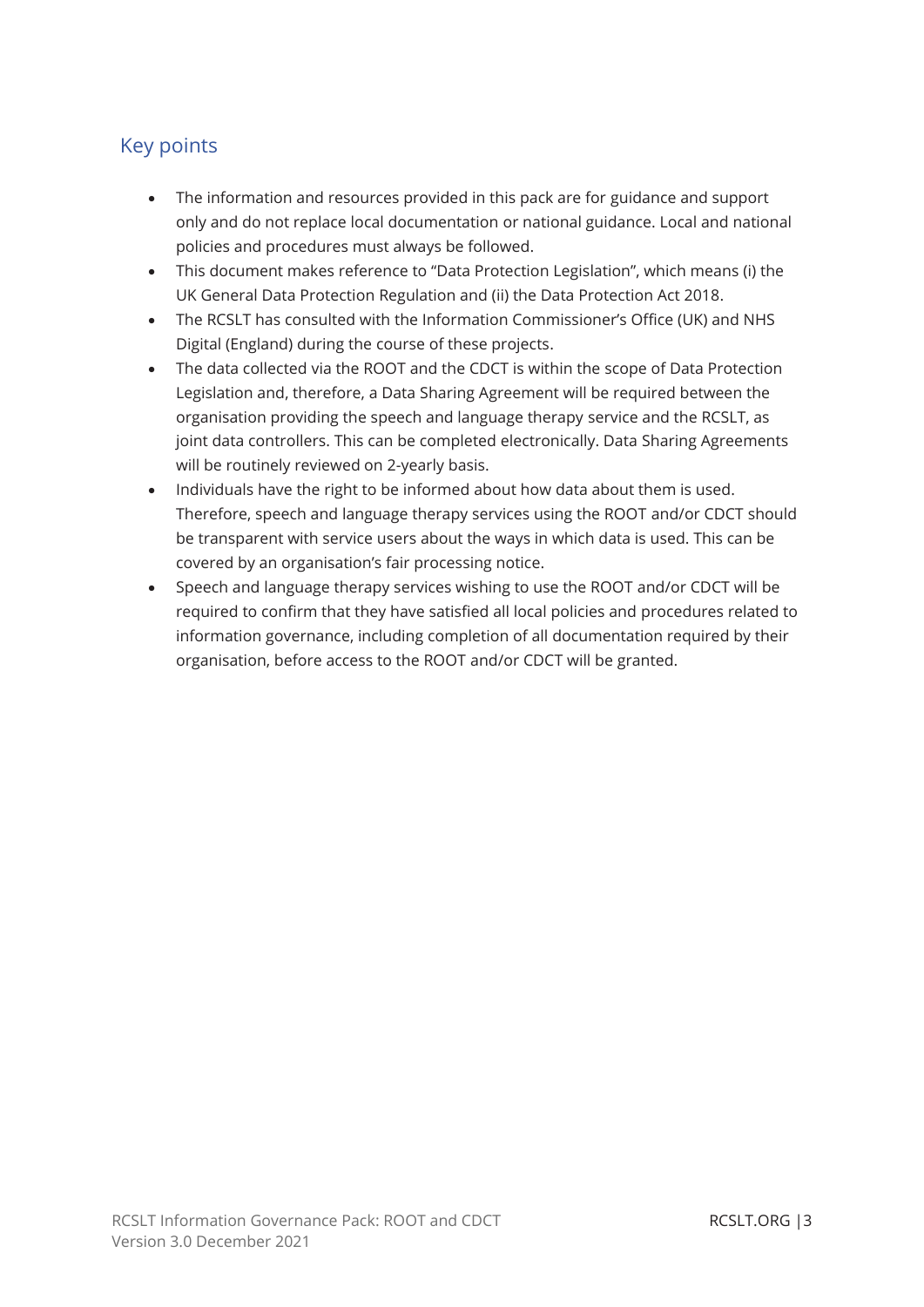# **Contents**

| 1. Introduction                                         | Page 5  |
|---------------------------------------------------------|---------|
| 2. Overview of the RCSLT Online Outcome Tool (ROOT)     | Page 5  |
| 3. Overview of the COVID-19 data collection tool (CDCT) | Page 7  |
| 4. Purposes of processing                               | Page 8  |
| 5. Roles and responsibilities                           | Page 8  |
| 6. System security overview                             | Page 9  |
| 7. Privacy risks                                        | Page 10 |
| 8. Documentation                                        | Page 10 |
| 9. Terms of use                                         | Page 12 |
| 10. Further information                                 | Page 12 |
| 11. References                                          | Page 12 |
| Annexes                                                 | Page 13 |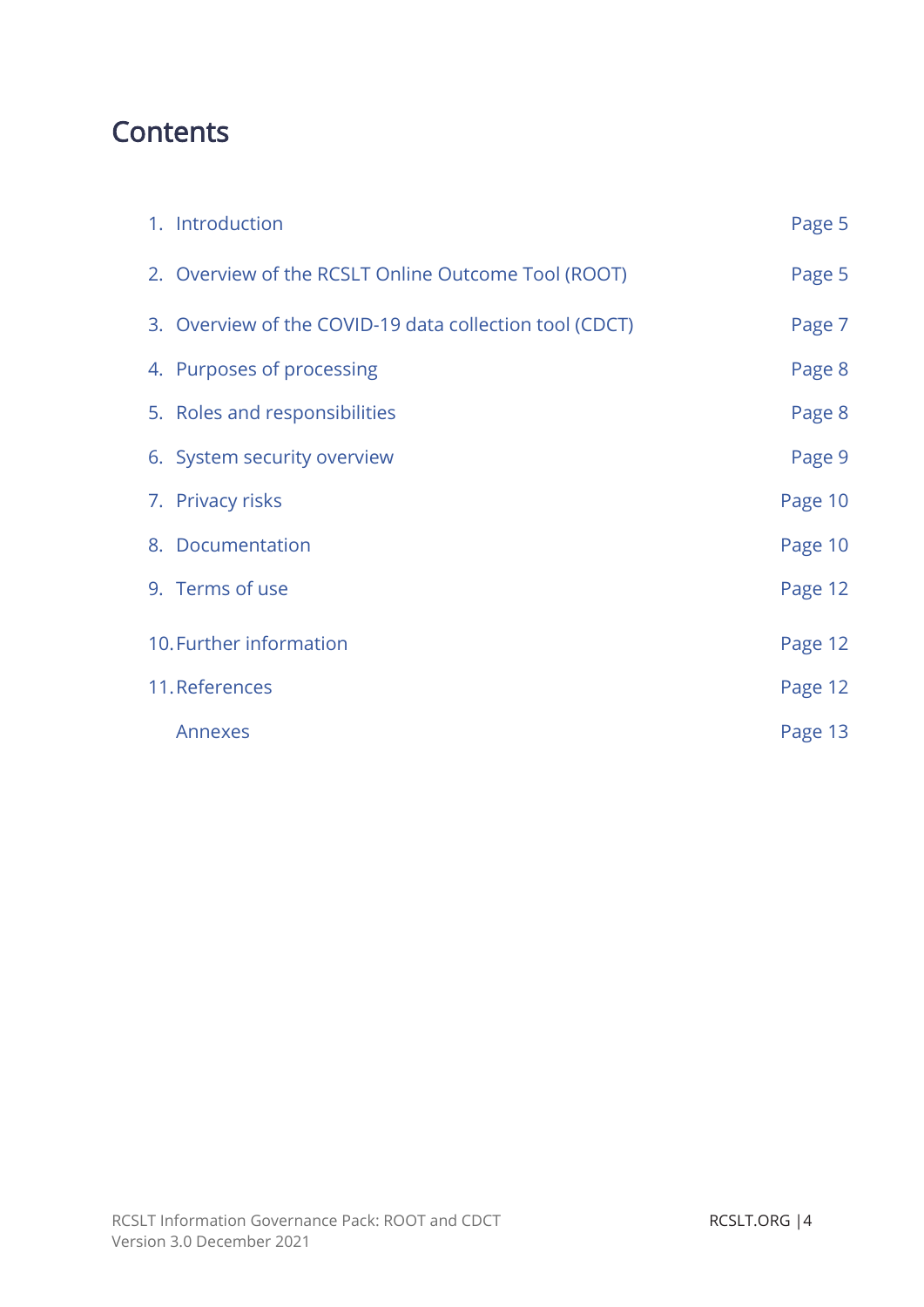# 1. Introduction

The RCSLT has developed two datasets and corresponding online tools to support a national approach to collecting information on outcomes related to speech and language therapy (SLT) intervention. This is to support speech and language therapists in clinical practice as well as service users, service managers and other key stakeholders. For practising clinicians, outcome measurement increases reflective practice leading to improvements in patient care, professional development and informing clinical decision making. At a service level, outcomes data can assist in informing service change, quality improvement, and resourcing decisions. In addition, outcomes-based commissioning in some parts of the UK requires services to evidence in a validated, robust and reliable way the outcomes for individuals receiving speech and language therapy.

Furthermore, a robust and validated demonstration of the impact of speech and language therapy has the potential to be useful evidence to present to commissioning bodies, to demonstrate how the profession contributes to the delivery of policies and frameworks across the UK and to influence key decision makers.

# 2. Overview of the RCSLT Online Outcome Tool (ROOT) and data collected

The RCSLT Online Outcome Tool (ROOT) facilitates the collection of Therapy Outcome Measures (TOMs) (Enderby and John, 2015; Enderby and John, 2019) data to support with monitoring, evaluating and reporting on outcomes for individuals receiving speech and language therapy. The ROOT has been developed by, and is hosted by, Different Class Solutions Ltd. It facilitates the collection of data about individuals' outcomes at different points in time, using TOMs. It is a standalone online tool that collects, collates and reports on outcomes data.

SLT services can enter TOMs data for service users directly into the ROOT, or, alternatively, data held in local electronic systems/databases can be uploaded in bulk to the ROOT (Figure 1).



Figure 1: ROOT data collection methods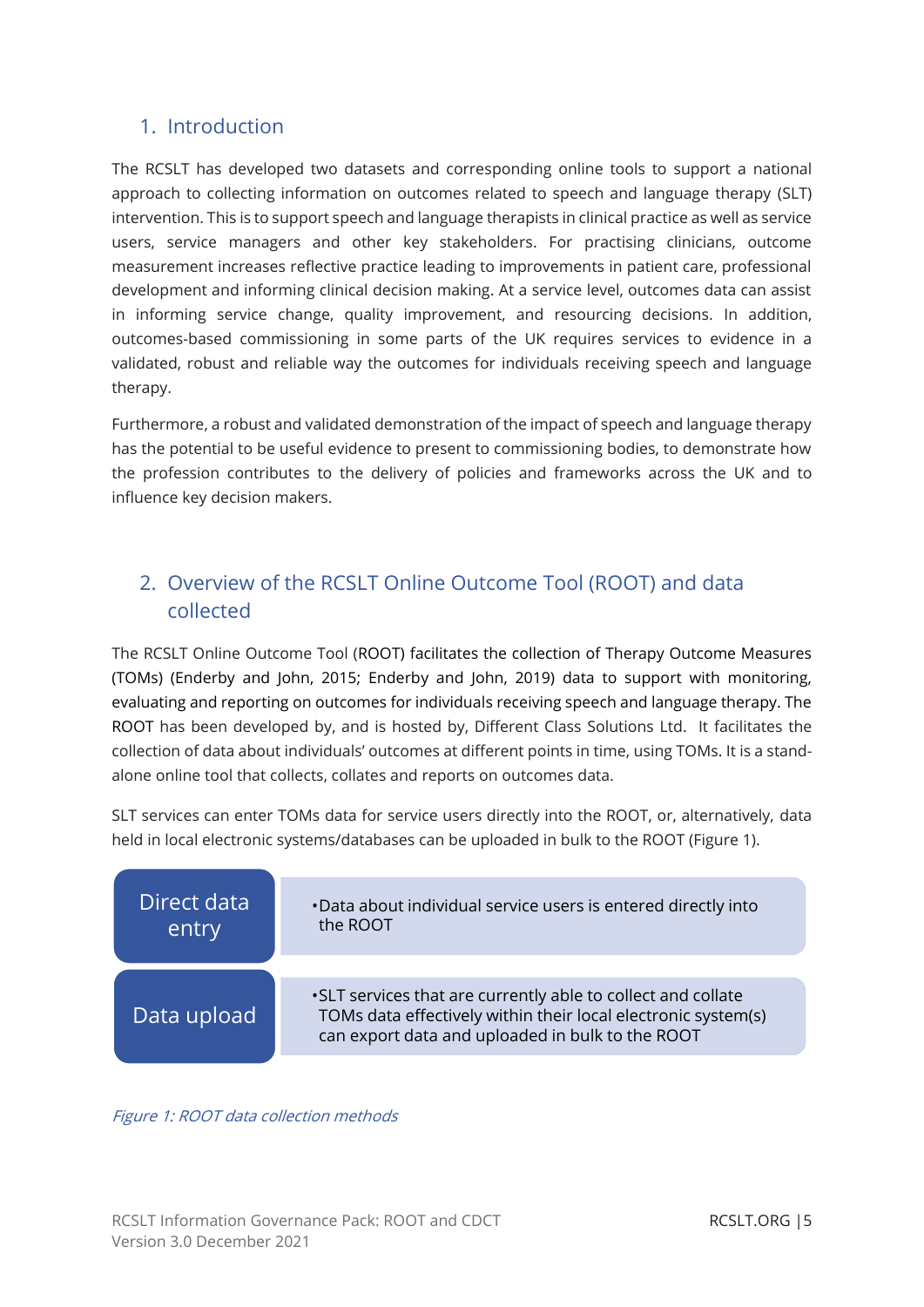Speech and language therapists can access reports that show change over time for individuals in association with SLT interventions. The ROOT also aggregates data collected across an SLT service and generates reports on groups of service users. Filters can be applied to the reports to drill down to specific clinical groups at the required level for data analysis and reporting. SLT services using either method of data collection detailed in Figure 1 will have access to aggregated data reports about the outcomes delivered by their service.

Further information about the ROOT is available on the RCSLT webpages: [The RCSLT online](https://www.rcslt.org/speech-and-language-therapy/guidance-for-delivering-slt-services/outcome-measurement/outcome-tool-overview/)  [outcome tool \(ROOT\)](https://www.rcslt.org/speech-and-language-therapy/guidance-for-delivering-slt-services/outcome-measurement/outcome-tool-overview/) The RCSLT has adopted a privacy-friendly approach in the development of the ROOT, with respect to the information collected about the individuals receiving speech and language therapy and the SLTs using the tool.

### Data about individuals receiving speech and language therapy

The RCSLT has received advice from the Information Commissioner's Office about the data collected via the ROOT about the individuals receiving speech and language therapy. The data collected about service users are pseudonymised/de-personalised. In the majority of cases, individuals will not be identifiable from the data, nevertheless, the data should be treated as personal data. Annex 1 details the core information collected about individuals. This includes a unique patient identifier, which is required to enable outcomes to be monitored over time for individual service users. The unique patient identifier used to de-identify the data is at the discretion of the data controller, but this should be an identifier known only inside the organisation. Pseudonymised data falls within the scope of Data Protection Legislation. Please refer to section 8 for information about the data sharing agreements that will need to be put in place before any information can be submitted to the ROOT.

In addition to core data items outlined in Annex 1, the ROOT also has the capability to record additional data items, if required, locally; any additional data shared with the ROOT by users of the system must comply with local information governance policies and will be detailed in the data sharing agreement, which will be reviewed on a biennial basis.

Any data shared with the ROOT is a pseudonymised copy of the data recorded in the organisation's local speech and language therapy records; the ROOT is an addition to rather than a part of the organisation's case management system.

# Data about speech and language therapists and other individuals using the ROOT

The ROOT collects personal data about the speech and language therapists and any other individuals who have to the ROOT. This is limited to key information, such as name, email address, employing organisation, RCSLT membership number (where applicable) and IP address. This information is provided by the employing organisation and the individual themselves on registration.

Each individual user is informed of how their personal data is used via a privacy notice prior to access to the ROOT being granted.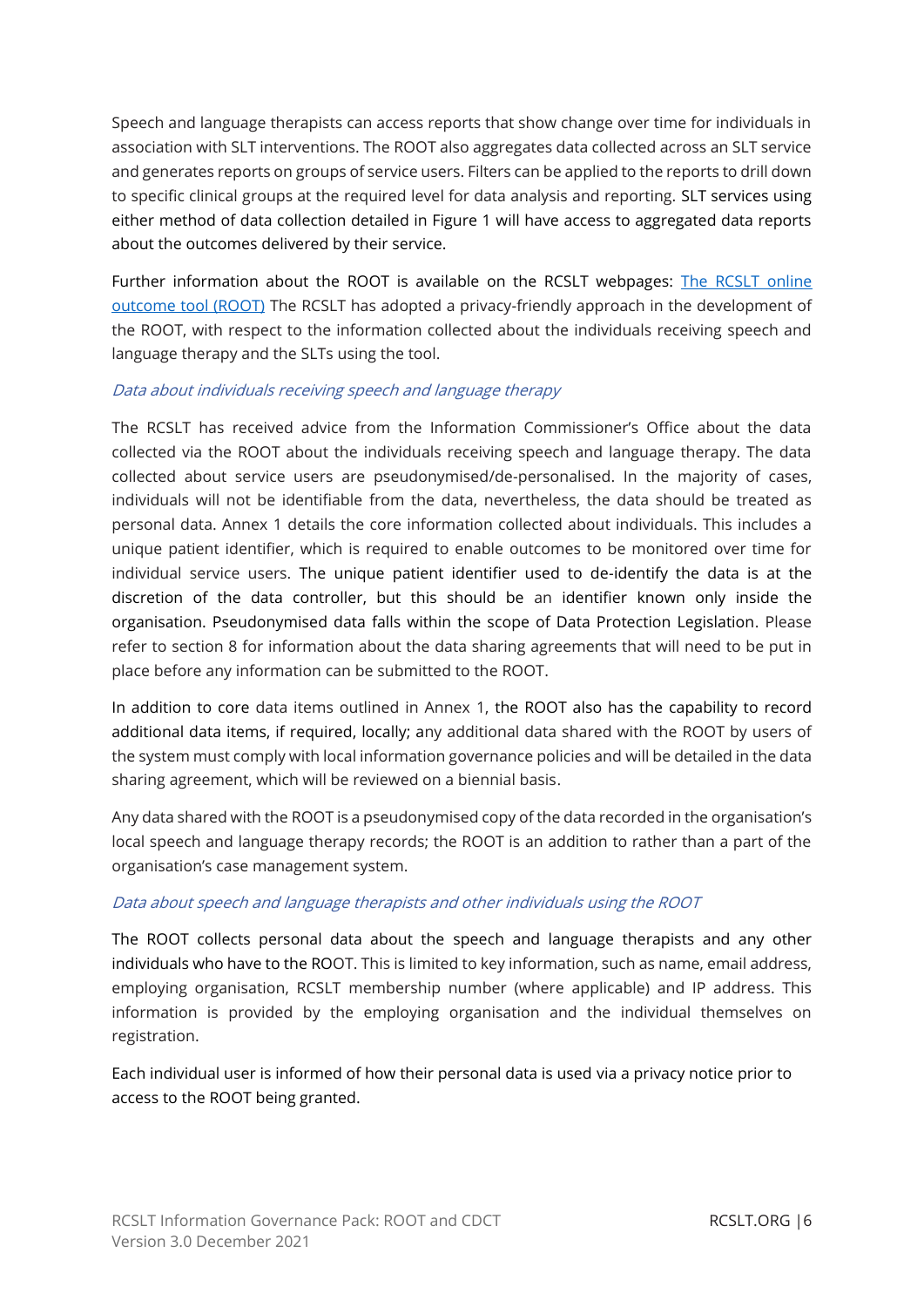# 3. Overview of the COVID-19 data collection tool (CDCT) and data collected

The COVID-19 data collection tool is a module of the ROOT, which enables speech and language therapists to submit de-personalised datasets containing details of the presentation, management and outcomes of individuals with COVID-19. The data collection template was developed in collaboration with speech and language therapists working with COVID-19 patients during the early phase of the pandemic. The CDCT was developed by, and is hosted by, Different Class Solutions Ltd.

# Data about individuals receiving speech and language therapy

It is not necessary for services to collect and submit all the fields provided in the data collection template. Services are encouraged to identify which fields are most relevant and useful locally.

The data collected about individuals receiving speech and language therapy is pseudonymised/depersonalised. Each individual should be allocated a unique patient identifier locally, which should be known only inside the organisation. Pseudonymised data falls within the scope of Data Protection Legislation. Please refer to section 8 for information about the data sharing agreements that will need to be put in place before any information can be submitted to the CDCT.

# Data about individuals receiving speech and language therapy

As part of this project, data is collected about the speech and language therapists submitting the data. This is limited to key information, such as name, email address, employing organisation and RCSLT membership number. This information is collected on registration. Each individual user is informed of how their personal data is used prior to access being granted.

# 4. Purposes of processing

The ROOT has been developed to support the speech and language therapy profession to collect and report on outcomes data to improve the quality and provision of care.

The specific aims for this project are as follows:

# Primary aims:

- 1. To support practising speech and language therapists to increase reflective practice leading to improvements in patient care, professional development and informed clinical decision making.
- 2. To support speech and language therapy services at a local level to:
	- demonstrate the impact of speech and language therapy
	- inform service change/quality improvement
	- inform resourcing decisions
	- benchmark the effectiveness of speech and language therapy services
	- inform commissioning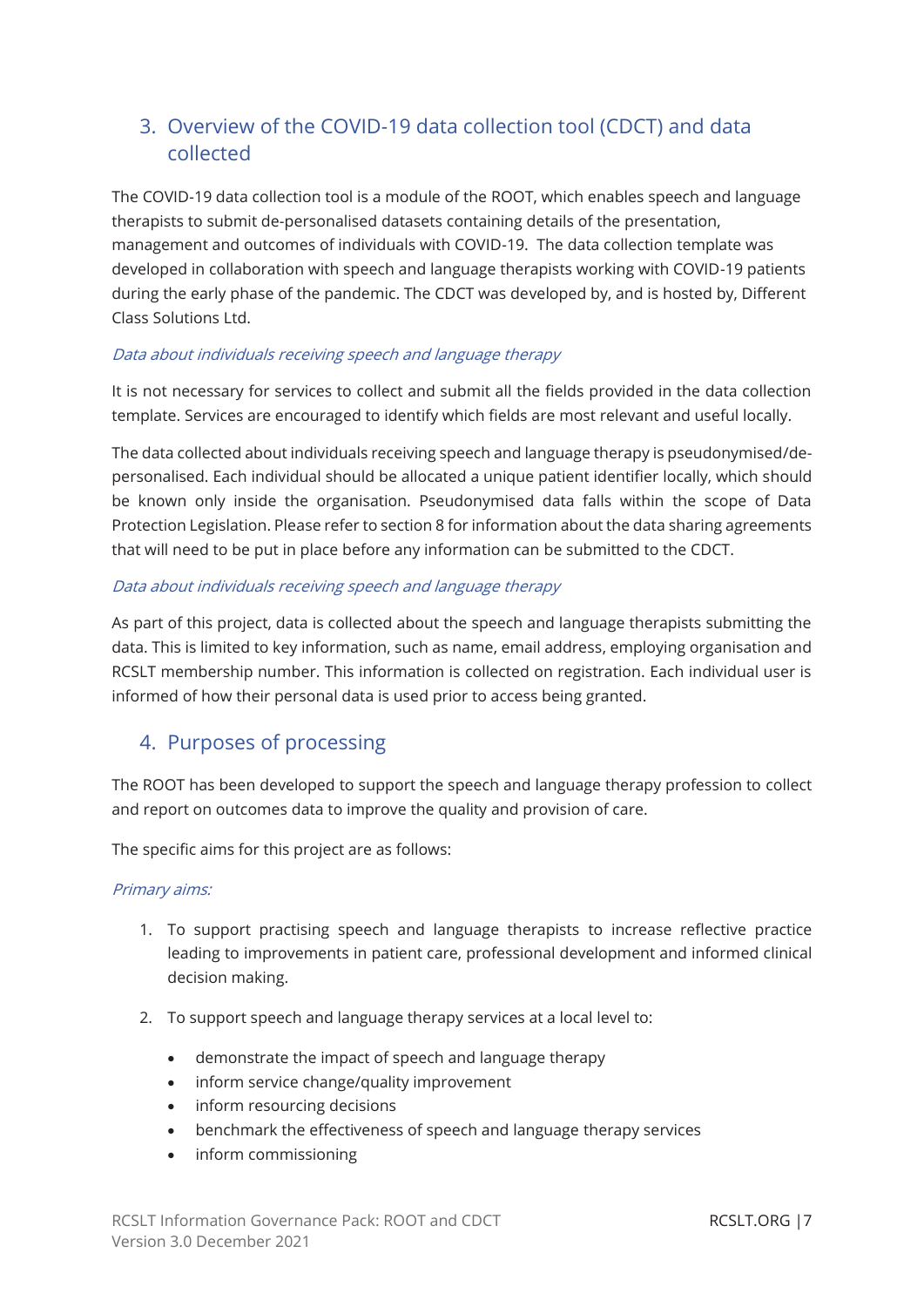• ensure services are of good quality for those receiving speech and language therapy and sustainable for the future

# Secondary aims:

- 3. To support the speech and language therapy profession at a national level by developing a national database which:
	- provides evidence to present to commissioning bodies and influence key decision makers
	- demonstrates the value of the profession, and its contribution to the delivery of policies and frameworks across the UK
	- support research and development of the evidence base for speech and language therapy.

Further information about the nature, scope, context and purpose of processing is summarised in the data protection impact assessment, available on request.

# 5. Roles and responsibilities

# Organisational roles and responsibilities

The governance arrangements and roles and responsibilities of the RCSLT, the organisations submitting the data and Different Class (the data processors) are set out in Annex 3. In summary:

- The RCSLT is a joint data controller. It is responsible for validating requests to use ROOT and/or CDCT from organisations providing speech and language therapy to ensure that organisations using the system are legitimate and have a justified purpose for accessing the system.
- The organisation providing speech and language therapy services is a joint data controller. It controls the data shared with the ROOT and/or CDCT and is responsible for ensuring compliance with all legal requirements and local policies and procedures related to information governance. The organisation can assign user accounts to its staff and is responsible for allocating the correct level of access (Annex 4). This is to ensure that only persons with valid reasons can access the system, manage the administrative functions of the system and view the reports.
- The data processor (Different Class Solutions Ltd) hosts the ROOT and the CDCT and will process the data as instructed.

# Individuals' roles and responsibilities

All users of the ROOT and CDCT are allocated a password-protected user account to protect access to the system and the data stored in the databases. All users, including contractors and temporary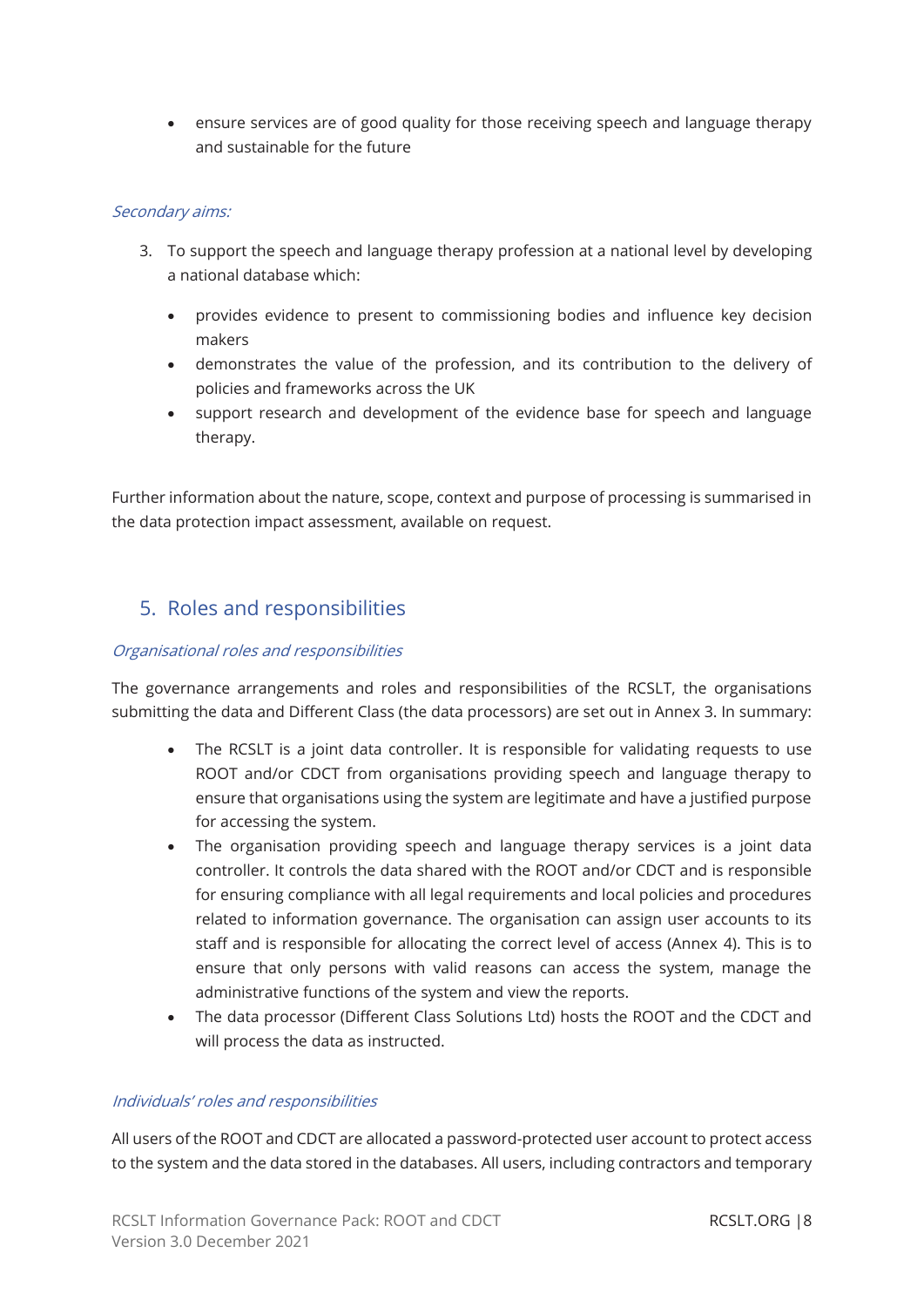staff, are required to agree to the Acceptable Use Agreement (Annex 5) to confirm their understanding and acceptance of what constitutes acceptable use of the ROOT and/or CDCT before being granted access. Users of the system must ensure that they use the systems in a way that complies with current local and national legislation, policies and frameworks related to information governance and information management and use it in an acceptable way. Any demonstrable misuse of the ROOT and/or CDCT will result in the suspension/revoking of system use.

# 6. System security overview

The software developer and data processor, Different Class Solutions Ltd, has put in place a number of security measures to ensure data shared with the ROOT is secure in transit and storage. Different Class Solutions Ltd is ISO 27001:2013 certified and has achieved Cyber Essentials Plus accreditation (Certificate no.: 5944466513017922).

# Encryption

The ROOT and the CDCT are securely hosted web systems utilising SQL Server 2016 and ASP.net 4.6.1. The servers have SSL certification to ensure that all data flowing to and from the server is encrypted and could not be deciphered if intercepted in transit. The servers are protected by firewalls to protect the data and prevent unauthorised access by anyone else. The data is stored using an encryption algorithm so that if anyone physically removed a disk or the server itself, they would not be able to access the data.

# Servers

The servers are located in UK data centres. The data centre is provided by Microsoft Azure, all meeting the security standards of ISO27001.

# Audit

The specific content of any transactions and other system use is logged and monitored to look for unusual/unexpected use patterns that may be indicators of improper use. Regular audits of use will be undertaken by the data processor to monitor this and to ensure the Acceptable Use Agreement (Annex 5) is adhered to. The system provider, Different Class Solutions Ltd, maintains the right to monitor the volume of system use and navigation.

Further information about system security is provided in Annex 7.

The ROOT and CDCT have been developed to be compatible with all modern, secure web browsers. Please be aware that, if using an out of date or insecure web browser, you will not be able to access all of the content and functionality available. This is likely to be the case if you are using a version of Internet Explorer older than version 11, for example.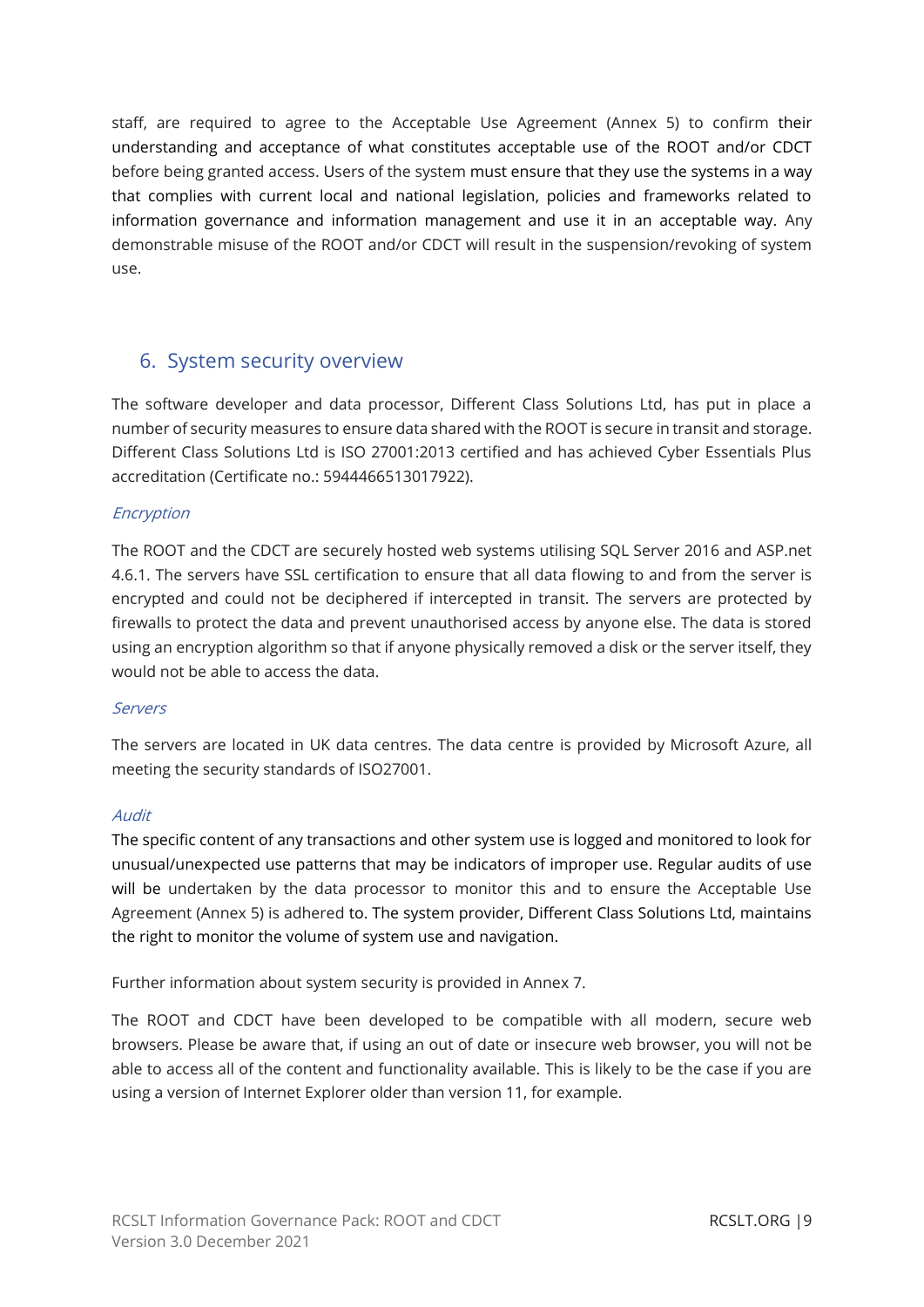# 7. Privacy risks

Although the amount of personal data collected by the ROOT is minimal, a data protection impact assessment has been undertaken, which is available on request. This includes a summary of the privacy risks identified for the project and risk mitigation strategies.

# 8. Documentation

# Data Sharing Agreements

Under the UK General Data Protection Regulation, pseudonymisation is a security measure and can reduce the risks to the data subjects, however, the UK GDPR classifies pseudonymised data as 'personal data' and so data collected via the ROOT and/or CDCT is within the scope of the UK GDPR.

It is a requirement under the UK GDPR (and DPA 2018) that joint controllers of personal data have transparent joint control arrangement, which sets out each parties' responsibilities. It is essential, therefore, that a data sharing agreement (annex 6) is put in place between each organisation submitting data to the ROOT and/or CDCT and the RCSLT.

A data sharing agreement:

- helps all the parties be clear about their roles;
- sets out the purpose of the data sharing;
- covers what happens to the data at each stage;
- sets standards;
- provides a framework to help all parties meet the requirements of the data protection principles.

A data sharing agreement will be sent to you once you have registered to use the ROOT and/or the CDCT. Alternatively, to request an electronic copy of a data sharing agreement, please contact [ROOT@rcslt.org,](mailto:ROOT@rcslt.org) confirming the name and address of your employing organisation and the contact details of your data protection officer (where relevant).

# Other documentation

Speech and language therapy services may be required to complete local documentation to comply with local processes and procedures around information governance to receive authorisation from their organisation to use the ROOT and/or the CDCT. Examples of such documentation include Data Protection Impact Assessments, Data Mapping and Processing Forms, and Data Protection Notification Forms. These documents require details about how the information is being collected and shared, any risks to privacy and the precautions that have been undertaken to mitigate any risks.

# Fair processing notice

Individuals have the right to be informed about how data about them is used. Therefore, speech and language therapy services using the ROOT and/or the CDCT should be transparent with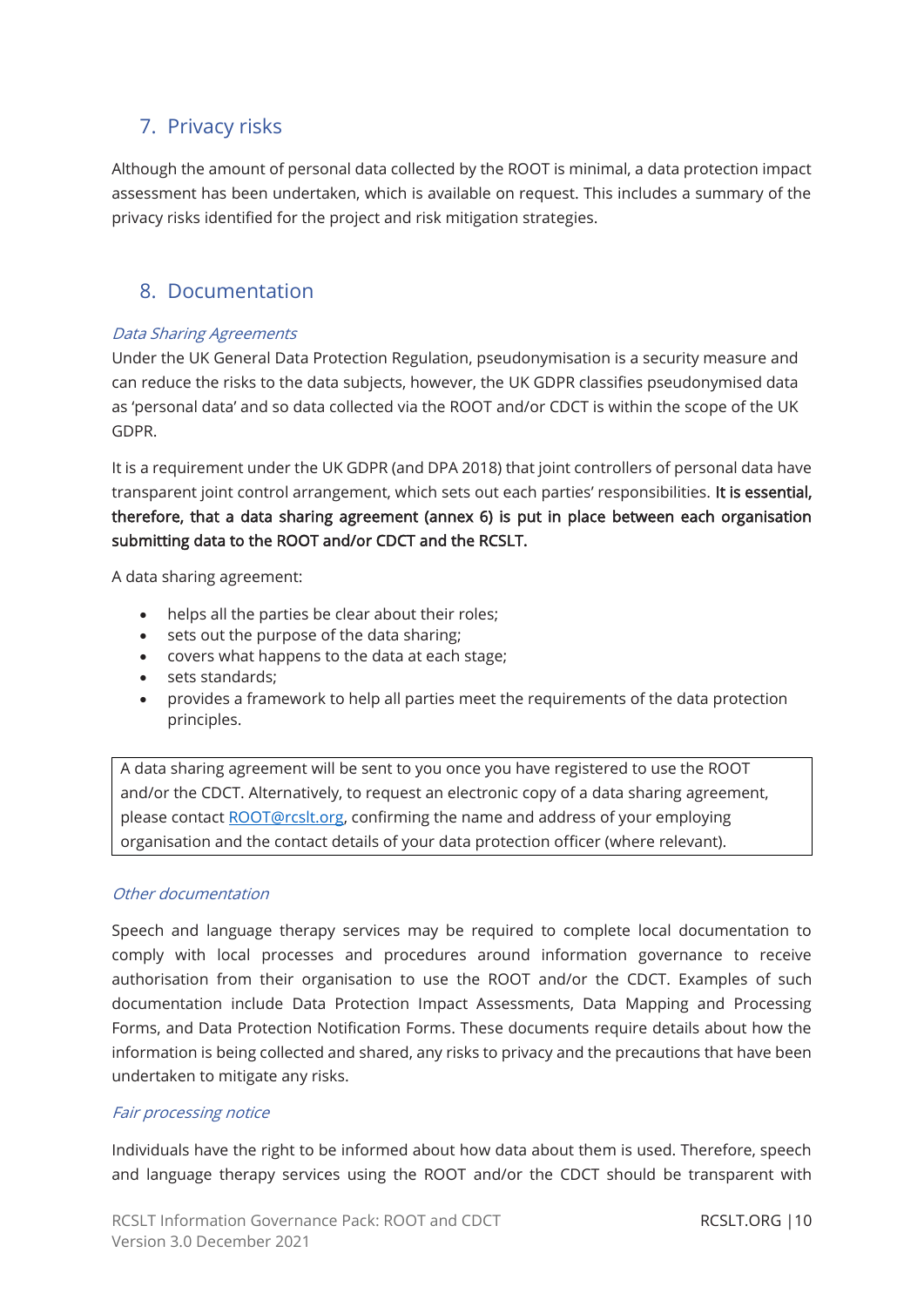service users about the ways in which data is used. This can be covered by the organisation's (or service's) fair processing notice.

The ICO provides checklists to assist with developing fair processing notice in their guidance on [individual rights.](https://ico.org.uk/for-organisations/guide-to-data-protection/guide-to-the-general-data-protection-regulation-gdpr/individual-rights/) To support with informing individuals about the ROOT specifically, the RCSLT has also developed some templates that could be adapted, including an easy-read version. Copies of these templates are available on request by contacting [ROOT@rcslt.org.](mailto:ROOT@rcslt.org)

# 9. Terms of use

Speech and language therapy services will be required to confirm that they agree to the terms of use when registering to use the ROOT and/or the CDCT. They will also need to confirm that they have satisfied all local policies and procedures related to information governance, including completion of all documentation required by their organisation, before access to the ROOT and/or CDCT will be granted.

# 10. Further information

Annex 7 contains a summary of frequently asked questions in relation to both projects. For further information about the ROOT and/or CDCT please contact [ROOT@rcslt.org](mailto:ROOT@rcslt.org) or visit the RCSLT webpages: [The RCSLT online outcome tool \(ROOT\)](https://www.rcslt.org/speech-and-language-therapy/guidance-for-delivering-slt-services/outcome-measurement/outcome-tool-overview/)

# 11. References

Enderby, P. & John, A. (2015). Therapy outcome measures for rehabilitation professionals, Third Edition. Guildford: J&R Press Ltd

Enderby, P. & John, A. (2019). Therapy Outcome Measure User Guide. Croydon: J & R Press Ltd

Enderby P, John A, & Petheram B. (2006). Therapy outcome measures for rehabilitation professionals, Second edition. London: Wiley

Information Commissioner's Office (2012). Anonymisation: managing data protection risk code of practice. [Online]. Available at: <https://ico.org.uk/media/1061/anonymisation-code.pdf> <Accessed 29 September 2021>.

NHS Digital (2019) National Data Opt-out Operational Guidance Document. [Online]. Available at: [https://digital.nhs.uk/services/national-data-opt-out/operational-policy-guidance](https://digital.nhs.uk/services/national-data-opt-out/operational-policy-guidance-document)[document](https://digital.nhs.uk/services/national-data-opt-out/operational-policy-guidance-document) <Accessed 29 September 2021>.

World Health Organization (2001). *International Classification of Functioning, Disability and* Health (ICF). Geneva: WHO Publishing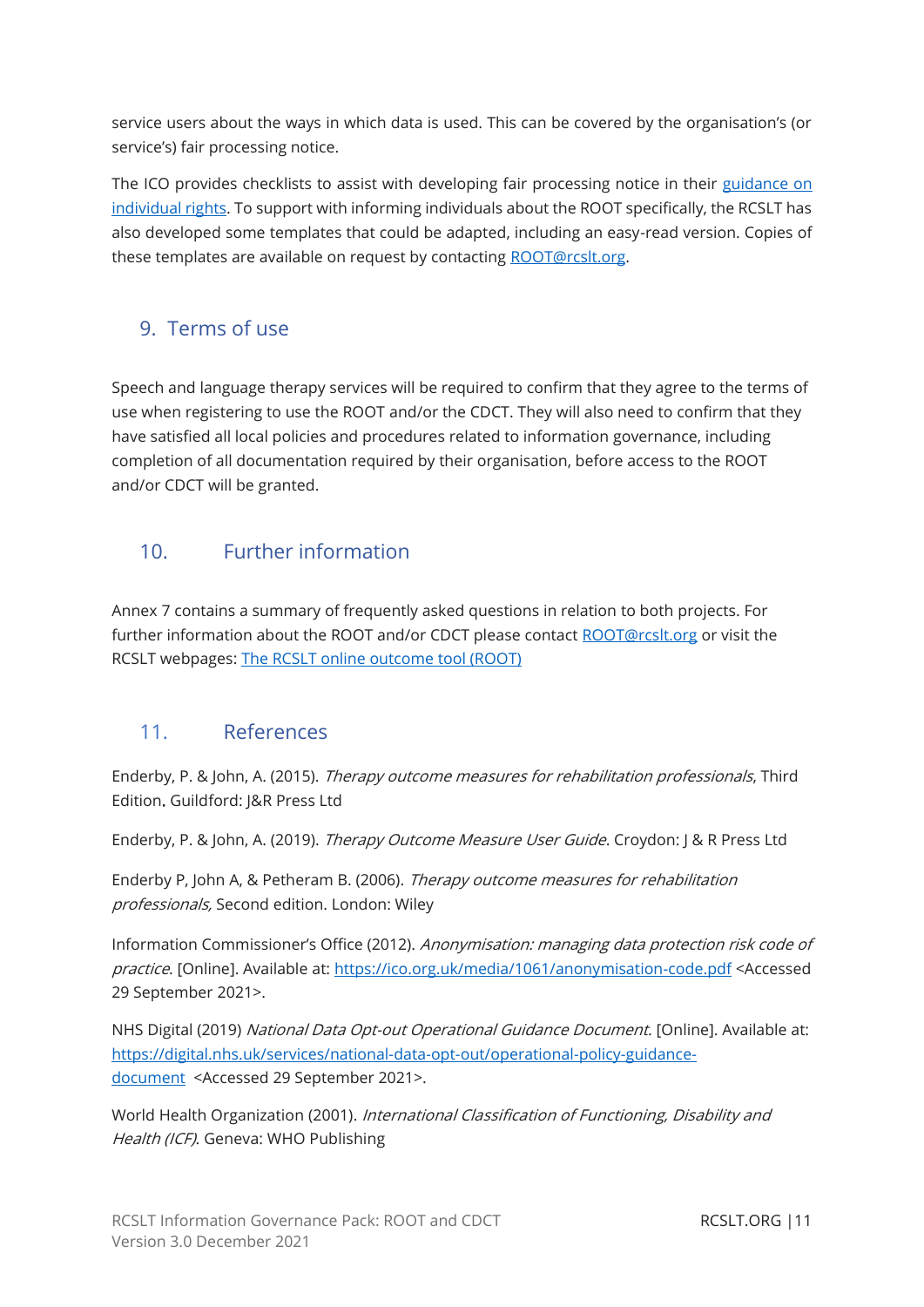# Annexes

| Annex 1: Fields and data items collected and used by the RCSLT<br><b>Online Outcome Tool</b>  | Page 13 |
|-----------------------------------------------------------------------------------------------|---------|
| Annex 2: Fields and data items collected and used by the COVID-<br>19 data collection tool    | Page 21 |
| Annex 3: Governance Arrangements: Organisational<br>Administrative Roles and Responsibilities | Page 34 |
| Annex 4: Users of the ROOT and/or CDCT                                                        | Page 36 |
| Annex 5: Acceptable Use Agreement                                                             | Page 39 |
| Annex 6: Data Sharing Agreement                                                               | Page 40 |
| Annex 7: Frequently asked questions                                                           | Page 41 |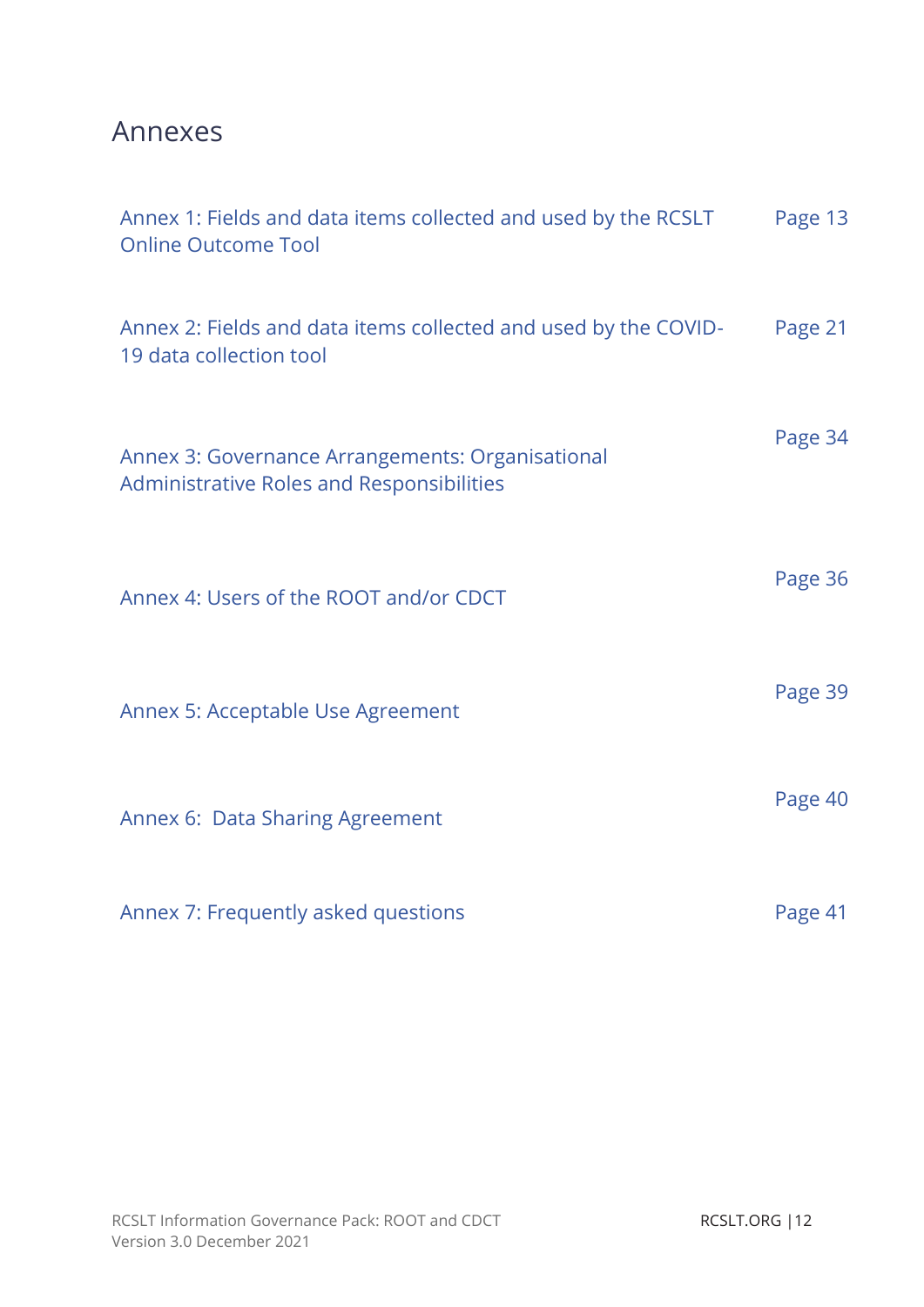# Annex 1: Fields and data items collected and used by the RCSLT Online Outcome Tool (ROOT)

The following table details the fields and data items collected and used by the ROOT, according to the method of data collection used (e.g. direct data entry or data upload). This table indicates whether the data fields are required, desirable or optional. Services that opt to use the upload method would need to provide the required data fields to enable reports to be generated on the data. A document setting out the specification has been developed, which is availabl[e here.](https://rcslt-root.org/Content/getting-ready-to-use-the-root) For more details about the different data structures for the data upload method (e.g. "Episode per row", "Rating per row", "Score per row"), please contact [ROOT@rcslt.org.](mailto:ROOT@rcslt.org)

|                      |                                        |                                         |                   |              | Data upload      |            |
|----------------------|----------------------------------------|-----------------------------------------|-------------------|--------------|------------------|------------|
| <b>Field</b>         | <b>Description</b>                     | Purpose                                 | Direct data entry | "Episode per | "Rating per      | "Score per |
|                      |                                        |                                         |                   | row" file    | row" file        | row" file  |
|                      |                                        |                                         |                   | structure    | <b>structure</b> | structure  |
| <b>Local Patient</b> | This is a local patient identifier and | To link together records for a          | Required          | Required     | Required         | Required   |
| Identifier           | can take any alpha numeric form.       | particular patient across episodes of   |                   |              |                  |            |
|                      |                                        | care.                                   |                   |              |                  |            |
| <b>Year Of Birth</b> | The year of the patient's birth        | To enable outcomes data to be           | Desirable         | Desirable    | Desirable        | Desirable  |
|                      |                                        | filtered by age for the purposes of     |                   |              |                  |            |
|                      |                                        | analysis, which is helpful both locally |                   |              |                  |            |
|                      |                                        | and nationally                          |                   |              |                  |            |
| Gender               | The patient's gender                   | To enable outcomes data to be           | Desirable         | Desirable    | Desirable        | Desirable  |
|                      |                                        | filtered by gender for the purposes     |                   |              |                  |            |
|                      |                                        | of analysis, which is helpful both      |                   |              |                  |            |
|                      |                                        | locally and nationally                  |                   |              |                  |            |
| Episode of care      | An episode of care identifier can      | To link ratings for a given episode of  | Required (this is | N/A          | Required         | Required   |
| Identifier           | take any alpha numeric form and        | care                                    | automatically     |              |                  |            |
|                      | delineates an episode of care. For     |                                         | assigned by the   |              |                  |            |
|                      | the purposes of TOMs, an episode       |                                         | ROOT)             |              |                  |            |
|                      | of care is a package of                |                                         |                   |              |                  |            |
|                      | intervention(s) and will contain:      |                                         |                   |              |                  |            |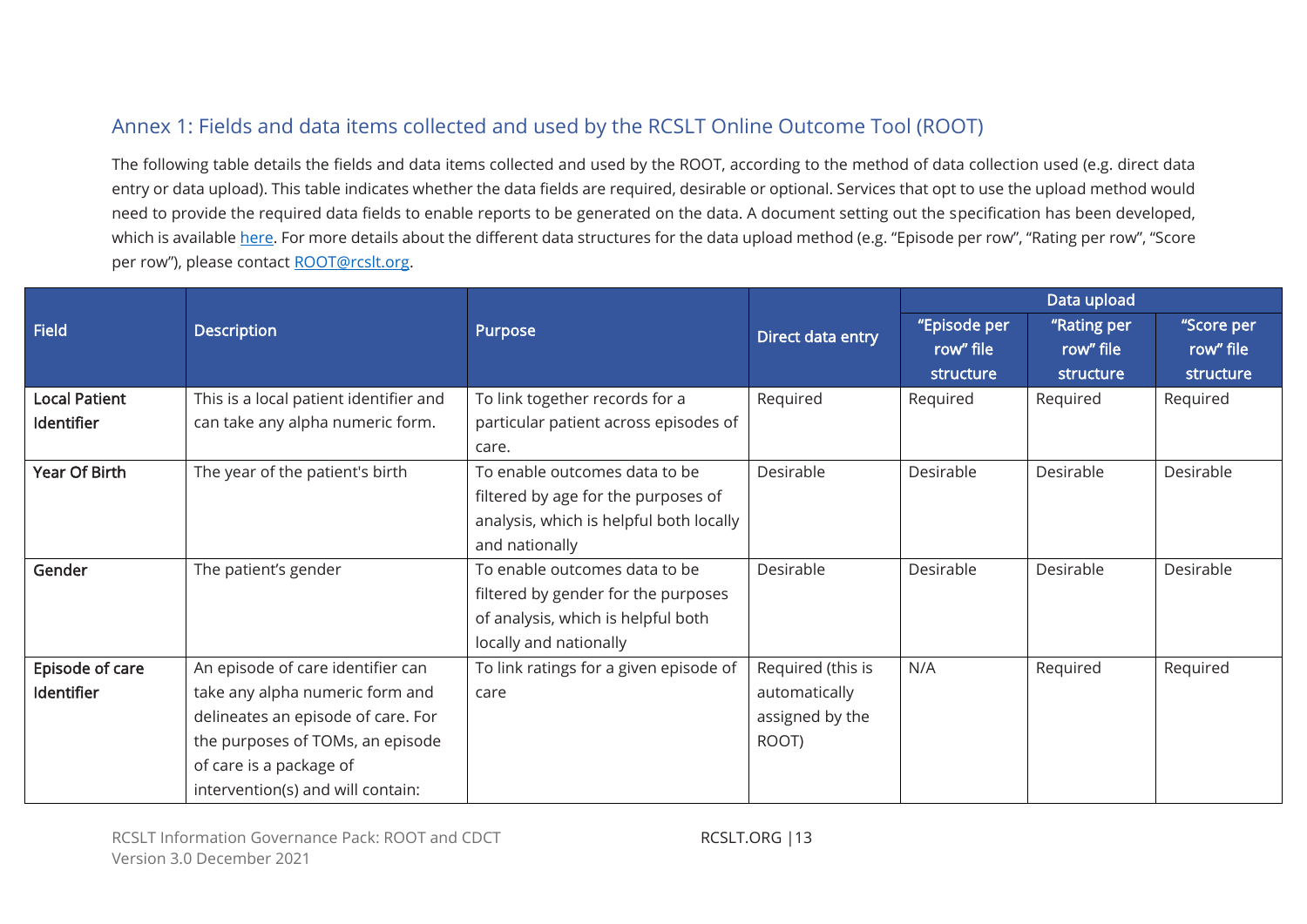|                                   |                                                                                                                 |                                      |                   |              | Data upload |            |
|-----------------------------------|-----------------------------------------------------------------------------------------------------------------|--------------------------------------|-------------------|--------------|-------------|------------|
| <b>Field</b>                      | <b>Description</b>                                                                                              | Purpose                              | Direct data entry | "Episode per | "Rating per | "Score per |
|                                   |                                                                                                                 |                                      |                   | row" file    | row" file   | row" file  |
|                                   |                                                                                                                 |                                      |                   | structure    | structure   | structure  |
|                                   | Start of Episode ratings (S)<br>$\bullet$<br>Interim(s) ratings (I)<br>(Optional)<br>End of Episode ratings (E) |                                      |                   |              |             |            |
| Primary                           | The descriptor and/or ICD10 code                                                                                | To enable outcomes data to be        | Required          | Desirable    | Desirable   | Desirable  |
| Communication                     | for the patient's primary                                                                                       | filtered by the services users'      |                   |              |             |            |
| and Swallowing                    | communication/swallowing disorder                                                                               | primary communication/swallowing     |                   |              |             |            |
| <b>Disorder</b>                   |                                                                                                                 | disorder (e.g. dysphagia) for the    |                   |              |             |            |
| Descriptor/Code                   |                                                                                                                 | purposes of analysis                 |                   |              |             |            |
| Additional                        | The descriptor(s) and/or ICD10                                                                                  | To enable outcomes data to be        | Optional          | Optional     | Optional    | Optional   |
| Communication                     | code(s) for any additional                                                                                      | analysed with reference to co-       |                   |              |             |            |
| and Swallowing                    | communication/swallowing                                                                                        | morbid conditions and complexity     |                   |              |             |            |
| <b>Disorder</b><br>Descriptor(s)/ | disorder(s)                                                                                                     |                                      |                   |              |             |            |
| Code(s)                           |                                                                                                                 |                                      |                   |              |             |            |
| <b>Primary Medical</b>            | The descriptor and/or ICD10 code                                                                                | To enable outcomes data to be        | Desirable         | Desirable    | Desirable   | Desirable  |
| Diagnosis Code/                   | for the patient's primary medical                                                                               | filtered by the services users'      |                   |              |             |            |
| Descriptor                        | diagnosis                                                                                                       | primary medical diagnosis (e.g.      |                   |              |             |            |
|                                   |                                                                                                                 | stroke) for the purposes of analysis |                   |              |             |            |
|                                   |                                                                                                                 |                                      |                   |              |             |            |
| <b>Additional Medical</b>         | The descriptor(s) and ICD10 code(s)                                                                             | To enable outcomes data to be        | Optional          | Optional     | Optional    | Optional   |
| <b>Diagnosis</b>                  | for any additional medical                                                                                      | analysed with reference to multiple  |                   |              |             |            |
| Descriptor(s)/                    | diagnoses                                                                                                       | co-morbidities                       |                   |              |             |            |
| Code(s)                           |                                                                                                                 |                                      |                   |              |             |            |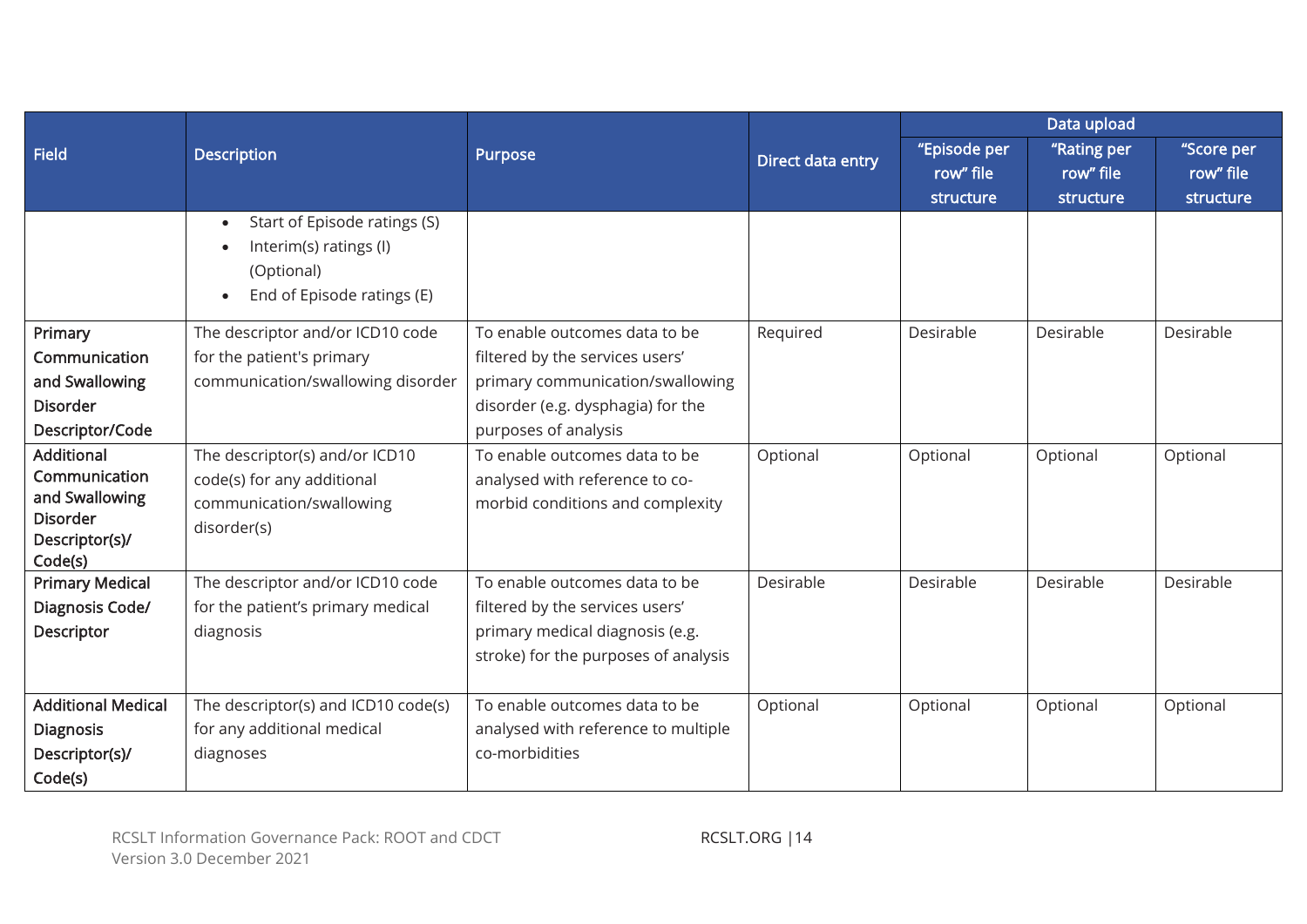|                       |                                        |                                       |                   |              | Data upload      |            |
|-----------------------|----------------------------------------|---------------------------------------|-------------------|--------------|------------------|------------|
| <b>Field</b>          | <b>Description</b>                     | Purpose                               | Direct data entry | "Episode per | "Rating per      | "Score per |
|                       |                                        |                                       |                   | row" file    | row" file        | row" file  |
|                       |                                        |                                       |                   | structure    | <b>structure</b> | structure  |
| <b>TOMs Scale</b>     | The description of whether the         | To indicate whether the TOMs scale    | N/A               | N/A          | N/A              | Required   |
| Primary/              | TOMs Scale is for the 'primary'        | is 'primary' or 'secondary' where     |                   |              |                  |            |
| Secondary             | impairment or 'secondary'              | more than one scale is used           |                   |              |                  |            |
|                       | impairment                             |                                       |                   |              |                  |            |
| <b>Primary TOMs</b>   | The name of the TOMs scale that was    | To identify the TOMs scale used to    | Required          | Desirable    | Desirable        | Desirable  |
| <b>Scale</b>          | used to rate the primary impairment    | rate the patient                      |                   |              |                  |            |
|                       | (Enderby and John 2019)                |                                       |                   |              |                  |            |
| <b>Primary TOMs</b>   | The identifying number of the TOMs     | To verify the TOMs scale used to      | Required          | Desirable    | Desirable        | Desirable  |
| <b>Scale ID</b>       | scale that was used to rate the        | rate the patient                      |                   |              |                  |            |
|                       | primary impairment (Enderby and        |                                       |                   |              |                  |            |
|                       | John 2019). The Core Scale is coded as |                                       |                   |              |                  |            |
|                       | $0$ (zero).                            |                                       |                   |              |                  |            |
| <b>Secondary TOMs</b> | The name of the TOMs scale that was    | To identify the secondary TOMs        | Optional          | Optional     | Optional         | Optional   |
| <b>Scale</b>          | used to rate the secondary             | scale used to rate the patient, where |                   |              |                  |            |
|                       | impairment (Enderby and John 2019)     | applicable                            |                   |              |                  |            |
| <b>Secondary TOMs</b> | The identifying number of the TOMs     | To verify the secondary TOMs scale    | Optional          | Optional     | Optional         |            |
| <b>Scale ID</b>       | scale that was used to rate the        | used to rate the patient, where       |                   |              |                  |            |
|                       | primary impairment (Enderby and        | applicable                            |                   |              |                  |            |
|                       | John 2019). The Core Scale is coded as |                                       |                   |              |                  |            |
|                       | $0$ (zero).                            |                                       |                   |              |                  |            |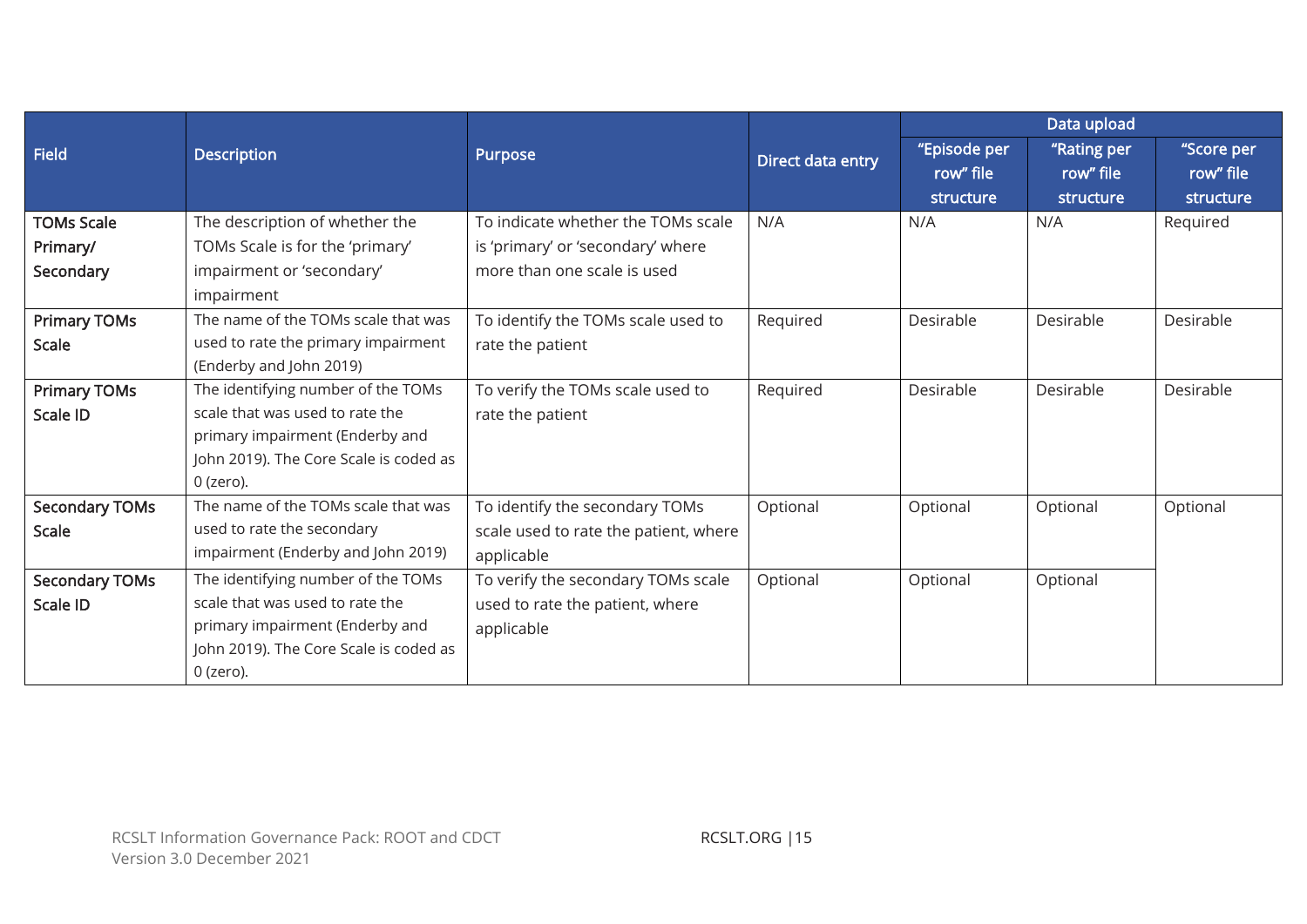|                     |                                                                                                                                                                                                                                                                                                                                                               |                                                                                                                                    |                   | Data upload  |             |            |
|---------------------|---------------------------------------------------------------------------------------------------------------------------------------------------------------------------------------------------------------------------------------------------------------------------------------------------------------------------------------------------------------|------------------------------------------------------------------------------------------------------------------------------------|-------------------|--------------|-------------|------------|
| <b>Field</b>        | <b>Description</b>                                                                                                                                                                                                                                                                                                                                            | Purpose                                                                                                                            | Direct data entry | "Episode per | "Rating per | "Score per |
|                     |                                                                                                                                                                                                                                                                                                                                                               |                                                                                                                                    |                   | row" file    | row" file   | row" file  |
|                     |                                                                                                                                                                                                                                                                                                                                                               |                                                                                                                                    |                   | structure    | structure   | structure  |
| <b>Rating ID</b>    | A rating identifier can take any alpha<br>numeric form. For the purposes of<br>TOMs, a rating is a single set of<br>scores collected across the domains<br>of TOMs at a single point in time<br>and will contain scores for:<br>Impairment<br>(primary/secondary)<br>Activity (primary/secondary)<br>Participation<br>Wellbeing<br>Carer Wellbeing - optional | To link together scores into a rating<br>(if this is not available, the date that<br>the rating was made may serve the<br>purpose) | N/A               | N/A          | N/A         | Desirable  |
| <b>Rating Type</b>  | $S =$ Admission/Initial<br>Assessment/First Rating/Start of<br>Episode<br>I = Interim/On-Going (optional)<br>F= End of Episode/Final<br>Rating/Discharge                                                                                                                                                                                                      | To determine the sequence of<br>ratings in an episode of care                                                                      | Required          | N/A          | Required    | Required   |
| Rating date         | The date the TOMs rating took place                                                                                                                                                                                                                                                                                                                           | To enable outcomes over time to be<br>tracked                                                                                      | N/A               | N/A          | Required    | Required   |
| Rating Date - start | The date the first TOMs rating in the                                                                                                                                                                                                                                                                                                                         | To enable outcomes over time to be                                                                                                 | Required          | Required     | N/A         | N/A        |
| of episode          | episode took place                                                                                                                                                                                                                                                                                                                                            | tracked                                                                                                                            |                   |              |             |            |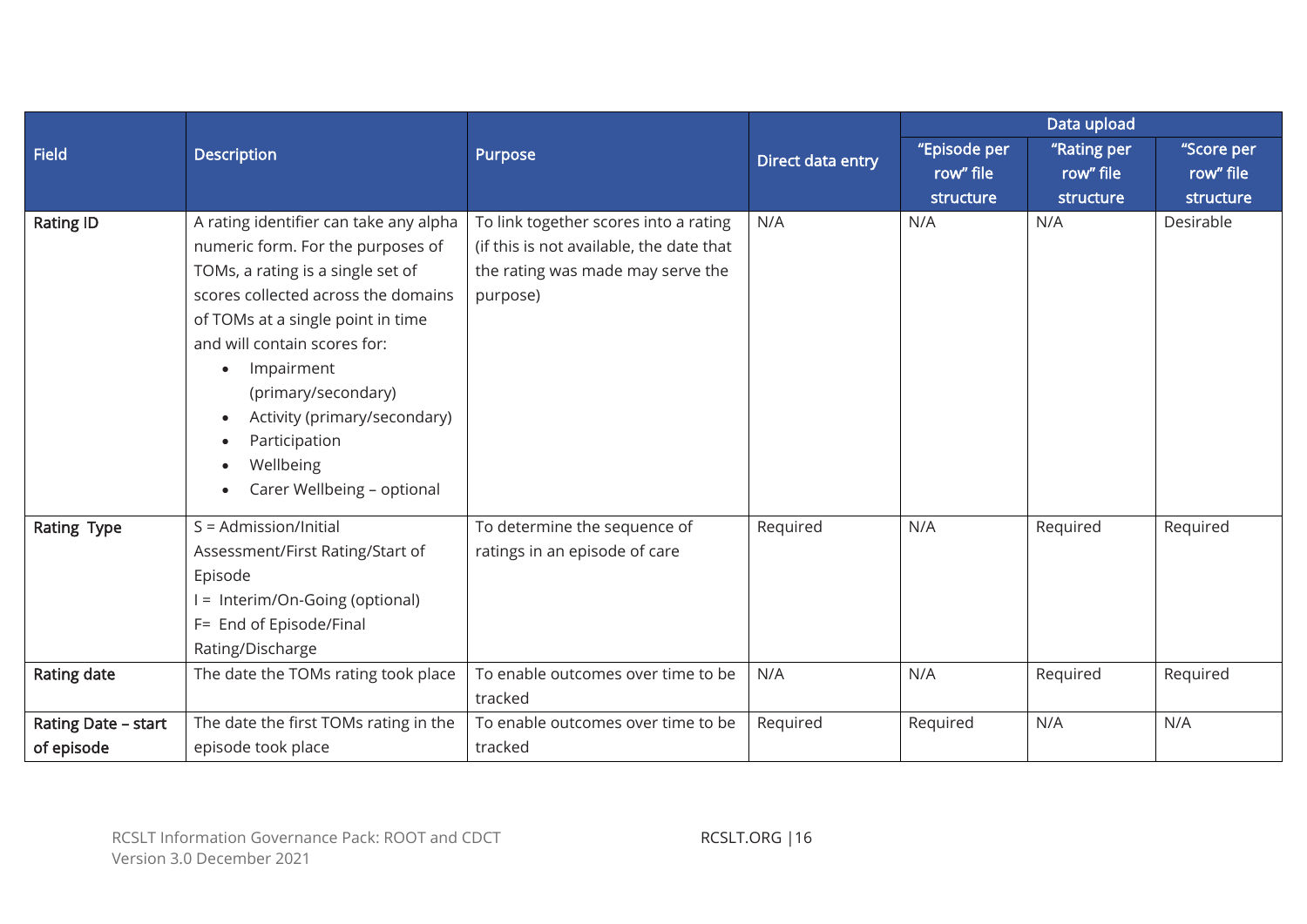|                                                                         |                                                                                                                                                                                                              |                                                  |                   |                                        | Data upload                           |                                      |
|-------------------------------------------------------------------------|--------------------------------------------------------------------------------------------------------------------------------------------------------------------------------------------------------------|--------------------------------------------------|-------------------|----------------------------------------|---------------------------------------|--------------------------------------|
| <b>Field</b>                                                            | <b>Description</b>                                                                                                                                                                                           | Purpose                                          | Direct data entry | "Episode per<br>row" file<br>structure | "Rating per<br>row" file<br>structure | "Score per<br>row" file<br>structure |
| <b>Rating Date -</b><br>interim                                         | The date the interim TOMs rating(s)<br>in the episode took place (where<br>appropriate)                                                                                                                      | To enable outcomes over time to be<br>tracked    | Optional          | N/A                                    | N/A                                   | N/A                                  |
| Rating Date - end<br>of episode                                         | The date the final TOMs rating in the<br>episode took place                                                                                                                                                  | To enable outcomes over time to be<br>tracked    | Required          | Required                               | N/A                                   | N/A                                  |
| <b>Impairment Score</b><br>(Primary) – start of<br>episode <sup>1</sup> | Numerical value for the TOMs score<br>for the impairment domain: 0, 0.5, 1,<br>1.5, 2, 2.5, 3, 3.5, 4, 4.5, 5<br>(Zero is the severe / profound end<br>of the scale, five is the normal end<br>of the scale) | To record the level of impairment<br>(primary)   | Required          | Required                               | Required                              | Required                             |
| <b>Impairment Score</b><br>(Primary) – end of<br>episode                | Any TOMs domains where a TOMs<br>score is not applicable should be<br>indicated accordingly.                                                                                                                 | To record the level of impairment<br>(primary)   | Required          | Required                               | Required                              | Required                             |
| <b>Impairment Score</b><br>(Secondary) – start<br>of episode            | Numerical value for the TOMs score<br>for the impairment domain: 0, 0.5, 1,<br>1.5, 2, 2.5, 3, 3.5, 4, 4.5, 5                                                                                                | To record the level of impairment<br>(secondary) | Optional          | Optional                               | Optional                              | Optional                             |

 $^{\text{\tiny{1}}}$  For SLT services using the AAC adapted scale, the TOMs domains are: Impairment (physical), Impairment (cognitive), Impairment (sensory), Impairment (speech and language output) Impairment (comprehension), Activity, Participation, Wellbeing and Carer-wellbeing.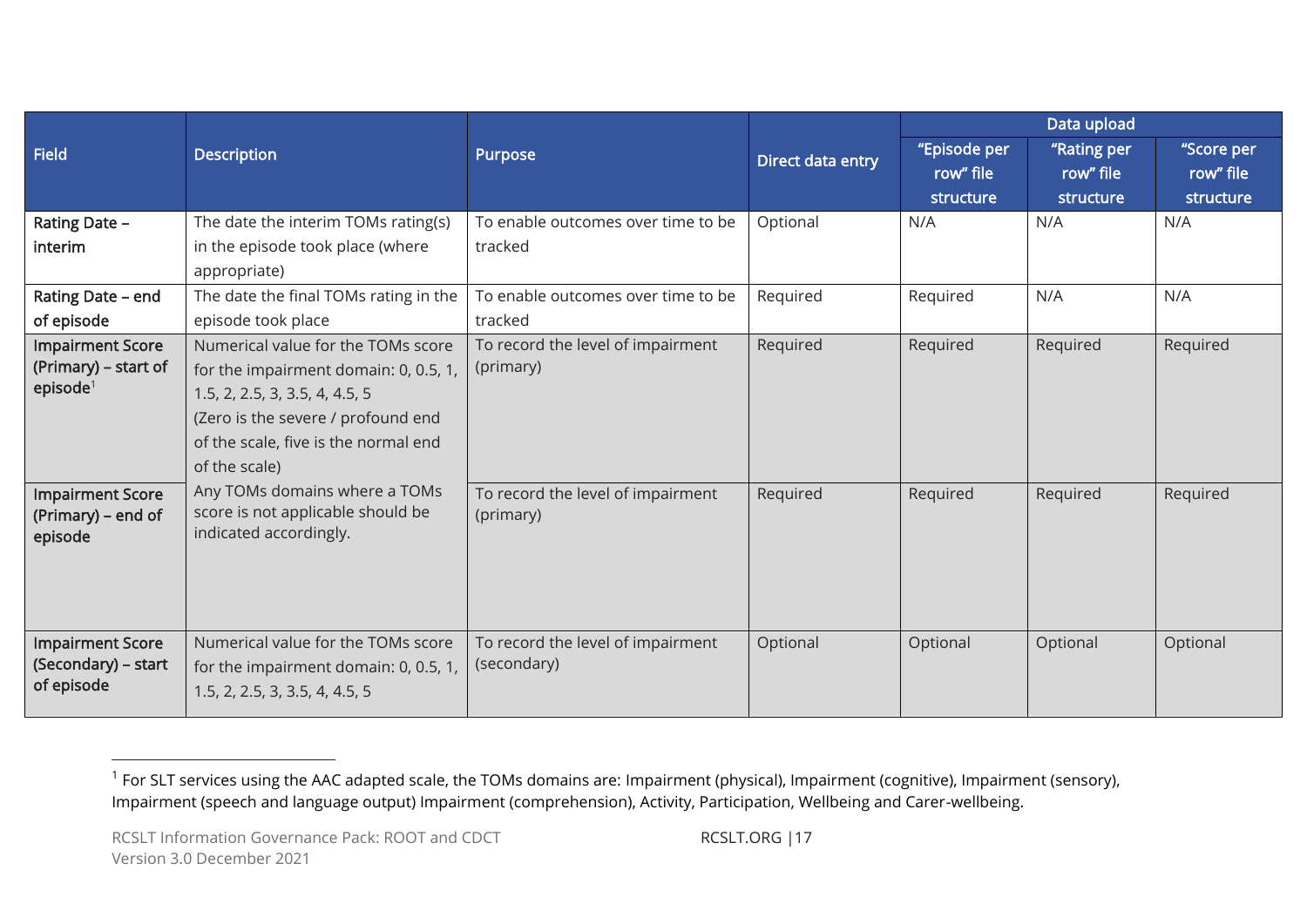|                                              |                                          |                                                           |                   |              | Data upload |            |
|----------------------------------------------|------------------------------------------|-----------------------------------------------------------|-------------------|--------------|-------------|------------|
| <b>Field</b>                                 | <b>Description</b>                       | Purpose                                                   | Direct data entry | "Episode per | "Rating per | "Score per |
|                                              |                                          |                                                           |                   | row" file    | row" file   | row" file  |
|                                              |                                          |                                                           |                   | structure    | structure   | structure  |
| <b>Impairment Score</b>                      | (Zero is the severe / profound end       | To record the level of impairment                         | Optional          | Optional     | Optional    | Optional   |
| (Secondary) – end                            | of the scale, five is the normal end     | (secondary)                                               |                   |              |             |            |
| of episode                                   | of the scale)                            |                                                           |                   |              |             |            |
|                                              | Any TOMs domains where a TOMs            |                                                           |                   |              |             |            |
|                                              | score is not applicable should be left   |                                                           |                   |              |             |            |
|                                              | blank (null).                            |                                                           |                   |              |             |            |
| <b>Activity Score</b>                        | Numerical value for the TOMs score       | To record the level of activity                           | Required          | Required     | Required    | Required   |
| (Primary) – start of<br>episode              | for the activity domain: 0, 0.5, 1, 1.5, | limitation (primary)                                      |                   |              |             |            |
|                                              | 2, 2.5, 3, 3.5, 4, 4.5, 5                |                                                           |                   |              |             |            |
| <b>Activity Score</b>                        | (Zero is the severe / profound end       | To record the level of activity                           | Required          | Required     | Required    | Required   |
| (Primary) – end of                           | of the scale, five is the normal end     | limitation (primary)                                      |                   |              |             |            |
| episode                                      | of the scale)                            |                                                           |                   |              |             |            |
|                                              | Any TOMs domains where a TOMs            |                                                           |                   |              |             |            |
|                                              | score is not applicable should be left   |                                                           |                   |              |             |            |
|                                              | blank (null).                            |                                                           |                   |              |             |            |
| <b>Activity Score</b><br>(Secondary) - start | Numerical value for the TOMs score       | To record the level of activity<br>limitation (secondary) | Optional          | Optional     | Optional    | Optional   |
| of episode                                   | for the activity domain: 0, 0.5, 1, 1.5, |                                                           |                   |              |             |            |
|                                              | 2, 2.5, 3, 3.5, 4, 4.5, 5                |                                                           |                   |              |             |            |
| <b>Activity Score</b>                        | (Zero is the severe / profound end       | To record the level of activity                           | Optional          | Optional     | Optional    | Optional   |
| (Secondary) – end                            | of the scale, five is the normal end     | limitation (secondary)                                    |                   |              |             |            |
| of episode                                   | of the scale)                            |                                                           |                   |              |             |            |
|                                              | Any TOMs domains where a TOMs            |                                                           |                   |              |             |            |
|                                              | score is not applicable should be left   |                                                           |                   |              |             |            |
|                                              | blank (null).                            |                                                           |                   |              |             |            |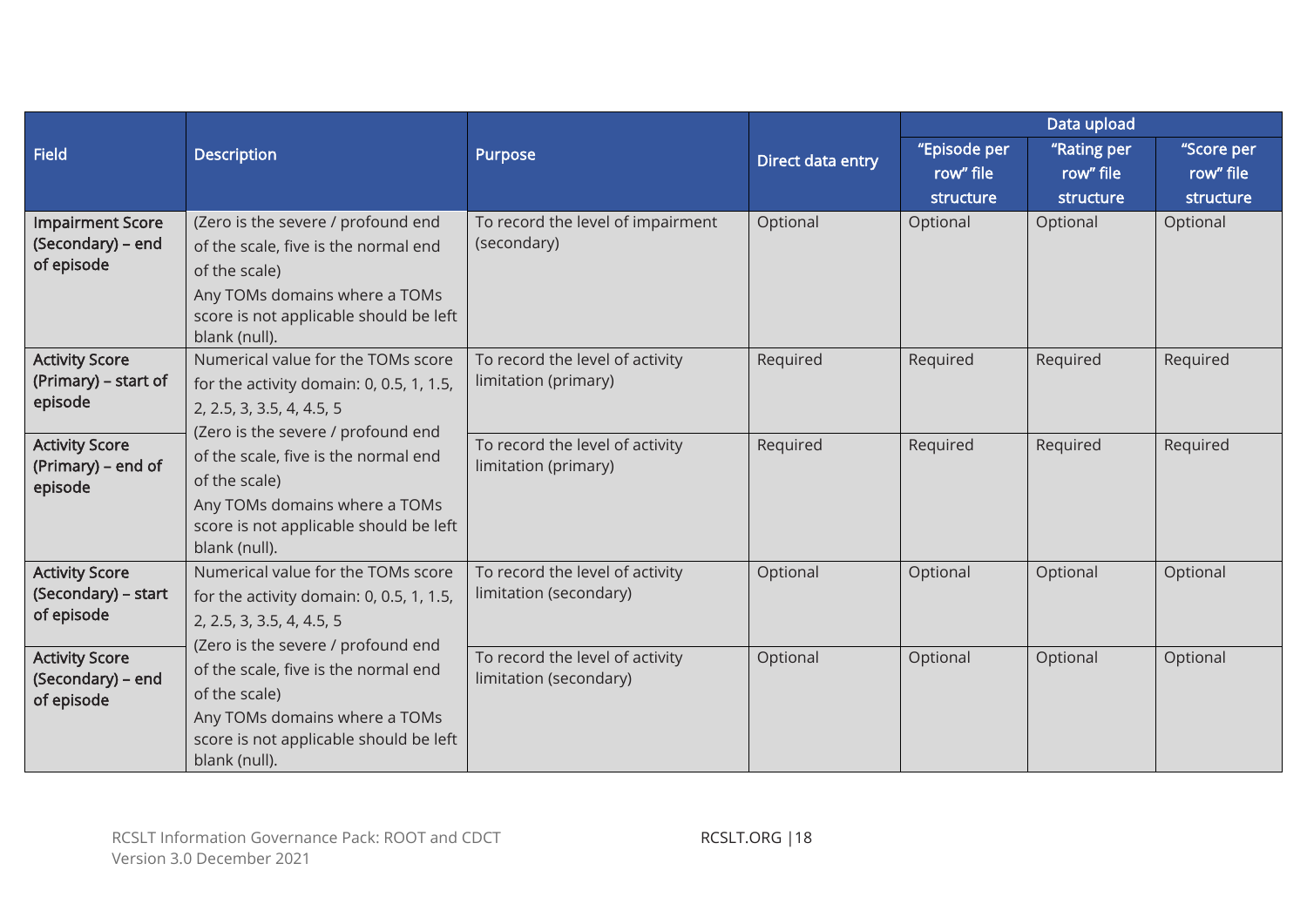|                            |                                                     |                                      |                   | Data upload  |                  |            |
|----------------------------|-----------------------------------------------------|--------------------------------------|-------------------|--------------|------------------|------------|
| <b>Field</b>               | <b>Description</b>                                  | Purpose                              | Direct data entry | "Episode per | "Rating per      | "Score per |
|                            |                                                     |                                      |                   | row" file    | row" file        | row" file  |
|                            |                                                     |                                      |                   | structure    | <b>structure</b> | structure  |
| <b>Participation Score</b> | Numerical value for the TOMs score                  | To record the level of participation | Required          | Required     | Required         | Required   |
| - start of episode         | for the participation domain: 0, 0.5,               | restriction                          |                   |              |                  |            |
| <b>Participation Score</b> | 1, 1.5, 2, 2.5, 3, 3.5, 4, 4.5, 5                   | To record the level of participation | Required          | Required     | Required         | Required   |
| - end of episode           | (Zero is the severe / profound end                  | restriction                          |                   |              |                  |            |
|                            | of the scale, five is the normal end                |                                      |                   |              |                  |            |
|                            | of the scale)                                       |                                      |                   |              |                  |            |
|                            | Any TOMs domains where a TOMs                       |                                      |                   |              |                  |            |
|                            | score is not applicable should be left              |                                      |                   |              |                  |            |
| <b>Wellbeing Score -</b>   | blank (null).<br>Numerical value for the TOMs score | To record the impact on well-being   | Required          | Required     | Required         | Required   |
| start of episode           | for the wellbeing domain: 0, 0.5, 1,                |                                      |                   |              |                  |            |
|                            | 1.5, 2, 2.5, 3, 3.5, 4, 4.5, 5                      |                                      |                   |              |                  |            |
|                            | (Zero is the severe / profound end                  |                                      |                   |              |                  |            |
|                            | of the scale, five is the normal end                |                                      |                   |              |                  |            |
| <b>Wellbeing Rating</b>    | of the scale)                                       | To record the impact on well-being   | Required          | Required     | Required         | Required   |
| Score – end of<br>episode  | Any TOMs domains where a TOMs                       |                                      |                   |              |                  |            |
|                            | score is not applicable should be left              |                                      |                   |              |                  |            |
|                            | blank (null).                                       |                                      |                   |              |                  |            |
| <b>Carer Wellbeing</b>     | Numerical value for the TOMs score                  | To record the impact on carer well-  | Optional          | Optional     | Optional         | Optional   |
| Score – start of           | for the carer wellbeing domain: 0,                  | being                                |                   |              |                  |            |
| episode                    | 0.5, 1, 1.5, 2, 2.5, 3, 3.5, 4, 4.5, 5              |                                      |                   |              |                  |            |
|                            | (Zero is the severe / profound end                  |                                      |                   |              |                  |            |
|                            | of the scale, five is the normal end                |                                      |                   |              |                  |            |
|                            | of the scale)                                       |                                      |                   |              |                  |            |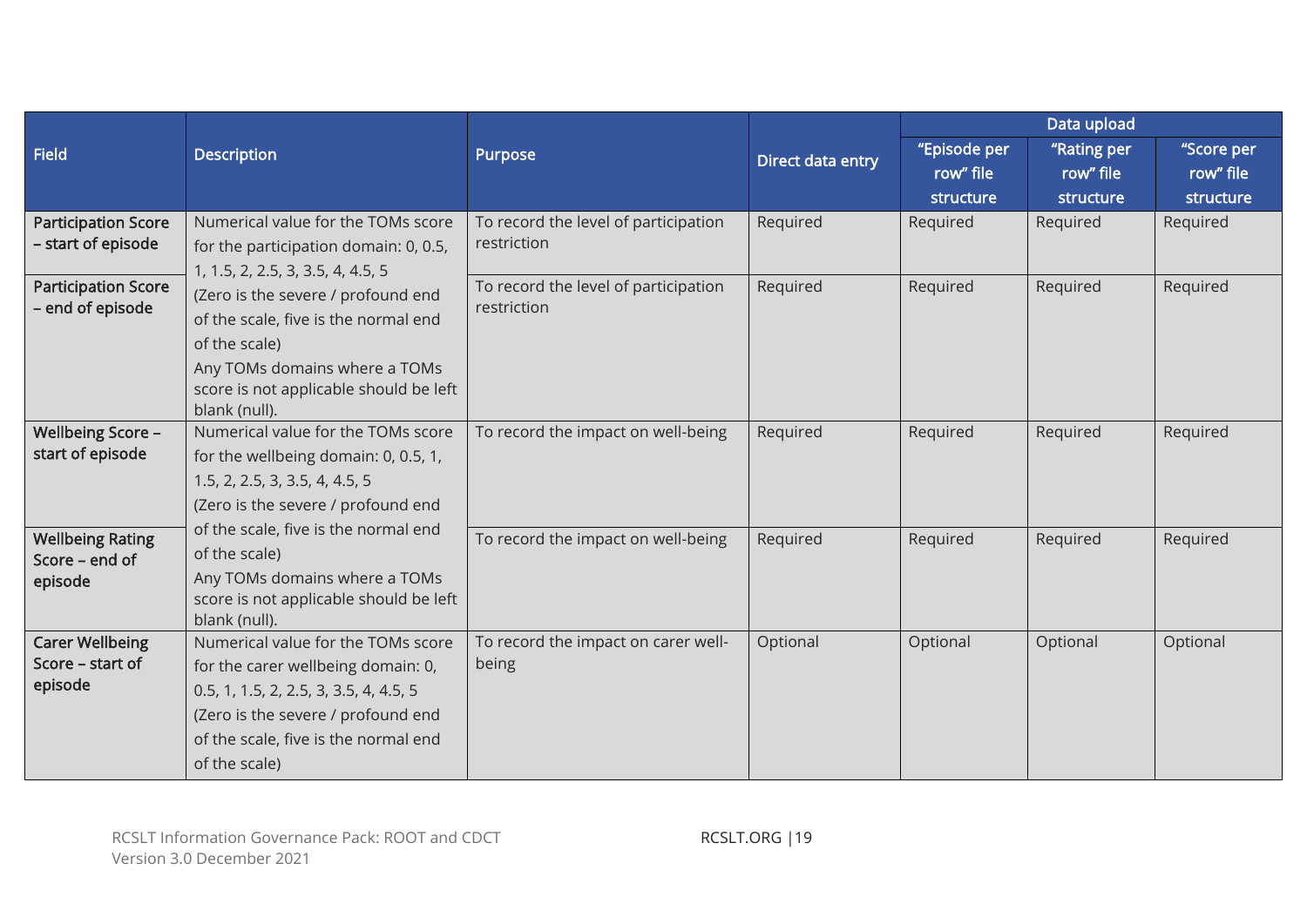|                                                            |                                                                                          |                                              |                   |              | Data upload |            |
|------------------------------------------------------------|------------------------------------------------------------------------------------------|----------------------------------------------|-------------------|--------------|-------------|------------|
| <b>Field</b>                                               | <b>Description</b>                                                                       | Purpose                                      | Direct data entry | "Episode per | "Rating per | "Score per |
|                                                            |                                                                                          |                                              |                   | row" file    | row" file   | row" file  |
|                                                            |                                                                                          |                                              |                   | structure    | structure   | structure  |
| <b>Carer Wellbeing</b><br>Rating Score - end<br>of episode | Any TOMs domains where a TOMs<br>score is not applicable should be left<br>blank (null). | To record the impact on carer well-<br>being | Optional          | Optional     | Optional    | Optional   |
| End-of-                                                    | Free text description of the status at                                                   | To record the status at the end of           | Optional          | Optional     | Optional    | Optional   |
| episode/Discharge                                          | the end of the episode of care                                                           | the episode of care and/or the               |                   |              |             |            |
| Code/Description                                           | and/or reason for discharge (e.g.                                                        | reason for discharge                         |                   |              |             |            |
|                                                            | therapy complete, did not attend)                                                        |                                              |                   |              |             |            |
| Local/user-defined                                         | These are data items that are                                                            | To increase the value of the data by         | Optional          | Optional     | Optional    | Optional   |
| fields                                                     | deemed useful, and created by                                                            | ensuring the data better matches             |                   |              |             |            |
|                                                            | participating services. Examples                                                         | local structures, practices and              |                   |              |             |            |
|                                                            | include the department/team,                                                             | reporting requirements.                      |                   |              |             |            |
|                                                            | number of contacts etc. They are                                                         |                                              |                   |              |             |            |
|                                                            | only available to the service that                                                       |                                              |                   |              |             |            |
|                                                            | created them should the service opt                                                      |                                              |                   |              |             |            |
|                                                            | for this functionality. As such these                                                    |                                              |                   |              |             |            |
|                                                            | fields are under the control of the                                                      |                                              |                   |              |             |            |
|                                                            | local service and their own                                                              |                                              |                   |              |             |            |
|                                                            | organisation's information                                                               |                                              |                   |              |             |            |
|                                                            | governance frameworks must be                                                            |                                              |                   |              |             |            |
|                                                            | adhered to. These should be                                                              |                                              |                   |              |             |            |
|                                                            | recorded in the data sharing                                                             |                                              |                   |              |             |            |
|                                                            | agreement.                                                                               |                                              |                   |              |             |            |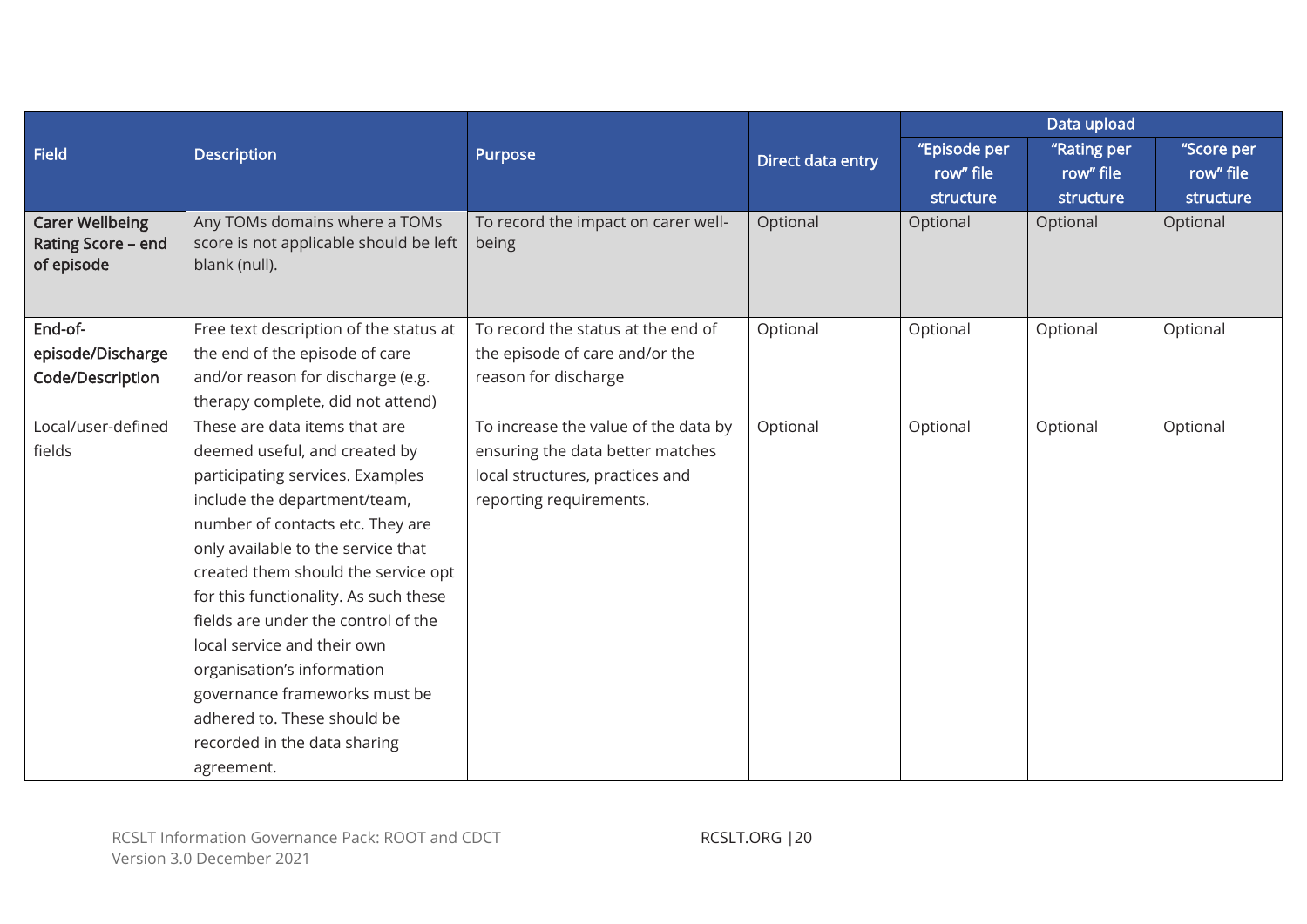# Annex 2: Fields and data items collected and used by the Covid-19 Data Collection Tool

The table, below, details the fields contained in the COVID-19 speech and language therapy dataset. For each field, there is definition containing:

- A description of the field, to support a consistent understanding of what data should be recorded
- The format of the field, in terms of whether this, for example, a free text field or date field
- A recommendation about whether this is 'required', 'desirable' or 'optional':
	- o Required: To participate in the national data collection, these fields are essential to collect for every patient. (If not applicable, please select N/A.)
	- o Desirable: Where possible and if relevant to your service, we would encourage you to collect this data. NB at least one outcome measure (shaded in the table below) should be used per patient at initial assessment and discharge, as appropriate.
	- o Optional: These fields are optional. You may wish to collect these additional data to gather a richer dataset, if relevant to your service.

| <b>Field</b>                      | <b>Description</b>                                                                                                                                                                                                                                                                                               | Format                | Recommendation<br>(required/desirable/<br>optional) |
|-----------------------------------|------------------------------------------------------------------------------------------------------------------------------------------------------------------------------------------------------------------------------------------------------------------------------------------------------------------|-----------------------|-----------------------------------------------------|
| Local patient identifier          | This is a local patient identifier and can take any alpha-numeric form. This<br>should not be the NHS number and any code used should not identify the<br>individual outside of the organisation. If possible, it would be desirable for the<br>same local patient identifier to be used throughout the pathway. | Free text             | Required                                            |
| Location                          | This is where the individual was seen for the episode of care.                                                                                                                                                                                                                                                   | Multi-select list     | Required                                            |
| <b>Year Of Birth</b>              | The year of the patient's birth.                                                                                                                                                                                                                                                                                 | Number                | Required                                            |
| Gender                            | The patient's gender.                                                                                                                                                                                                                                                                                            | Single select<br>list | Required                                            |
| <b>Hospital Admission</b><br>Date | The date on which the individual was admitted to hospital.                                                                                                                                                                                                                                                       | Date<br>(DD/MM/YY)    | Optional                                            |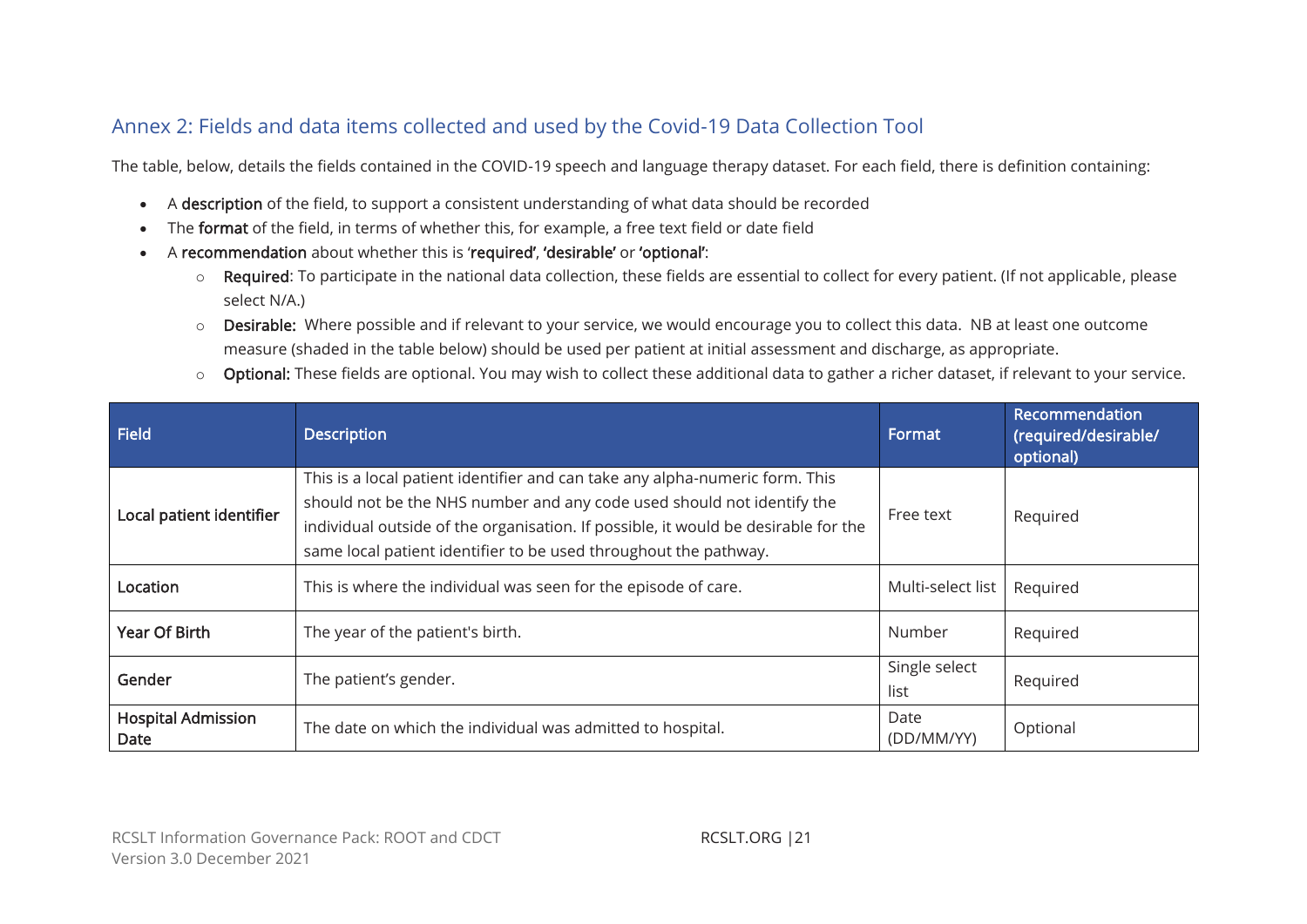| <b>Field</b>                                          | <b>Description</b>                                                                                                                                                                                                                                                                        | Format                | Recommendation<br>(required/desirable/<br>optional) |
|-------------------------------------------------------|-------------------------------------------------------------------------------------------------------------------------------------------------------------------------------------------------------------------------------------------------------------------------------------------|-----------------------|-----------------------------------------------------|
| Primary medical<br>diagnosis on<br>admission/referral | The patient's primary medical diagnosis at the point of referral to speech and<br>language therapy.                                                                                                                                                                                       | Single-select<br>list | Required                                            |
| <b>Past Medical History</b>                           | A summary of past medical history relevant to this referral to speech and<br>language therapy.                                                                                                                                                                                            | Multi-select list     | Required                                            |
| Pre-existing Dysphagia<br>(Fluids)                    | The dysphagia status of the individual prior to this admission to hospital<br>(where known), using IDDSI descriptors.                                                                                                                                                                     | Single-select<br>list | Desirable                                           |
| Pre-existing Dysphagia<br>(Diet)                      | The dysphagia status of the individual prior to this admission to hospital<br>(where known), using IDDSI descriptors.                                                                                                                                                                     | Single-select<br>list | Desirable                                           |
| Date COVID +ve<br>confirmed                           | The date that the patient was confirmed as testing positive for COVID-19. This<br>is the date that the swab was taken.                                                                                                                                                                    | Date<br>(DD/MM/YY)    | Optional                                            |
| Date COVID-ve<br>confirmed                            | The date that the patient was confirmed as testing negative for COVID-19. This<br>is the date that the swab was taken.                                                                                                                                                                    | Date<br>(DD/MM/YY)    | Optional                                            |
| Date(s) of intubation                                 | The dates of any intubation or re-intubations during their ICU admission                                                                                                                                                                                                                  | Date<br>(DD/MM/YY)    | Optional                                            |
| Date(s) of extubation                                 | The dates of any extubations during their ICU admission                                                                                                                                                                                                                                   | Date<br>(DD/MM/YY)    | Optional                                            |
| <b>Grade of intubation</b>                            | The grading of the endotracheal tube (ETT) insertion (Grade I, II, III or IV).<br>Grades IIa and IIb should be recorded as Grade II. This information should be<br>recorded by the doctor who inserted the ETT and is a classification of the view<br>of the larynx during ETT insertion. | Single-select<br>list | Optional                                            |
| <b>Total Number of</b><br>endotracheal tubes<br>(ETT) | The total number of endotracheal tubes used across the duration of the<br>episode of care.                                                                                                                                                                                                | Number                | Desirable                                           |
| Total no. of days<br>intubated                        | The total number of days the individual was orally intubated across the<br>duration of the episode of care.                                                                                                                                                                               | Number                | Desirable                                           |
| Date of trache<br>insertion                           | The date at which the first tracheostomy was inserted on this admission to<br>hospital.                                                                                                                                                                                                   | Date<br>(DD/MM/YY)    | Optional                                            |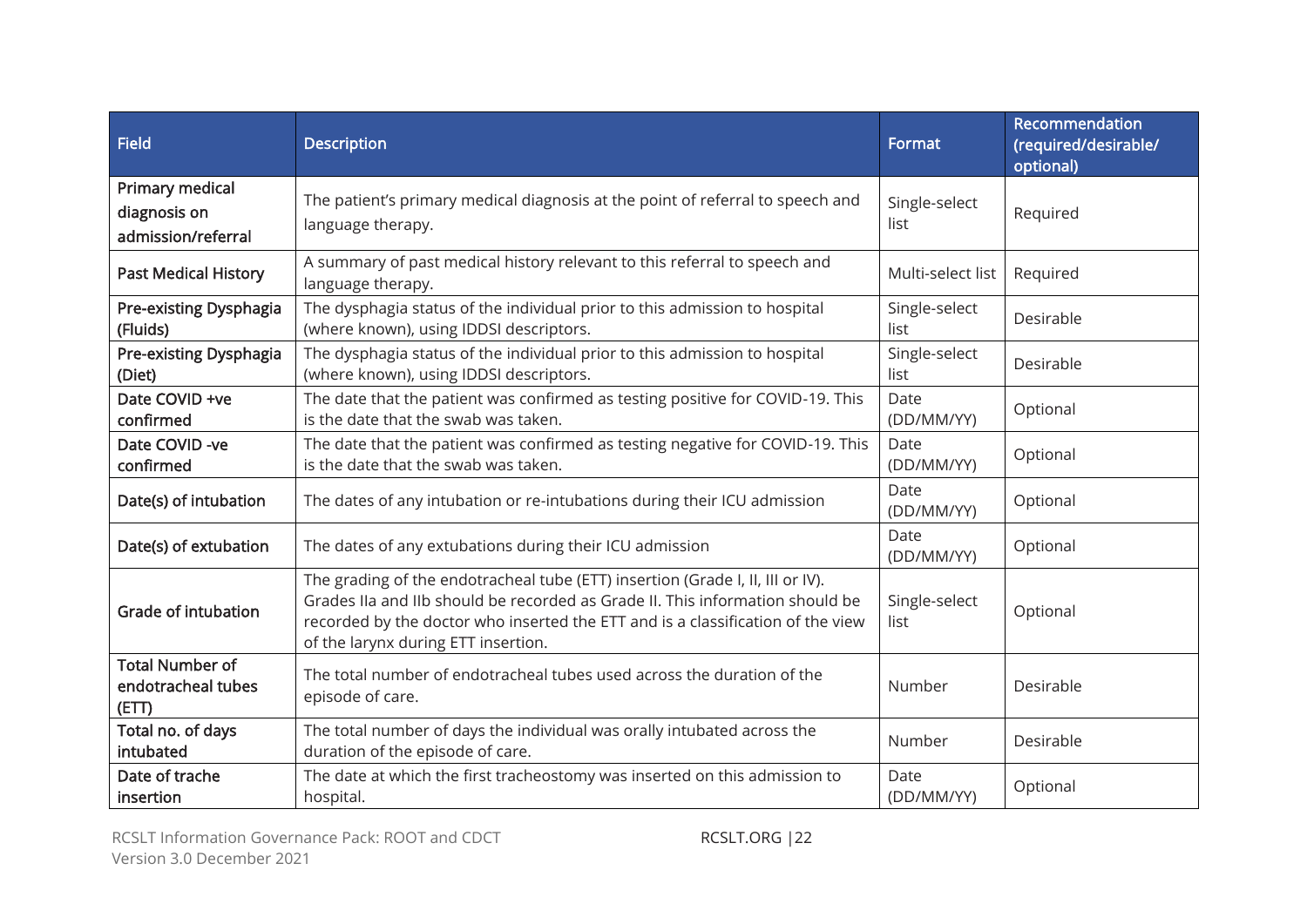| <b>Field</b>                                           | <b>Description</b>                                                                                                            | Format                | Recommendation<br>(required/desirable/<br>optional) |
|--------------------------------------------------------|-------------------------------------------------------------------------------------------------------------------------------|-----------------------|-----------------------------------------------------|
| Percutaneous or<br>surgical                            | A description of whether the tracheostomy was inserted percutaneously or<br>surgically.                                       | Single-select<br>list | Optional                                            |
| Trache size (initial<br>tube)                          | The size of the tracheostomy tube. Where multiple tubes are used, please<br>record the size of the initial tracheostomy tube. | Single-select<br>list | Optional                                            |
| Trache downsized as<br>part of the weaning<br>process? | Whether the tracheostomy tube(s) used were down-sized as part of the<br>weaning process.                                      | Single-select<br>list | Optional                                            |
| <b>Type of Trache</b>                                  | The type of tracheostomy inserted. Where multiple tubes are used, please<br>record the type of the initial tracheostomy tube. | Single-select<br>list | Optional                                            |
| Date of decannulation                                  | The date at which the patient was finally decannulated on this admission to<br>hospital.                                      | Date<br>(DD/MM/YY)    | Optional                                            |
| Total number of days<br>with tracheostomy              | The total number of days the individual had a tracheostomy inserted across<br>the duration of the hospital admission.         | Number                | Desirable                                           |
| Date of Referral to SLT                                | The date on which the individual was referred to SLT.                                                                         | Date<br>(DD/MM/YY)    | Optional                                            |
| Response time                                          | The time period between the individual being referred to SLT and receiving an<br>initial SLT assessment.                      | Single-select<br>list | Required                                            |
| Reason for delay in SLT<br>assessment                  | The reason for the delay in the initial assessment, where relevant.                                                           | Single-select<br>list | Desirable                                           |
| <b>Reason for referral</b>                             | The reason for the patient being referred to SLT.                                                                             | Multi-select list     | Required                                            |
| <b>SLT Diagnosis</b>                                   | The individual's communication/swallowing disorder(s).                                                                        | Multi-select list     | Required                                            |
| Remote activity                                        | The SLT input delivered prior to, or during, the initial assessment, delivered<br>remotely.                                   | Multi-select list     | Optional                                            |
| Face to face activity                                  | The SLT input on initial assessment, delivered face-to-face.                                                                  | Multi-select list     | Optional                                            |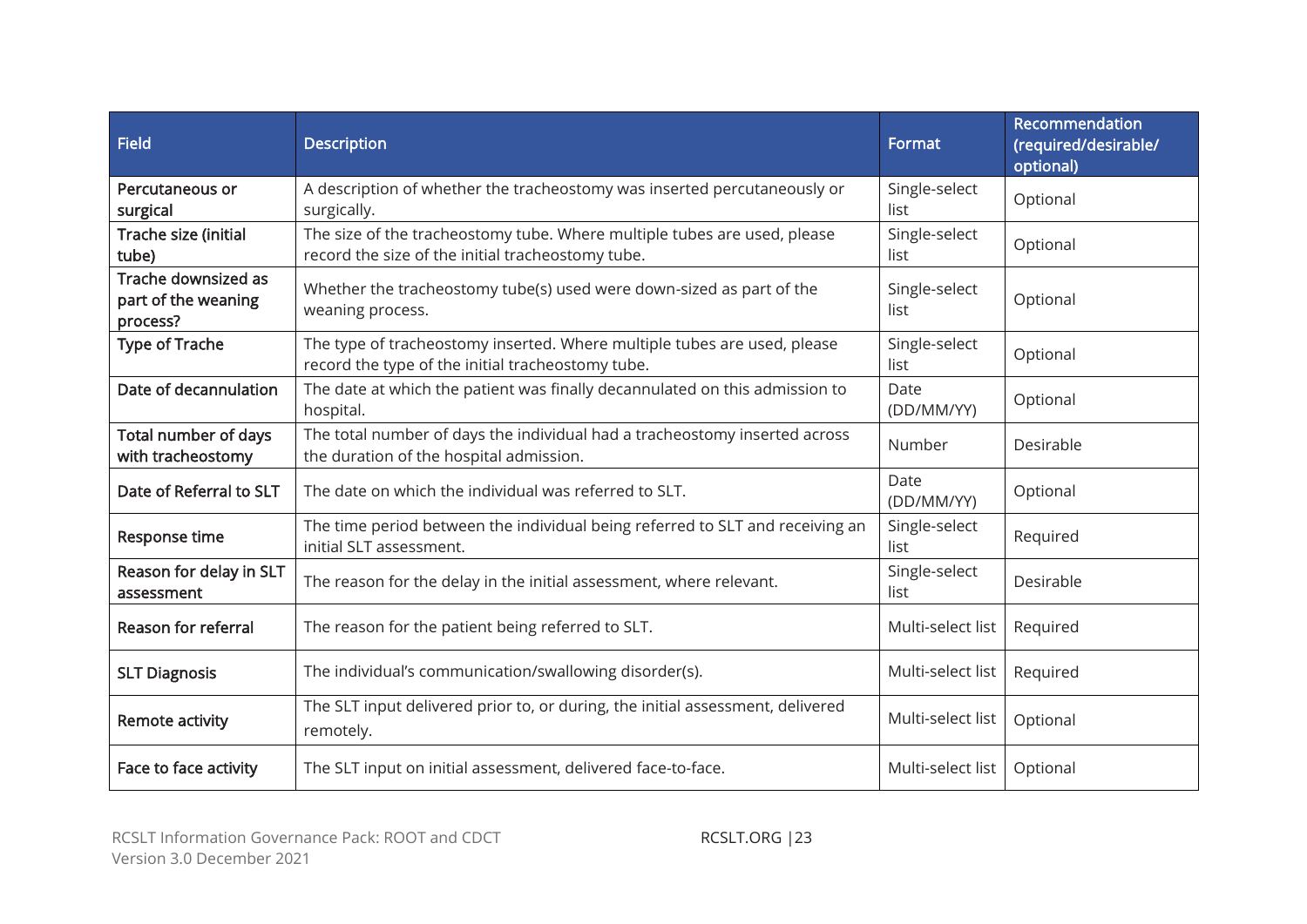| <b>Field</b>                                           | <b>Description</b>                                                                                                                                                                                                                                                                                                                                                                                  | Format                | Recommendation<br>(required/desirable/<br>optional)            |
|--------------------------------------------------------|-----------------------------------------------------------------------------------------------------------------------------------------------------------------------------------------------------------------------------------------------------------------------------------------------------------------------------------------------------------------------------------------------------|-----------------------|----------------------------------------------------------------|
| Date of initial SLT<br>assessment                      | The date on which the initial SLT assessment was conducted.                                                                                                                                                                                                                                                                                                                                         | Date<br>(DD/MM/YY)    | Required                                                       |
| COVID-19 status (at<br>initial assessment)             | The COVID-19 status on the date of the initial assessment (Positive, Negative,<br>Suspected, Not known).                                                                                                                                                                                                                                                                                            | Single-select<br>list | Required                                                       |
| Respiratory support at<br>initial assessment           | The level of respiratory support being provided to the patient during the initial<br>assessment.                                                                                                                                                                                                                                                                                                    | Single-select<br>list | Desirable                                                      |
| <b>Dysphonia TOM:</b><br>impairment score<br>(initial) | Numerical value for the TOMs score for the impairment domain, using the<br>descriptors from the Therapy Outcome Measure User Guide which can be<br>found on the second sheet of the spreadsheet titled "Scale Sheet" (Enderby<br>and John 2019).<br>Values: 0, 0.5, 1, 1.5, 2, 2.5, 3, 3.5, 4, 4.5, 5 (where zero is the severe/profound<br>end of the scale, five is the normal end of the scale). | Single-select<br>list | Please complete at least<br>one per patient, as<br>appropriate |
| <b>GRBAS score(initial) -</b><br>grade                 | Numerical value and description for the GRBAS (grade) score (Hirano 1981).                                                                                                                                                                                                                                                                                                                          | Single-select<br>list | Please complete at least<br>one per patient, as<br>appropriate |
| <b>GRBAS score(initial) -</b><br>roughness             | Numerical value and description for the GRBAS (roughness) score (Hirano<br>1981).                                                                                                                                                                                                                                                                                                                   | Single-select<br>list | Please complete at least<br>one per patient, as<br>appropriate |
| <b>GRBAS score (initial) -</b><br>breathiness          | Numerical value and description for the GRBAS (breathiness) score (Hirano<br>1981).                                                                                                                                                                                                                                                                                                                 | Single-select<br>list | Please complete at least<br>one per patient, as<br>appropriate |
| <b>GRBAS score(initial) -</b><br>asthenia              | Numerical value and description for the GRBAS (asthenia) score (Hirano 1981).                                                                                                                                                                                                                                                                                                                       | Single-select<br>list | Please complete at least<br>one per patient, as<br>appropriate |
| GRBAS score (initial) -<br>strain                      | Numerical value and description for the GRBAS (strain) score (Hirano 1981).                                                                                                                                                                                                                                                                                                                         | Single-select<br>list | Please complete at least<br>one per patient, as<br>appropriate |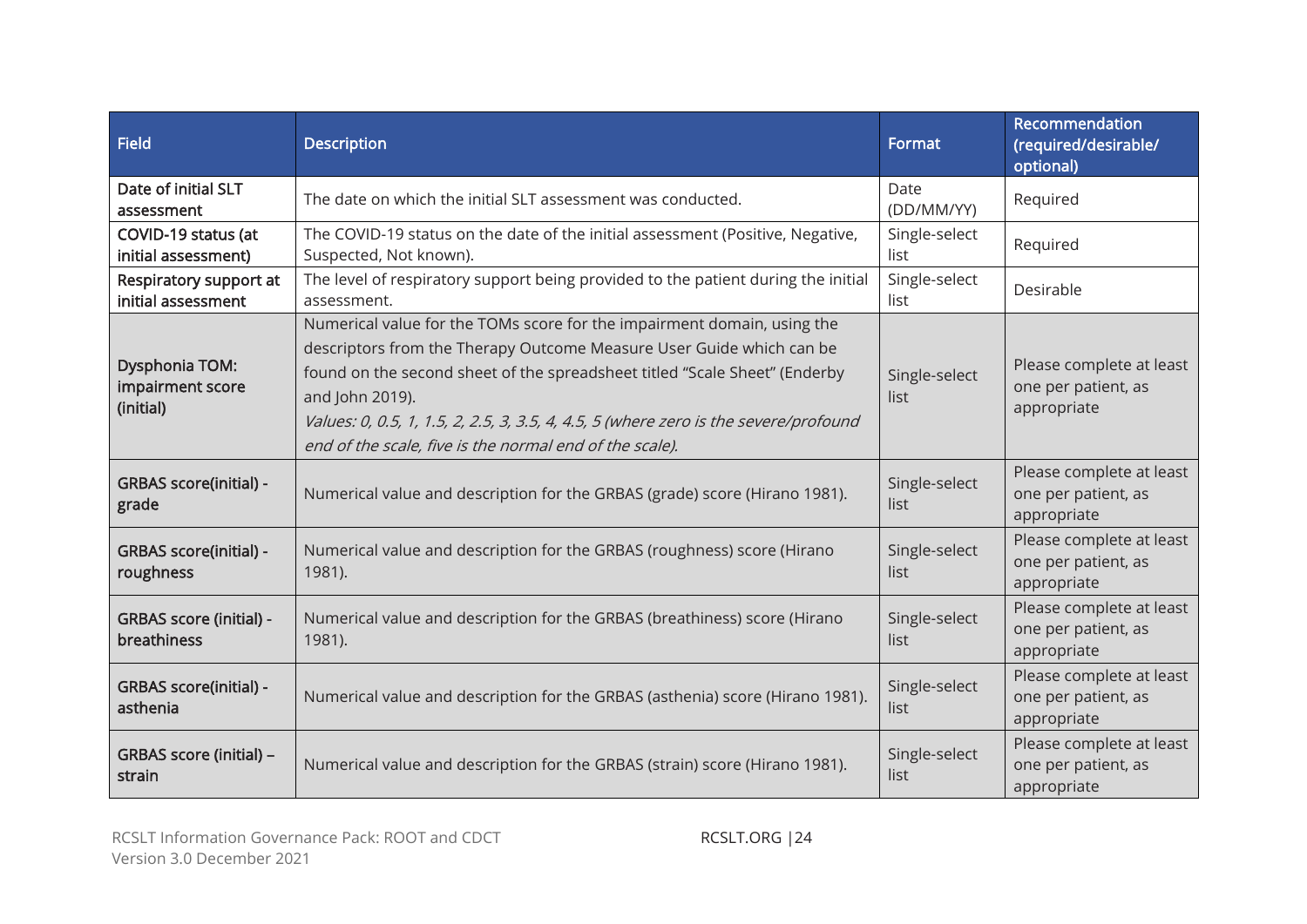| <b>Field</b>                                                 | <b>Description</b>                                                                                                                                                                                                                                                                                                                                                                                                                                                                                                                                                           | Format                | <b>Recommendation</b><br>(required/desirable/<br>optional)     |
|--------------------------------------------------------------|------------------------------------------------------------------------------------------------------------------------------------------------------------------------------------------------------------------------------------------------------------------------------------------------------------------------------------------------------------------------------------------------------------------------------------------------------------------------------------------------------------------------------------------------------------------------------|-----------------------|----------------------------------------------------------------|
| <b>Dysphagia TOM:</b><br>impairment - initial<br>score       | Numerical value for the TOMs score for the impairment domain, using the<br>descriptors from the Therapy Outcome Measure User Guide, which can be<br>found on the second sheet of the spreadsheet titled "Scale Sheet" (Enderby<br>and John 2019).<br>Values: 0, 0.5, 1, 1.5, 2, 2.5, 3, 3.5, 4, 4.5, 5 (where zero is the severe/profound<br>end of the scale, five is the normal end of the scale). NB The individual should<br>be scored according to how they present at the point of referral, not after the<br>assessment (i.e. before recommendations have been made). | Single-select<br>list | Please complete at least<br>one per patient, as<br>appropriate |
| <b>Functional Oral Intake</b><br><b>Scale</b>                | The level of oral intake observed on initial assessment, using the Functional<br>Oral Intake Scale (Crary et al, 2005).                                                                                                                                                                                                                                                                                                                                                                                                                                                      | Single-select<br>list | Please complete at least<br>one per patient, as<br>appropriate |
| <b>Communication AAC</b><br>TOM: Activity - initial<br>score | Numerical value for the TOMs score for the activity domain, using the<br>descriptors from the Therapy Outcome Measure User Guide (Enderby and<br>John 2019), which can be found on the second sheet of the spreadsheet titled<br>"Scale Sheet".<br>Values: 0, 0.5, 1, 1.5, 2, 2.5, 3, 3.5, 4, 4.5, 5 (where zero is the severe/profound<br>end of the scale, five is the normal end of the scale).                                                                                                                                                                           | Single-select<br>list | Please complete at least<br>one per patient, as<br>appropriate |
| <b>Trache TOM:</b><br>impairment - initial<br>score          | Numerical value for the TOMs score for the impairment domain, using the<br>descriptors from the Therapy Outcome Measure User Guide (Enderby and<br>John 2019), which can be found on the second sheet of the spreadsheet titled<br>"Scale Sheet".<br>Values: 0, 0.5, 1, 1.5, 2, 2.5, 3, 3.5, 4, 4.5, 5 (where zero is the severe/profound<br>end of the scale, five is the normal end of the scale).                                                                                                                                                                         | Single-select<br>list | Please complete at least<br>one per patient, as<br>appropriate |
| Oral hygiene TOM:<br>impairment - initial<br>score           | Numerical value for the TOMs score for the impairment domain, using the<br>descriptors from the Therapy Outcome Measure User Guide (Enderby and                                                                                                                                                                                                                                                                                                                                                                                                                              | Single-select<br>list | Please complete at least<br>one per patient, as<br>appropriate |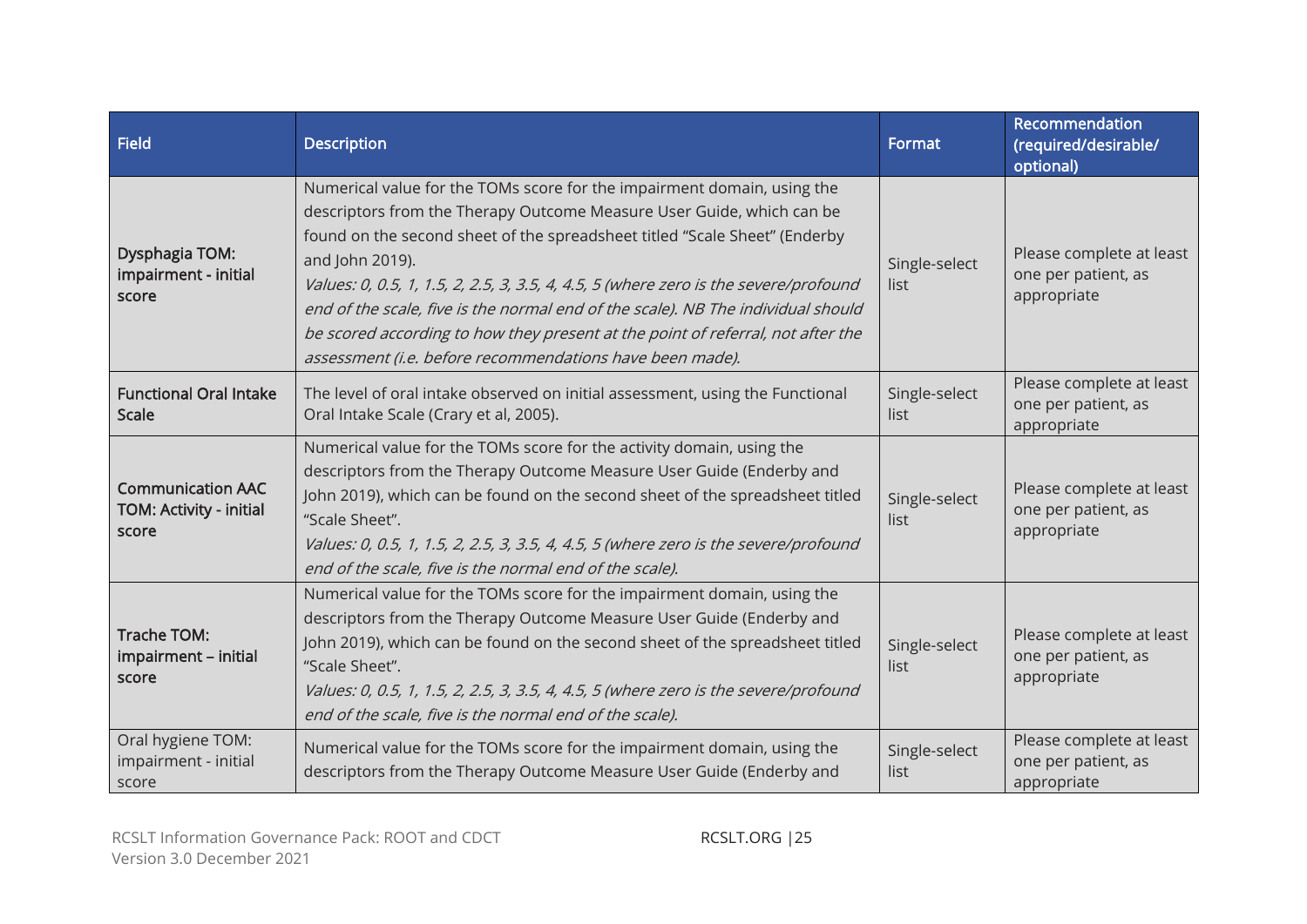| <b>Field</b>                                          | <b>Description</b>                                                                                                                                                                                                                                | Format                | Recommendation<br>(required/desirable/<br>optional) |
|-------------------------------------------------------|---------------------------------------------------------------------------------------------------------------------------------------------------------------------------------------------------------------------------------------------------|-----------------------|-----------------------------------------------------|
|                                                       | John 2019), which can be found on the second sheet of the spreadsheet titled<br>"Scale Sheet".<br>Values: 0, 0.5, 1, 1.5, 2, 2.5, 3, 3.5, 4, 4.5, 5 (where zero is the severe/profound<br>end of the scale, five is the normal end of the scale). |                       |                                                     |
| Fluid<br>Recommendations<br>(initial assessment)      | The recommended level of fluid intake by the SLT following initial assessment.                                                                                                                                                                    | Single-select<br>list | Desirable                                           |
| Food<br>Recommendations<br>(initial assessment)       | The recommended level of food intake by the SLT following initial assessment.                                                                                                                                                                     | Single-select<br>list | Desirable                                           |
| FEES indicated?                                       | Whether a FEES examination is required.                                                                                                                                                                                                           | Single-select<br>list | Optional                                            |
| FEES completed?                                       | Whether a FEES examination was completed during this hospital admission.                                                                                                                                                                          | Single-select<br>list | Optional                                            |
| Reason for being<br>unable to complete<br><b>FEES</b> | The reason why it was not possible to undertake a FEES examination, where<br>this was indicated.                                                                                                                                                  | Single-select<br>list | Optional                                            |
| Penetration Aspiration<br>Scale (FEES)                | The worst Penetration Aspiration Scale (Rosenbek et al, 1996) score recording<br>during the FEES.                                                                                                                                                 | Single-select<br>list | Optional                                            |
| <b>VFSS indicated?</b>                                | Whether a videofluoroscopic swallowing study is required.                                                                                                                                                                                         | Single-select<br>list | Optional                                            |
| VFSS completed?                                       | Whether a videofluoroscopic swallowing study has been undertaken during<br>this hospital admission.                                                                                                                                               | Single-select<br>list | Optional                                            |
| Reason for being<br>unable to complete<br><b>VFSS</b> | The reason why it was not possible to undertake a videofluoroscopic<br>swallowing study, where this was indicated.                                                                                                                                | Single-select<br>list | Optional                                            |
| Penetration Aspiration<br>Scale (VFSS)                | The worst Penetration Aspiration Scale (Rosenbek et al, 1996) score recording<br>during the VFSS.                                                                                                                                                 | Single-select<br>list | Optional                                            |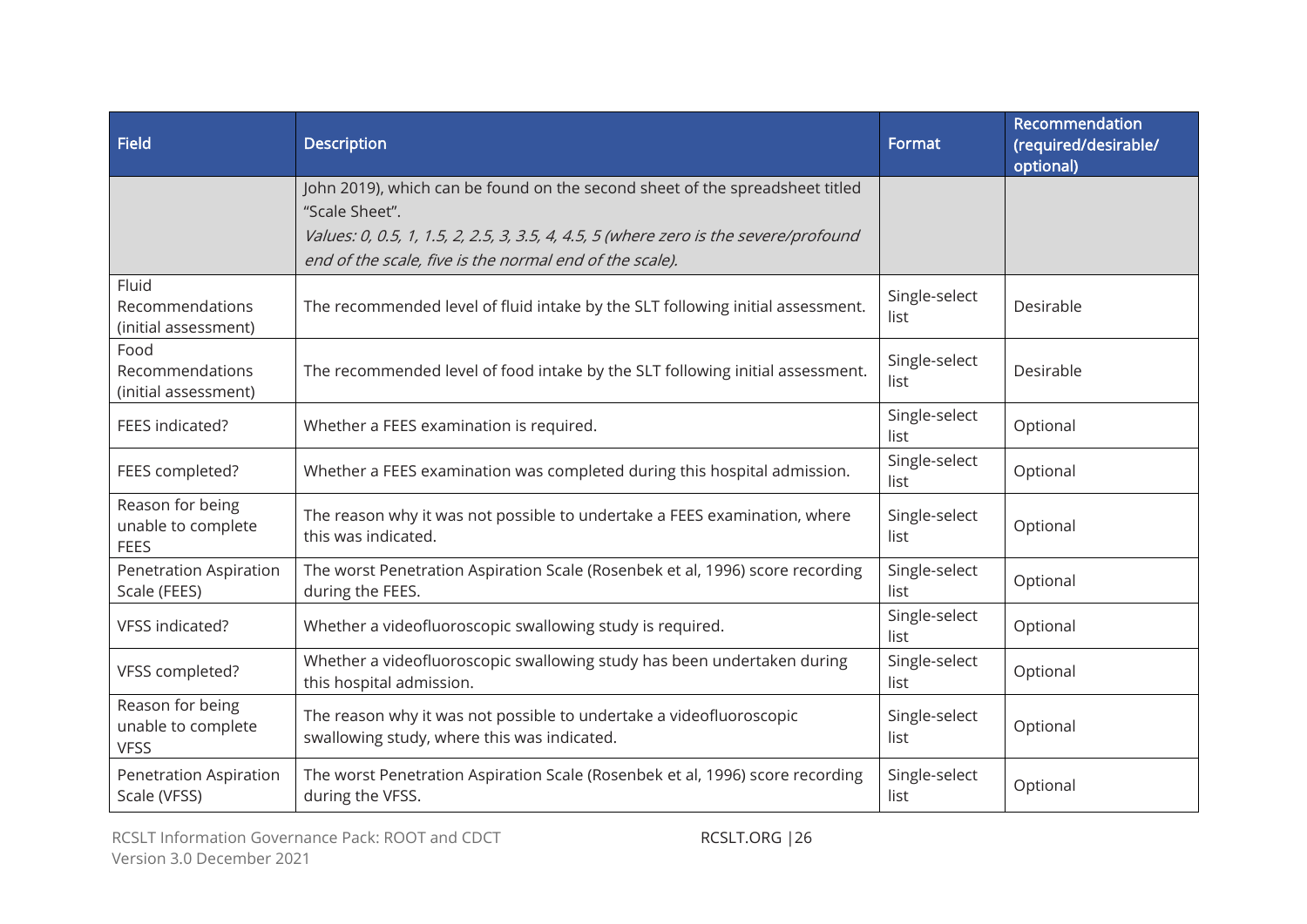| <b>Field</b>                                   | <b>Description</b>                                                                                                                                                                                                                                                                                                                                                                                   | <b>Format</b>         | Recommendation<br>(required/desirable/<br>optional)            |
|------------------------------------------------|------------------------------------------------------------------------------------------------------------------------------------------------------------------------------------------------------------------------------------------------------------------------------------------------------------------------------------------------------------------------------------------------------|-----------------------|----------------------------------------------------------------|
| Care pathway<br>(objective of<br>intervention) | The objectives of the care pathway (improvement, sustain, managed decline).                                                                                                                                                                                                                                                                                                                          | Single-select<br>list | Required                                                       |
| Therapy implemented                            | Whether therapy was implemented with a given individual during the course<br>of the hospital admission.                                                                                                                                                                                                                                                                                              | Single-select<br>list | Required                                                       |
| Type of Therapy                                | The type of therapy/intervention delivered by and/or on the advice of speech<br>and language therapy during the hospital admission.                                                                                                                                                                                                                                                                  | Multi-select list     | Desirable                                                      |
| Other intervention -<br>please state           | The type of therapy/intervention delivered if not provided in the drop-down<br>list of options.                                                                                                                                                                                                                                                                                                      | Free text             | Optional                                                       |
| Date of discharge from<br><b>SLT</b>           | The date on which the patient is discharged from speech and language<br>therapy.                                                                                                                                                                                                                                                                                                                     | Date<br>(DD/MM/YY)    | Required                                                       |
| Reason for discharge<br>from SLT               | The reason for the patient being discharged from SLT.                                                                                                                                                                                                                                                                                                                                                | Single-select<br>list | Required                                                       |
| COVID-19 status (on<br>discharge)              | The COVID-19 status on the date of discharge (Positive, Negative, Suspected,<br>Not known)                                                                                                                                                                                                                                                                                                           | Single-select<br>list | Desirable                                                      |
| Respiratory support at<br>discharge from SLT   | The level of respiratory support being provided to the patient on discharge<br>from SLT                                                                                                                                                                                                                                                                                                              | Single-select<br>list | Optional                                                       |
| Dysphonia TOM:<br>impairment - final<br>score  | Numerical value for the TOMs score for the impairment domain, using the<br>descriptors from the Therapy Outcome Measure User Guide (Enderby and<br>John 2019), which can be found on the second sheet of the spreadsheet titled<br>"Scale Sheet".<br>Values: 0, 0.5, 1, 1.5, 2, 2.5, 3, 3.5, 4, 4.5, 5 (where zero is the severe/profound<br>end of the scale, five is the normal end of the scale). | Single-select<br>list | Please complete at least<br>one per patient, as<br>appropriate |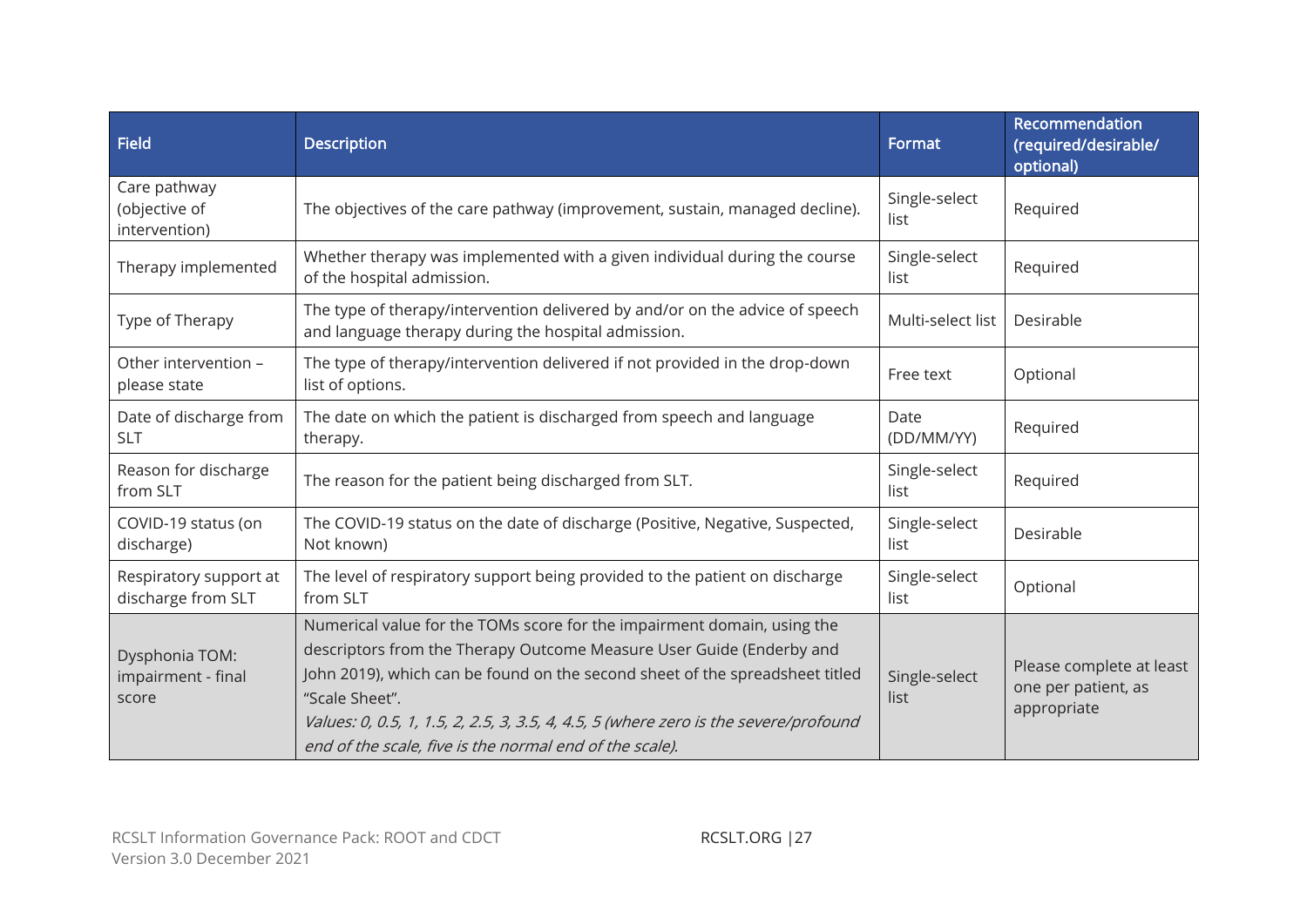| <b>Field</b>                                               | <b>Description</b>                                                                                                                                                                                                                                                                                                                                                                                   | Format                | Recommendation<br>(required/desirable/<br>optional)            |
|------------------------------------------------------------|------------------------------------------------------------------------------------------------------------------------------------------------------------------------------------------------------------------------------------------------------------------------------------------------------------------------------------------------------------------------------------------------------|-----------------------|----------------------------------------------------------------|
| GRBAS score (final) -<br>grade                             | Numerical value and description for the GRBAS (grade) score (Hirano 1981).                                                                                                                                                                                                                                                                                                                           | Single-select<br>list | Please complete at least<br>one per patient, as<br>appropriate |
| GRBAS score (final) -<br>roughness                         | Numerical value and description for the GRBAS (roughness) score (Hirano<br>1981).                                                                                                                                                                                                                                                                                                                    | Single-select<br>list | Please complete at least<br>one per patient, as<br>appropriate |
| GRBAS score(final) -<br>breathiness                        | Numerical value and description for the GRBAS (breathiness) score (Hirano<br>1981).                                                                                                                                                                                                                                                                                                                  | Single-select<br>list | Please complete at least<br>one per patient, as<br>appropriate |
| GRBAS score(final) -<br>asthenia                           | Numerical value and description for the GRBAS (asthenia) score (Hirano 1981).                                                                                                                                                                                                                                                                                                                        | Single-select<br>list | Please complete at least<br>one per patient, as<br>appropriate |
| GRBAS score(final) -<br>strain                             | Numerical value and description for the GRBAS (strain) score (Hirano 1981).                                                                                                                                                                                                                                                                                                                          | Single-select<br>list | Please complete at least<br>one per patient, as<br>appropriate |
| Dysphagia TOM:<br>impairment - final<br>score              | Numerical value for the TOMs score for the impairment domain, using the<br>descriptors from the Therapy Outcome Measure User Guide (Enderby and<br>John 2019), which can be found on the second sheet of the spreadsheet titled<br>"Scale Sheet".<br>Values: 0, 0.5, 1, 1.5, 2, 2.5, 3, 3.5, 4, 4.5, 5 (where zero is the severe/profound<br>end of the scale, five is the normal end of the scale). | Single-select<br>list | Please complete at least<br>one per patient, as<br>appropriate |
| <b>Functional Oral Intake</b><br>Scale                     | The level of oral intake observed on discharge, using the Functional Oral<br>Intake Scale (Crary et al, 2005).                                                                                                                                                                                                                                                                                       | Single-select<br>list | Please complete at least<br>one per patient, as<br>appropriate |
| <b>Communication AAC</b><br>TOM: Activity - final<br>score | Numerical value for the TOMs score for the activity domain, using the<br>descriptors from the Therapy Outcome Measure User Guide (Enderby and                                                                                                                                                                                                                                                        | Single-select<br>list | Please complete at least<br>one per patient, as<br>appropriate |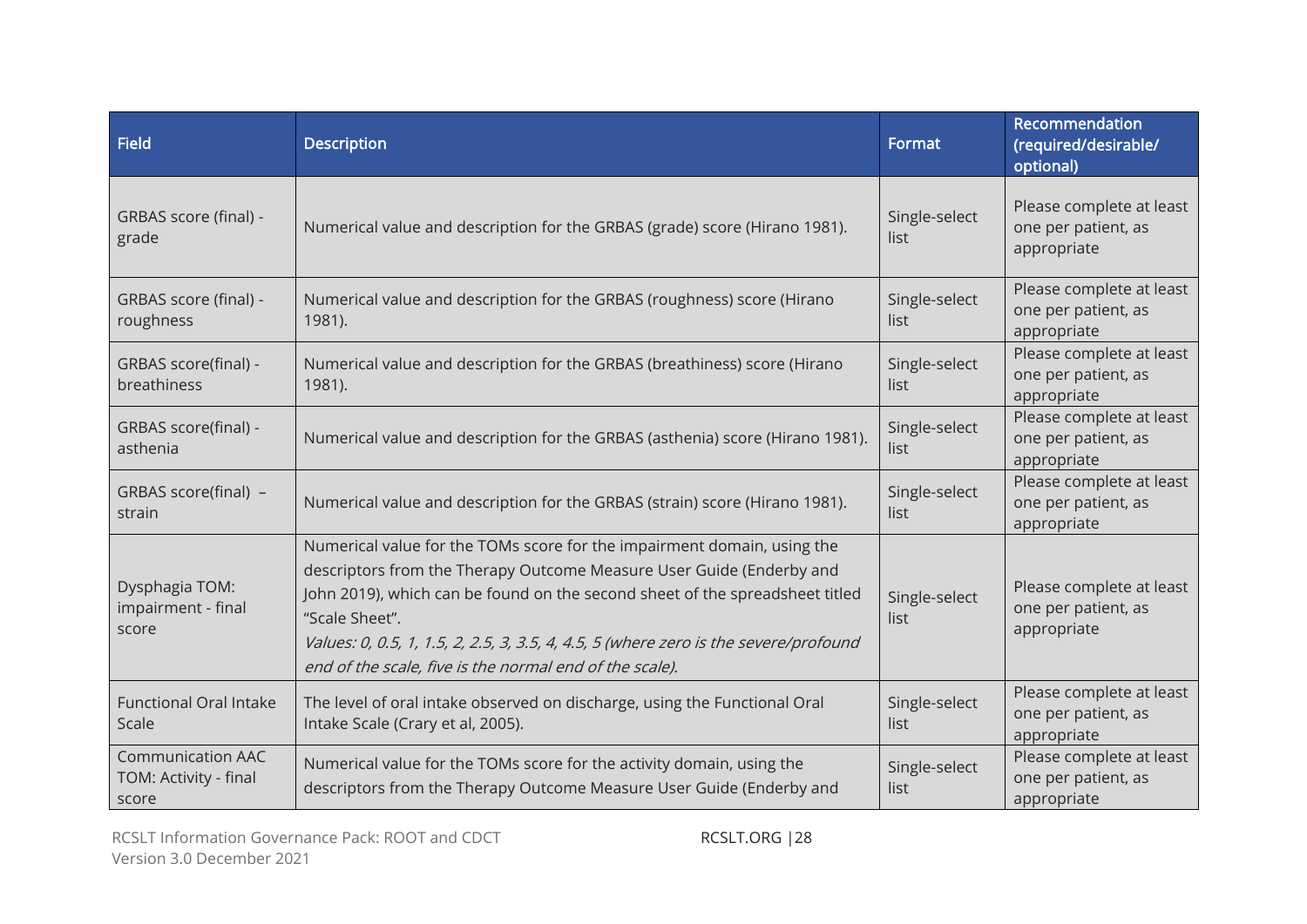| <b>Field</b>                                                         | <b>Description</b>                                                                                                                                                                                                                                                                                                                                                                                   | Format                | <b>Recommendation</b><br>(required/desirable/<br>optional)     |
|----------------------------------------------------------------------|------------------------------------------------------------------------------------------------------------------------------------------------------------------------------------------------------------------------------------------------------------------------------------------------------------------------------------------------------------------------------------------------------|-----------------------|----------------------------------------------------------------|
|                                                                      | John 2019), which can be found on the second sheet of the spreadsheet titled<br>"Scale Sheet".<br>Values: 0, 0.5, 1, 1.5, 2, 2.5, 3, 3.5, 4, 4.5, 5 (where zero is the severe/profound<br>end of the scale, five is the normal end of the scale).                                                                                                                                                    |                       |                                                                |
| Trache TOM:<br>impairment - final<br>score                           | Numerical value for the TOMs score for the impairment domain, using the<br>descriptors from the Therapy Outcome Measure User Guide (Enderby and<br>John 2019), which can be found on the second sheet of the spreadsheet titled<br>"Scale Sheet".<br>Values: 0, 0.5, 1, 1.5, 2, 2.5, 3, 3.5, 4, 4.5, 5 (where zero is the severe/profound<br>end of the scale, five is the normal end of the scale). | Single-select<br>list | Please complete at least<br>one per patient, as<br>appropriate |
| Oral hygiene TOM:<br>impairment - final<br>score                     | Numerical value for the TOMs score for the impairment domain, using the<br>descriptors from the Therapy Outcome Measure User Guide (Enderby and<br>John 2019), which can be found on the second sheet of the spreadsheet titled<br>"Scale Sheet".<br>Values: 0, 0.5, 1, 1.5, 2, 2.5, 3, 3.5, 4, 4.5, 5 (where zero is the severe/profound<br>end of the scale, five is the normal end of the scale). | Single-select<br>list | Please complete at least<br>one per patient, as<br>appropriate |
| Fluid<br>Recommendations<br>(discharge)                              | The recommended level of fluid intake by the SLT at discharge.                                                                                                                                                                                                                                                                                                                                       | Single-select<br>list | Desirable                                                      |
| Food<br>Recommendations<br>(discharge)                               | The recommended level of food intake by the SLT at discharge                                                                                                                                                                                                                                                                                                                                         | Single-select<br>list | Desirable                                                      |
| Time involved in<br>activities related to this<br>individual patient | The total amount of time involved in activities related to this individual patient<br>(remote and face to face activities) delivered across the duration of the<br>episode of care.<br>NB It is not necessary to complete this and 'total number of contacts'                                                                                                                                        | Single-select<br>list | Optional                                                       |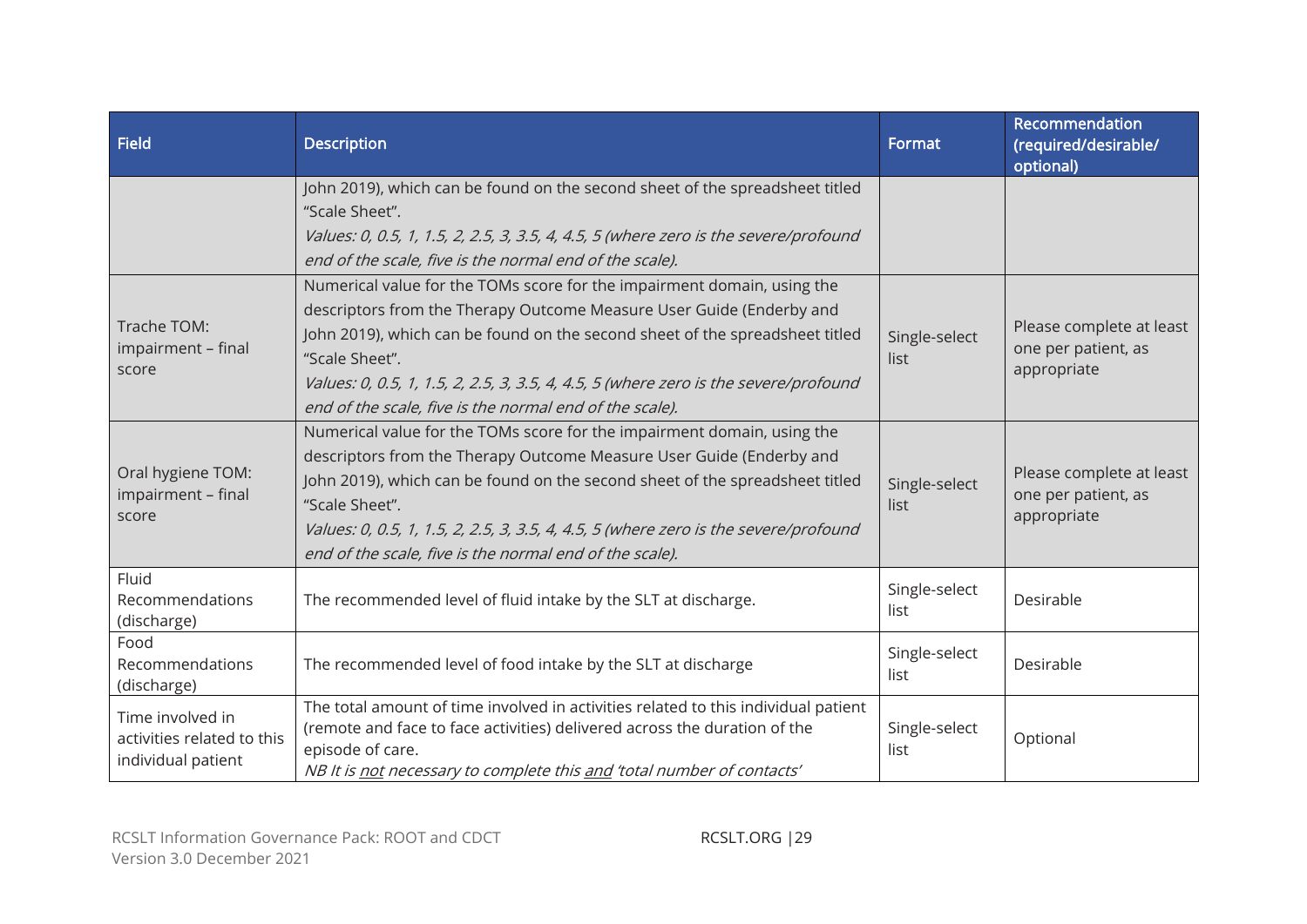| <b>Field</b>                | <b>Description</b>                                                                                                                                                                                                           | Format | Recommendation<br>(required/desirable/<br>optional) |
|-----------------------------|------------------------------------------------------------------------------------------------------------------------------------------------------------------------------------------------------------------------------|--------|-----------------------------------------------------|
| Total number of<br>contacts | The total number of contacts related to this individual patient (remote and<br>face to face activities) delivered across the duration of the episode of care.<br>NB It is not necessary to complete this and 'time involved' | Number | Optional                                            |

# References

Crary, M. A., Mann, G. D. C., & Groher, M. E. (2005). Initial psychometric assessment of a functional oral intake scale for dysphagia in stroke patients. Archives of physical medicine and rehabilitation, <sup>86</sup>(8), 1516-1520.

Enderby, P., John, A. (2019) Therapy Outcome Measure User Guide. Croydon: J & R Press Ltd.

Hirano, M. (1981) Clinical Examination of Voice. New York, NY: Springer-Verlag.

Rosenbek, J. C., Robbins, J. A., Roecker, E. B., Coyle, J. L., & Wood, J. L. (1996). A penetration-aspiration scale. *Dysphagia*, 11(2), 93-98.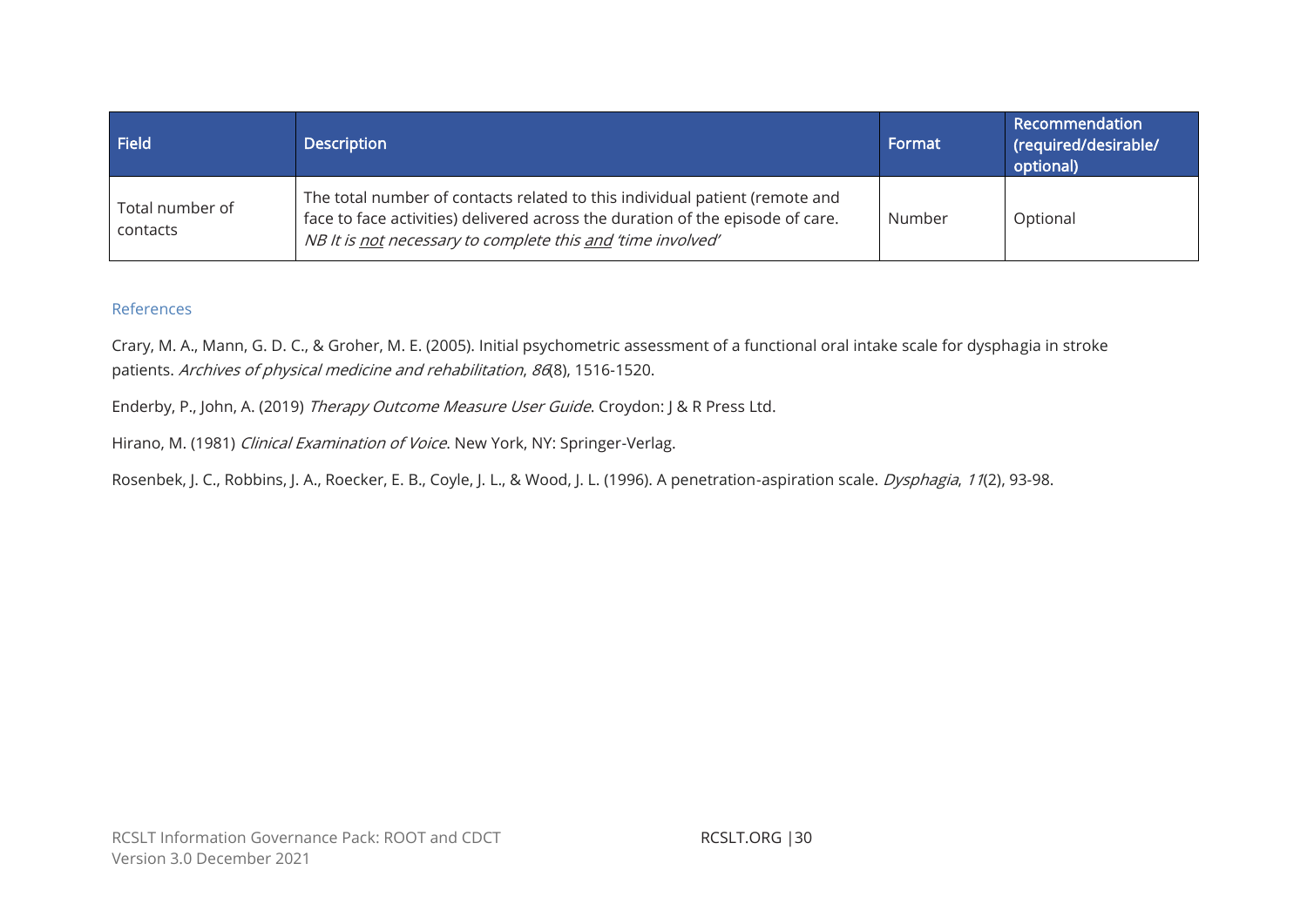# Annex 3: Governance Arrangements: Organisational Administrative Roles and Responsibilities

| Organisation                                                                      | <b>Roles and Responsibilities</b>                                                                                                                                                                                                                                                                                                                                                                                                                                                                                                                                                                                           |
|-----------------------------------------------------------------------------------|-----------------------------------------------------------------------------------------------------------------------------------------------------------------------------------------------------------------------------------------------------------------------------------------------------------------------------------------------------------------------------------------------------------------------------------------------------------------------------------------------------------------------------------------------------------------------------------------------------------------------------|
| <b>Royal College</b><br>of Speech and<br>Language<br><b>Therapists</b><br>(RCSLT) | Joint data controller (with organisations submitting the data)<br>$\bullet$<br>Provides data sharing agreement template, and routinely reviews signed<br>$\bullet$<br>data sharing agreements on a biennial basis<br>Provides oversight of the data processor and their activities on behalf of the<br>$\bullet$<br>data controllers<br>Ensures the required data processing agreement is in place<br>$\bullet$<br>Ensures that organisations using the system are legitimate and have a<br>$\bullet$<br>justified purpose for accessing the system<br>Validates requests from organisations to use the system<br>$\bullet$ |
|                                                                                   | Provides organisations with access to the ROOT<br>$\bullet$                                                                                                                                                                                                                                                                                                                                                                                                                                                                                                                                                                 |
| <b>Different Class</b><br><b>Solutions Ltd</b>                                    | Data processor: processes information as instructed by the data controllers<br>$\bullet$<br>Provides a regular quality report to RCSLT and organisations on user log-ins /<br>$\bullet$<br>activity                                                                                                                                                                                                                                                                                                                                                                                                                         |
|                                                                                   | Monitors the volume of system use and navigation <sup>2</sup><br>$\bullet$                                                                                                                                                                                                                                                                                                                                                                                                                                                                                                                                                  |
|                                                                                   | Complies with, and completes relevant documentation in accordance with,<br>$\bullet$<br>Data Protection Legislation                                                                                                                                                                                                                                                                                                                                                                                                                                                                                                         |
|                                                                                   | Registered with the Information Commissioner's Office (data protection<br>$\bullet$<br>registration number: Z2840119)<br>Has ISO 27001 and Cyber Essentials Plus certification/accreditation<br>$\bullet$<br>(Certificate no.: 5944466513017922)                                                                                                                                                                                                                                                                                                                                                                            |
| Each                                                                              | Joint data controller (with the RCSLT)<br>$\bullet$                                                                                                                                                                                                                                                                                                                                                                                                                                                                                                                                                                         |
| organisation                                                                      | Reviews data sharing agreement on a biennial basis<br>$\bullet$                                                                                                                                                                                                                                                                                                                                                                                                                                                                                                                                                             |
| submitting data                                                                   | Manages user accounts linked to their organisation<br>$\bullet$                                                                                                                                                                                                                                                                                                                                                                                                                                                                                                                                                             |
| to the ROOT                                                                       | Assigns roles and permissions to users linked to their organisation.<br>$\bullet$                                                                                                                                                                                                                                                                                                                                                                                                                                                                                                                                           |
| and/or CDCT                                                                       | Appoints local administrative user(s) to manage users which will include:<br>$\bullet$<br>adding users to the ROOT<br>$\circ$                                                                                                                                                                                                                                                                                                                                                                                                                                                                                               |
|                                                                                   | changing user roles and privileges<br>$\circ$                                                                                                                                                                                                                                                                                                                                                                                                                                                                                                                                                                               |
|                                                                                   | monitoring users<br>$\circ$                                                                                                                                                                                                                                                                                                                                                                                                                                                                                                                                                                                                 |
|                                                                                   | removing/suspending users<br>$\circ$                                                                                                                                                                                                                                                                                                                                                                                                                                                                                                                                                                                        |
|                                                                                   | Ensures that usernames are valid email addresses and all users have a                                                                                                                                                                                                                                                                                                                                                                                                                                                                                                                                                       |
|                                                                                   | legitimate reason for accessing the databases,                                                                                                                                                                                                                                                                                                                                                                                                                                                                                                                                                                              |
|                                                                                   | Ensures all organisation users agree to the Acceptable Use Agreement<br>$\bullet$<br>Revokes /removes users                                                                                                                                                                                                                                                                                                                                                                                                                                                                                                                 |
|                                                                                   | when the user leaves the organisation<br>$\circ$                                                                                                                                                                                                                                                                                                                                                                                                                                                                                                                                                                            |

 $2$  The specific content of any transactions and other system use is logged and monitored to look for unusual/unexpected use patterns that may be indicators of improper use.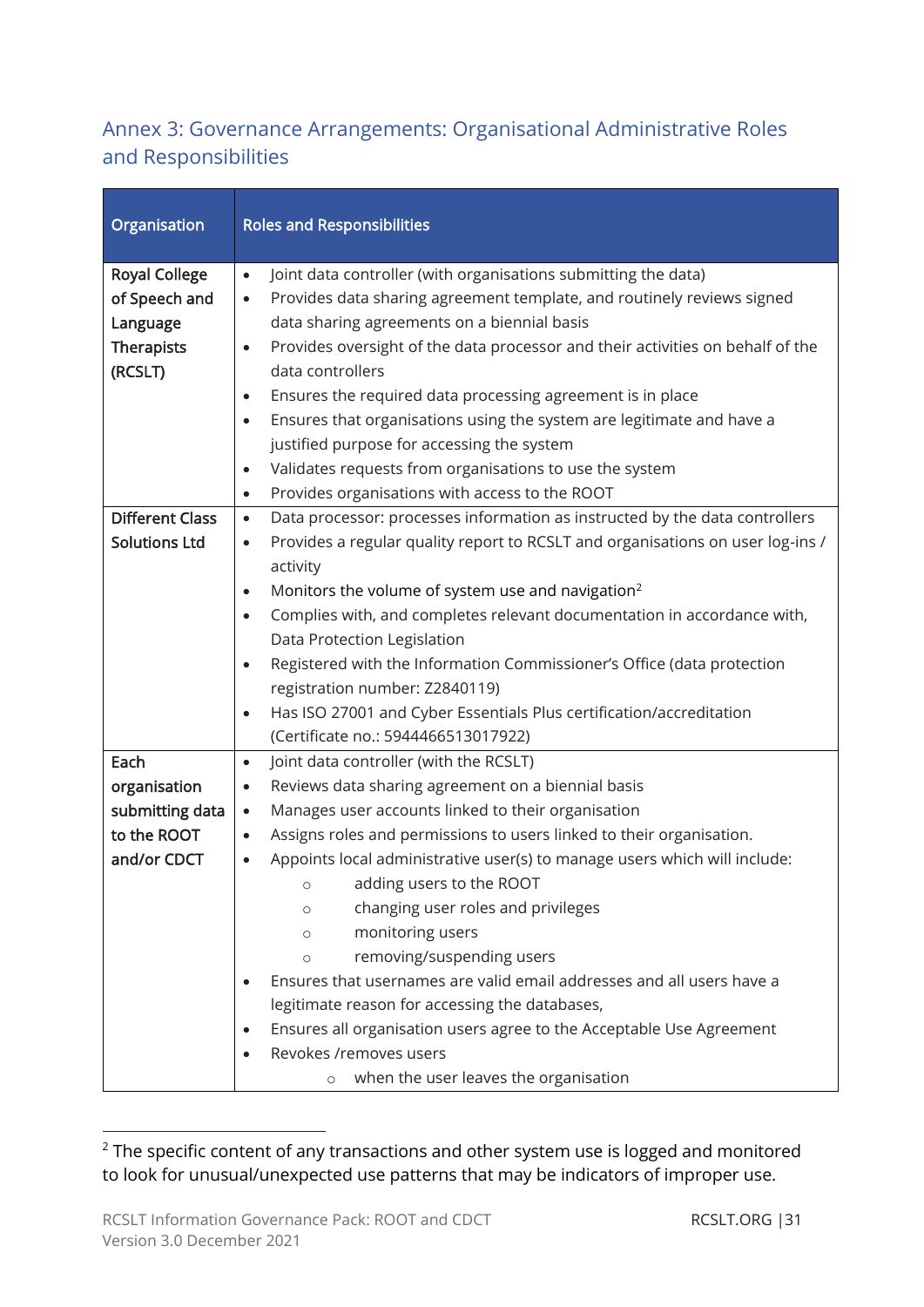| when a user acts in way contrary to the Acceptable Use<br>$\circ$            |
|------------------------------------------------------------------------------|
| Agreement                                                                    |
| Ensures that their organisation adheres to the principles of fair processing |
| Ensures that information security and records management standards are       |
| met (international, national and local)                                      |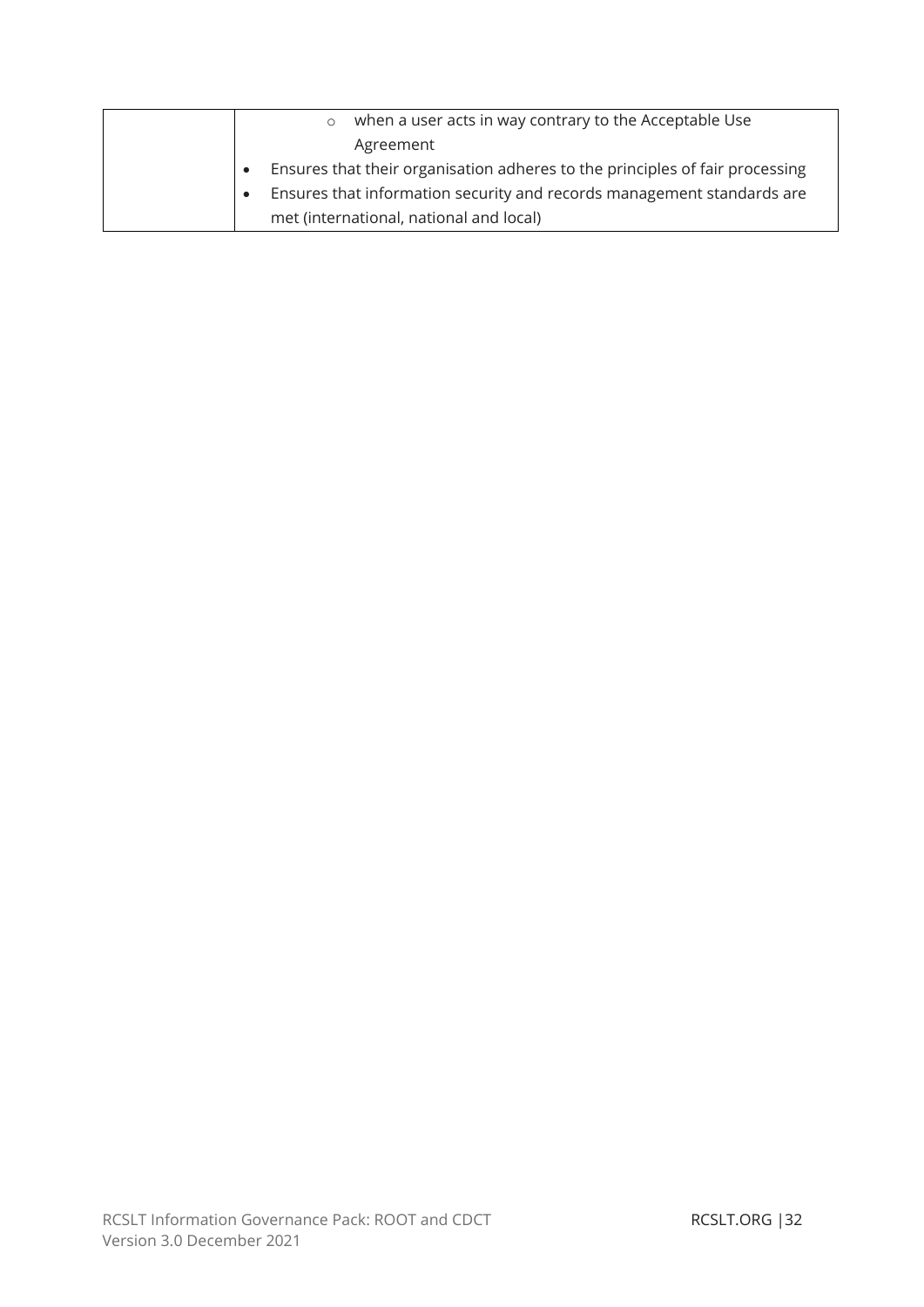# Annex 4: Users of the ROOT and/or CDCT

| <b>ROOT/CDCT User</b><br><b>Type</b>                                                                                                                                                                     | <b>Description of access</b>                                                                                                                                                                                                                                                                                                                                                                                                                                                                                                                                                                                                                                                                                                                           | <b>Purpose</b>                                                                                                                                                                                                                                                                                                                                                                                                                                                                                                                                                          |
|----------------------------------------------------------------------------------------------------------------------------------------------------------------------------------------------------------|--------------------------------------------------------------------------------------------------------------------------------------------------------------------------------------------------------------------------------------------------------------------------------------------------------------------------------------------------------------------------------------------------------------------------------------------------------------------------------------------------------------------------------------------------------------------------------------------------------------------------------------------------------------------------------------------------------------------------------------------------------|-------------------------------------------------------------------------------------------------------------------------------------------------------------------------------------------------------------------------------------------------------------------------------------------------------------------------------------------------------------------------------------------------------------------------------------------------------------------------------------------------------------------------------------------------------------------------|
| Local user<br>User can enter data<br>directly into the<br>ROOT. This might be<br>a clinician or<br>delegated to an<br>administrator. Use of<br>the system would<br>mirror existing<br>working practices. | Access to pseudonymised data for service<br>$\bullet$<br>users under their care<br>Access to reports for individual service<br>$\bullet$<br>users under their care<br>Access to aggregated data reports on<br>$\bullet$<br>outcomes at a team/service level and<br>external benchmarking level <sup>3</sup><br>Local users must comply with all policy,<br>$\bullet$<br>legislation and the local organisation's<br>protocols, working in a way that mirrors<br>existing working practices<br>Must also agree to the Acceptable Use<br>$\bullet$<br>Agreement (Annex 5)                                                                                                                                                                                | To evaluate the<br>$\bullet$<br>impact of<br>interventions<br>To inform patient-<br>$\bullet$<br>centred care<br>To support clinical<br>decision making                                                                                                                                                                                                                                                                                                                                                                                                                 |
| Local admin<br>User responsible for<br>monitoring and<br>validating access to<br>the online tool for<br>users within an<br>organisation, in<br>addition to "Local<br>User" functions                     | Access to pseudonymised data for service<br>users under their care<br>Access to reports for individual service<br>users under their care<br>Access to aggregated data reports on<br>$\bullet$<br>outcomes at a team/service level and<br>external benchmarking level <sup>3</sup><br>Access to the data upload functions of the<br>ROOT, where appropriate<br>Access to user administration functions<br>Access to reports monitoring appropriate<br>use of the system and other audit reports<br>Local admins must comply with all policy,<br>$\bullet$<br>legislation and the local organisation's<br>protocols, working in a way that mirrors<br>existing working practices<br>Must agree to the Acceptable Use<br>$\bullet$<br>Agreement (Annex 5) | To evaluate the<br>$\bullet$<br>impact of<br>interventions<br>To inform patient-<br>$\bullet$<br>centred care<br>To support clinical<br>$\bullet$<br>decision making<br>To evidence the<br>$\bullet$<br>impact of SLT input<br>to decision makers<br>and commissioners<br>To support sharing<br>$\bullet$<br>of best practice and<br>reflect on service<br>outcomes<br>To inform changes<br>$\bullet$<br>to service delivery<br>To manage and<br>$\bullet$<br>validate user<br>accounts for access<br>to the ROOT<br>To monitor use of<br>ROOT for auditing<br>purposes |

 $3$  Benchmarking reports will not identify organisations without explicit consent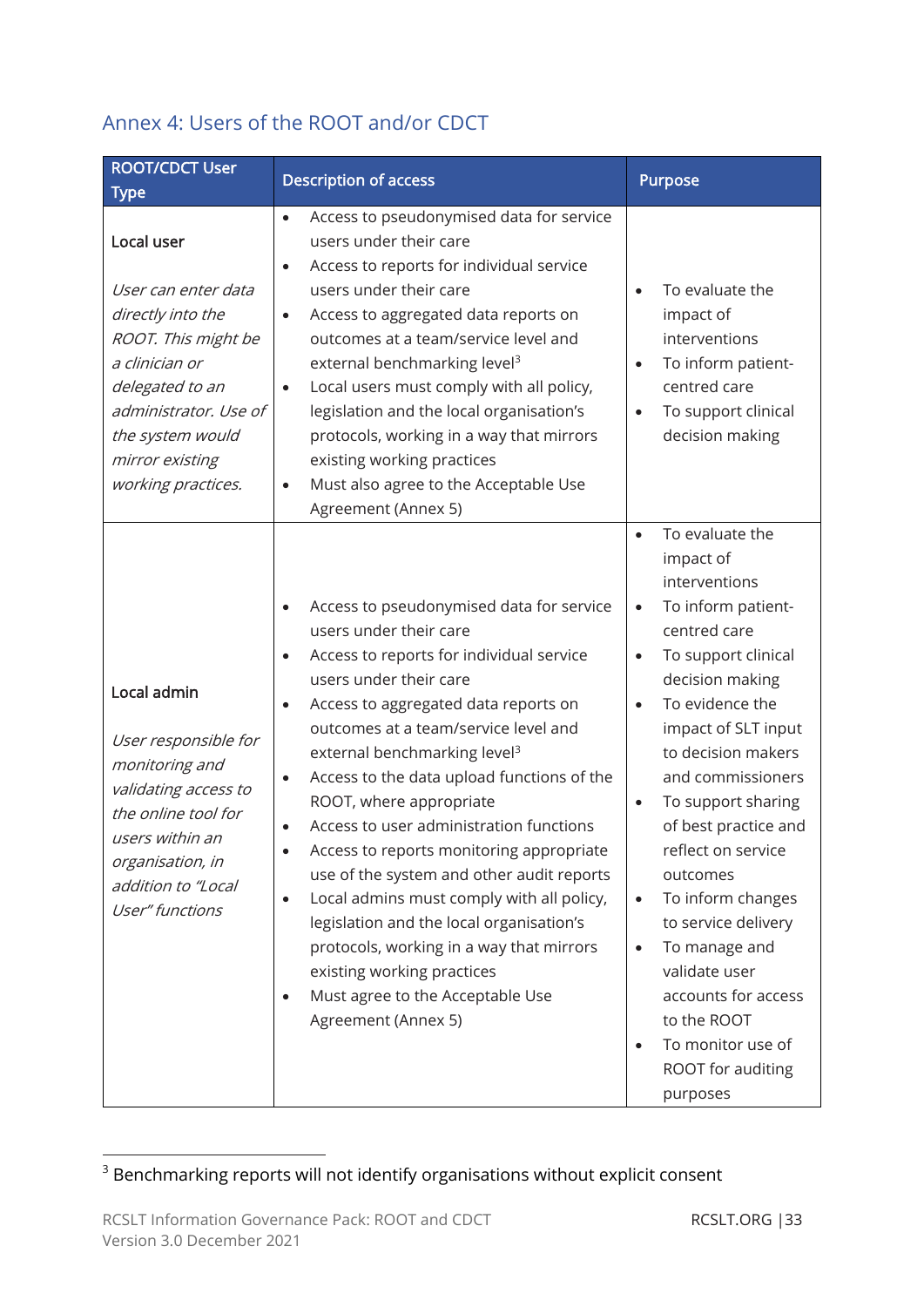| <b>RCSLT administrative</b><br>users                                   | Access to user administration functions<br>$\bullet$<br>Access to anonymised service-level and<br>$\bullet$<br>national-level reports (which do not<br>contain data for fewer than 6 service<br>users)<br>Access to the pseudonymised patient data<br>$\bullet$<br>for the purposes of providing help and<br>support to users<br>Must agree to the Acceptable Use<br>$\bullet$<br>Agreement (Annex 5) | To assist with<br>$\bullet$<br>technical and<br>administrative<br>enquiries<br>To support SLT<br>services with service<br>evaluation and<br>service<br>improvement<br>To support SLT<br>$\bullet$<br>services to<br>benchmark the<br>effectiveness of SLT<br>services<br>To support<br>$\bullet$<br>development of the<br>evidence base and<br>identification of<br>research priorities                                                                                                                           |  |
|------------------------------------------------------------------------|-------------------------------------------------------------------------------------------------------------------------------------------------------------------------------------------------------------------------------------------------------------------------------------------------------------------------------------------------------------------------------------------------------|-------------------------------------------------------------------------------------------------------------------------------------------------------------------------------------------------------------------------------------------------------------------------------------------------------------------------------------------------------------------------------------------------------------------------------------------------------------------------------------------------------------------|--|
| <b>Different Class</b><br><b>Solutions Ltd</b><br>administrative users | This role has special access to all system<br>$\bullet$<br>features, functions, and data<br>The organisation is ISO 27001 certified,<br>$\bullet$<br>has achieved Cyber Essentials Plus<br>accreditation and is registered with the<br>Information Commissioner's Office                                                                                                                              | To install, or<br>$\bullet$<br>upgrade computer<br>components and<br>software<br>To provide routine<br>automation<br>To maintain security<br>policies<br>To troubleshoot<br>To train or supervise<br>staff; or offer<br>technical support<br>To support the<br>$\bullet$<br>upkeep,<br>configuration, and<br>reliable operation of<br>computer systems<br>To ensure that the<br>$\bullet$<br>uptime,<br>performance,<br>resources and<br>security of the<br>server and software<br>meet the needs of<br>the users |  |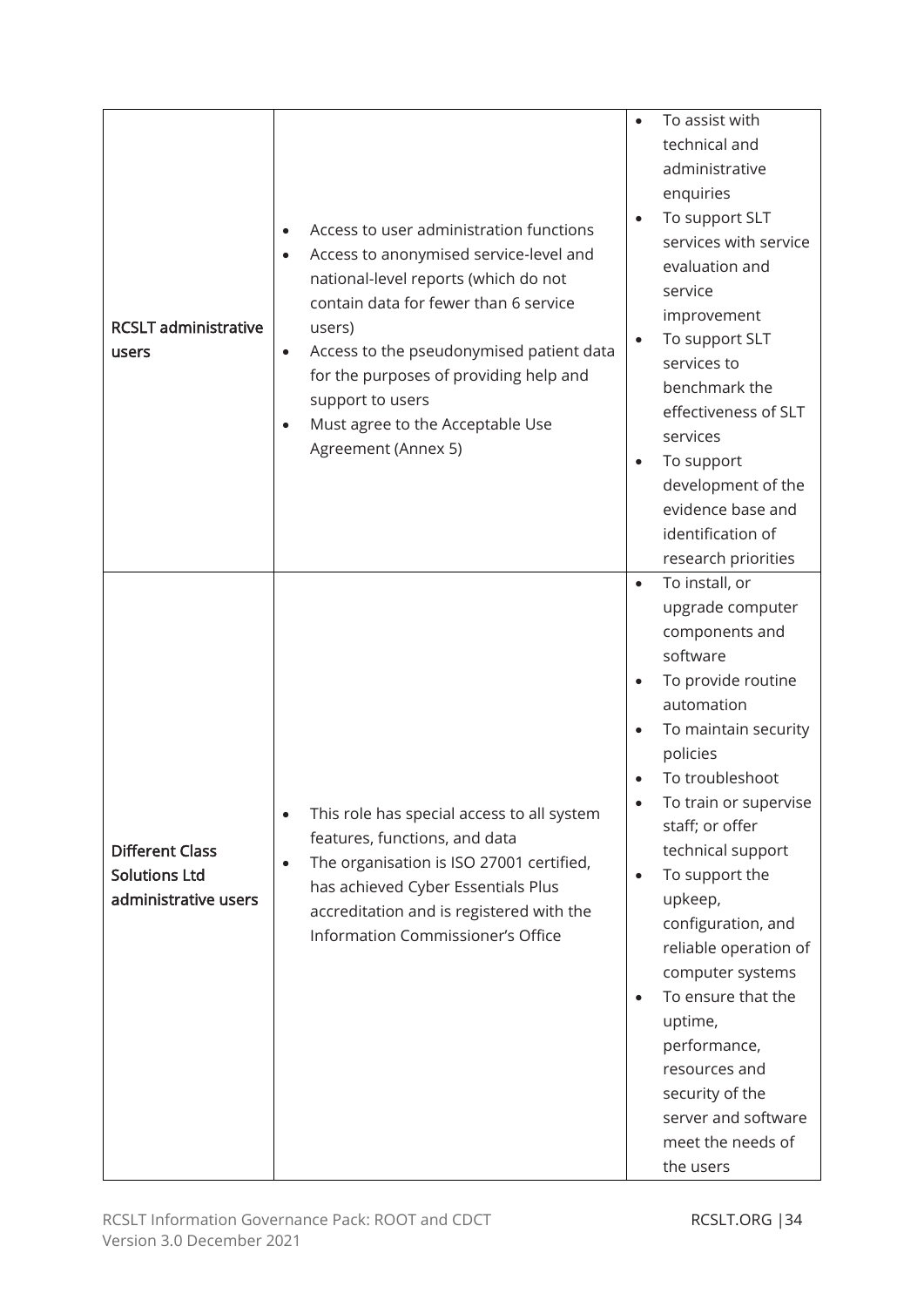

# Annex 5: Acceptable Use Agreement

The ROOT and the CDCT have been developed to support speech and language therapy services with collecting, collating and analysing outcome data.

In using the ROOT/CDCT, users must ensure they do so in an acceptable way, and must not engage in any of the behaviours considered unacceptable.

It is the responsibility of the users of the ROOT/CDCT to use the system in a way that complies with existing standards and expectations about fair processing in accordance with Data Protection Legislation<sup>4</sup>. Use of the ROOT/CDCT is fully monitored and audited.

- $\Box$  I understand that it is my responsibility to use the ROOT/CDCT in a way that complies with existing standards and expectations about fair processing in accordance with Data Protection Legislation<sup>5</sup>
- $\Box$  I am aware that the use of the ROOT/CDCT is fully monitored and audited and that any demonstrable misuse of the ROOT/CDCT will result in the suspension/revoking of system use.
- $\Box$  I will not attempt to use someone else's login details to access the ROOT/CDCT
- $\Box$  I will not allow anyone else to use my login details. I am aware that passwords should be kept securely and I will not disclose my password to anyone else.
- $\Box$  I will not attempt to search for information on a service user that I am not authorised to access
- $\Box$  I will not download information to use in ways that run counter to the system's objectives
- $\Box$  I will not attempt to access unauthorised areas
- $\Box$  I will not introduce any spurious or non-existent cases into the system<sup>5</sup>
- $\Box$  I will not attempt to alter, deface, block, erase, destroy or conceal records with the intention of preventing disclosure under a request relating to the Freedom of Information Act 2000 or the Data Protection Legislation.
- □ I will not remain logged on to the ROOT/CDCT when unattended.

# Any demonstrable misuse of the ROOT and/or CDCT will result in the suspension/revoking of system use.

<sup>4</sup> "Data Protection Legislation" means (i) the Regulation (EU) 2016/279 General Data Protection Regulation (GDPR) and (ii) the Data Protection Act 2018

<sup>&</sup>lt;sup>5</sup> Please note, there is test environment available to use with 'dummy data' for training purposes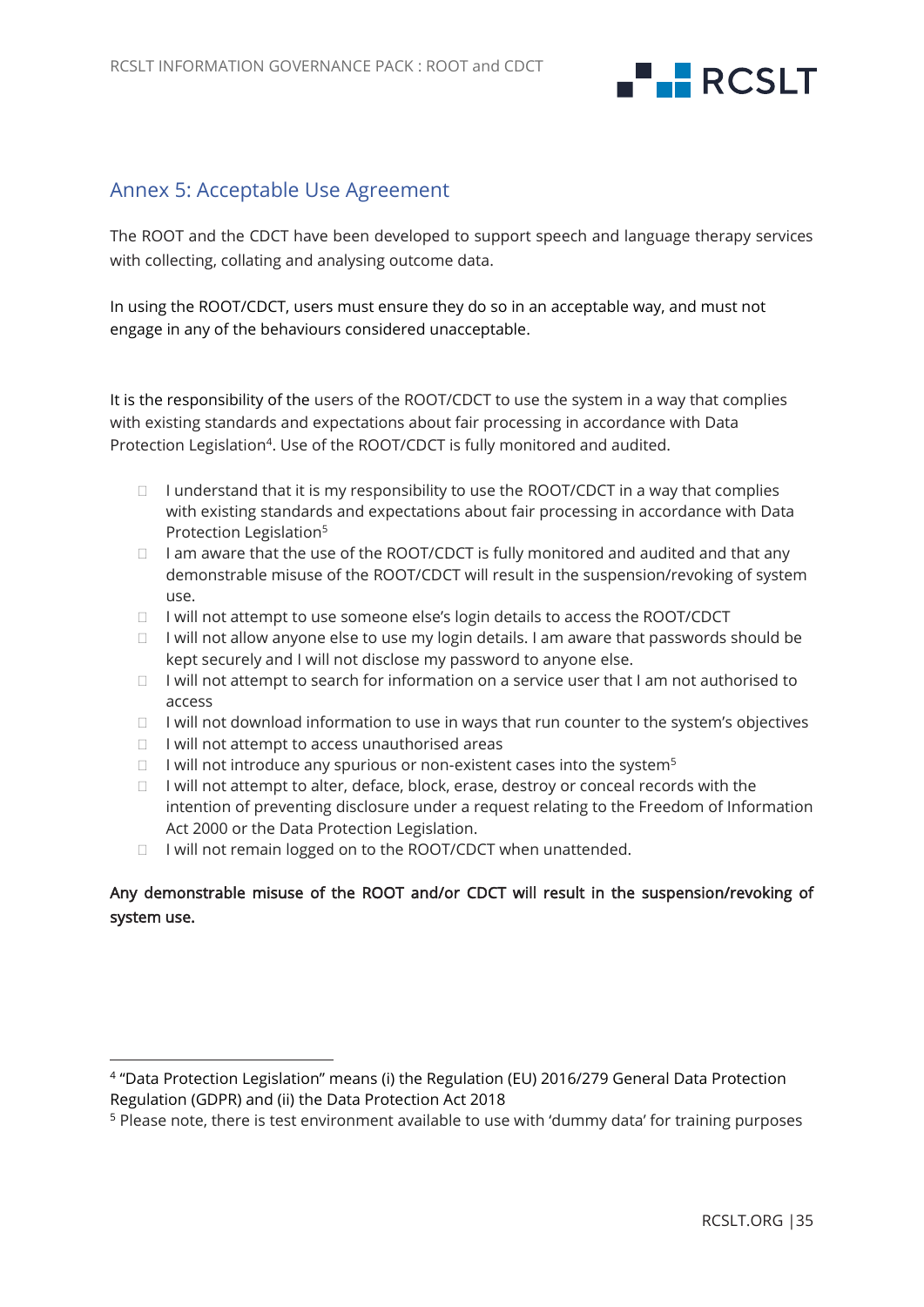

# Annex 6: Data Sharing Agreement

A data sharing agreement will be required between the organisation providing the speech and language therapy service and the RCSLT.

Sample data sharing agreements for both the ROOT and the CDCT can be downloaded from our [website.](https://rcslt-root.org/Content/data-sharing-agreement-)

Once your organisation has registered to use the ROOT and/or CDCT, a data sharing agreement will be sent to you. This needs to be signed by the appropriate person within your organisation and returned to the RCSLT before access is granted to these online tools.

Alternatively, to request an electronic copy of the Data Sharing Agreement for the ROOT and/or CDCT, please contact [ROOT@rcslt.org,](mailto:ROOT@rcslt.org) confirming the name and address of your employing organisation and the contact details of your data protection officer (where relevant).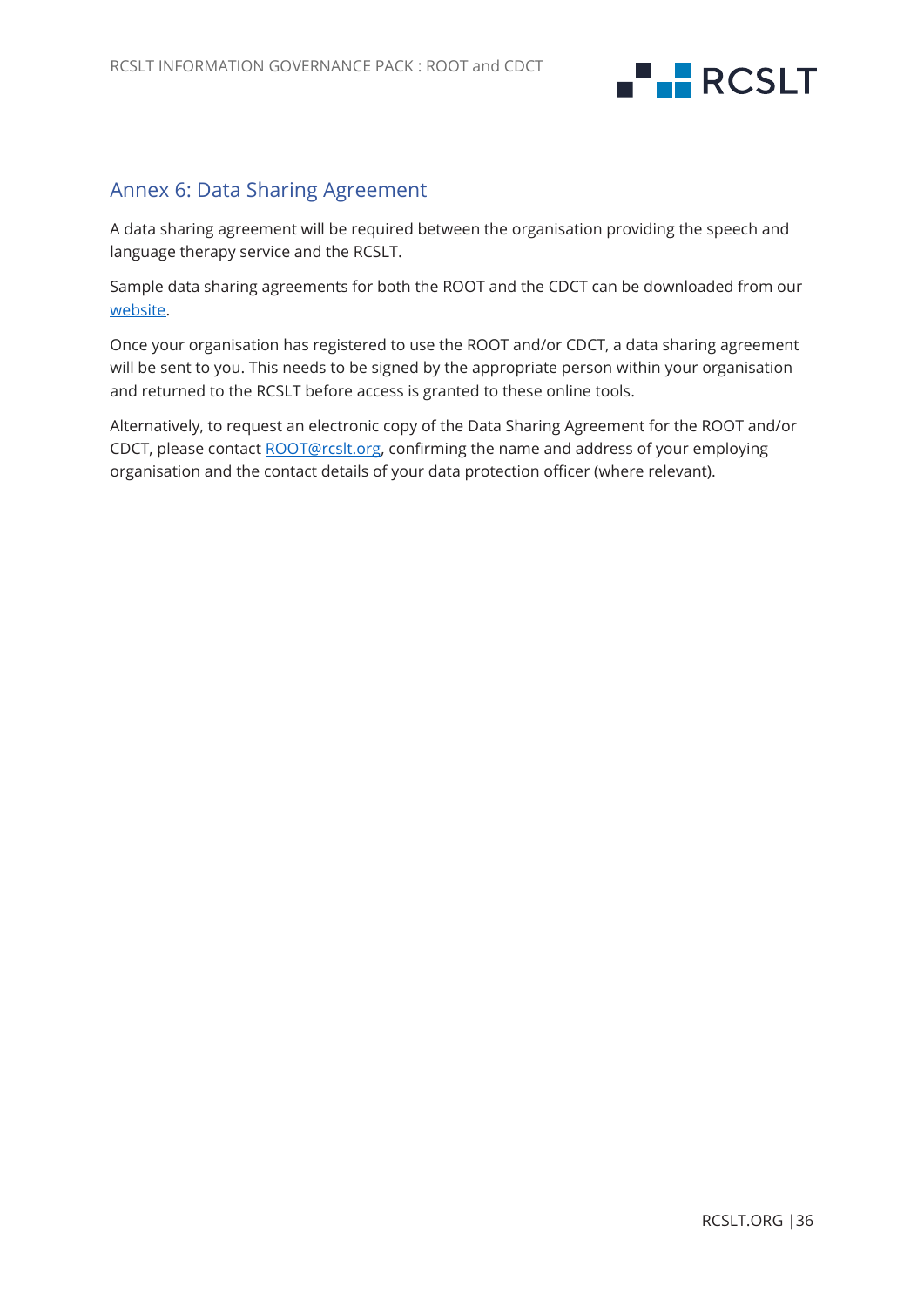

# Annex 7: Frequently Asked Questions

# 1. Why is the information being shared?

Information is being shared with the ROOT and/or CDCT for the purposes of collating outcomes data to generate data reports. This will support SLT services to:

- demonstrate the impact of SLT
- inform commissioning
- demonstrate contribution of SLT services to national policy outcomes
- ensure services are of good quality for service users and sustainable for the future
- benchmark the effectiveness of their SLT service

Further details about the purposes of processing is provided in section 4 of this document.

### 2. What information is being shared?

The following information about the speech and language therapists (and any other individuals using the ROOT/CDCT) is shared:

- The user's name
- The user's email address
- Employing organisation
- RCSLT membership number
- The IP address that the user connects from

Annexes 1 and 2 provide a detailed summary of the information shared about individuals accessing speech and language therapy by organisations using the ROOT and the CDCT, respectively. This includes:

- A pseudonymised local patient identifier
- Gender
- Year of birth
- Medical diagnoses
- Communication and swallowing disorder descriptor(s)
- Outcomes data (e.g. Therapy Outcome Measure (TOMs) scales, scores, rating dates)

With respect to the ROOT only, additional fields may be added, if required. Additional data shared with the ROOT by users of the system must comply with local information governance policies and frameworks and is not the responsibility of the data processor or the RCSLT. Please contact [ROOT@rcslt.org](mailto:ROOT@rcslt.org) for further information.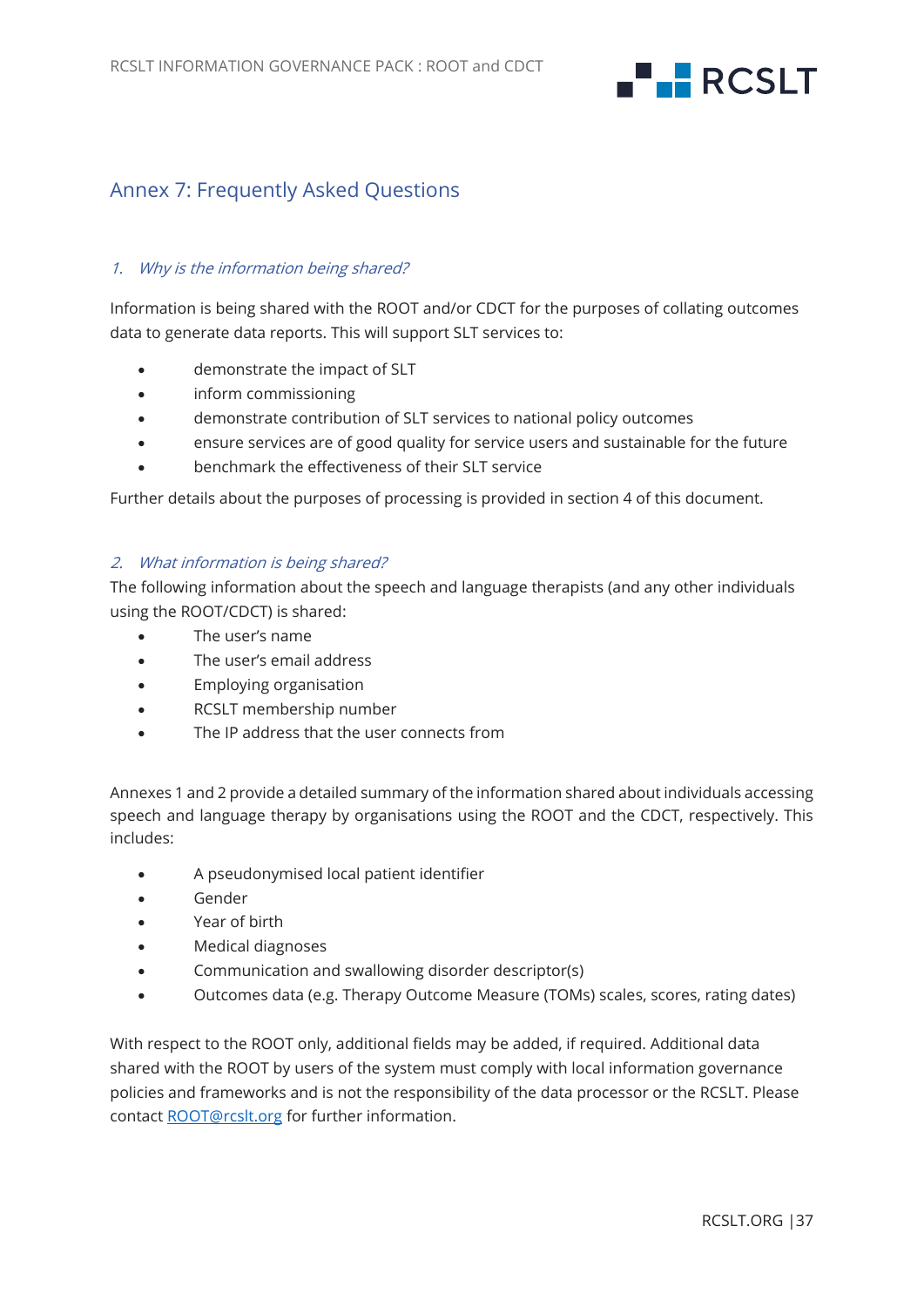

# 3. Will the project involve the collection of new information about individuals or collection of information in a new way?

All data shared with the ROOT and/or CDCT is already collected by the organisations prior to their involvement with this project. These online tools provide services with an electronic method of data collection and analysis.

# 4. Will the project compel individuals to provide information about themselves or will information be collected without explicit consent?

The personal data about the speech and language therapists (and other individuals) accessing the ROOT/CDCT is provided by the individuals themselves and/or their employing organisation.

The data collected about service users are pseudonymised. In the majority of cases, individuals will not be identifiable from the data, nevertheless, the data should be treated as personal data. Pseudonymised data falls within the scope of Data Protection Legislation and data controllers should consider the lawful basis for processing. Consent is one of the available lawful bases for processing; nevertheless, the GDPR defines high standards for consent and if consent does not meet the criteria, it is not valid under GDPR. Furthermore, under GDPR, consent must offer the individuals genuine choice and control over the processing of their personal data. Therefore, consent may not be the most suitable basis and data controllers may wish to consider alternative options. Local processes around gaining consent should be followed.

Nevertheless, individuals have the right to be informed about how data about them is used, which can be covered by the organisation or service's fair processing notice.

# 5. Will using the ROOT/CDCT involve using information about individuals for a purpose it is not currently used for?

The use of the ROOT/CDCT involves the sharing of data that has been pseudonymised/depersonalised. The tools generate anonymised, aggregated reports at (i) a service level (ii) national level (iii) external benchmarking, which are additional uses of the data already collected by the organisations involved in the project. Individuals are not identifiable from these reports.

# 6. Is the information about individuals of a kind particularly likely to raise privacy concerns or expectations?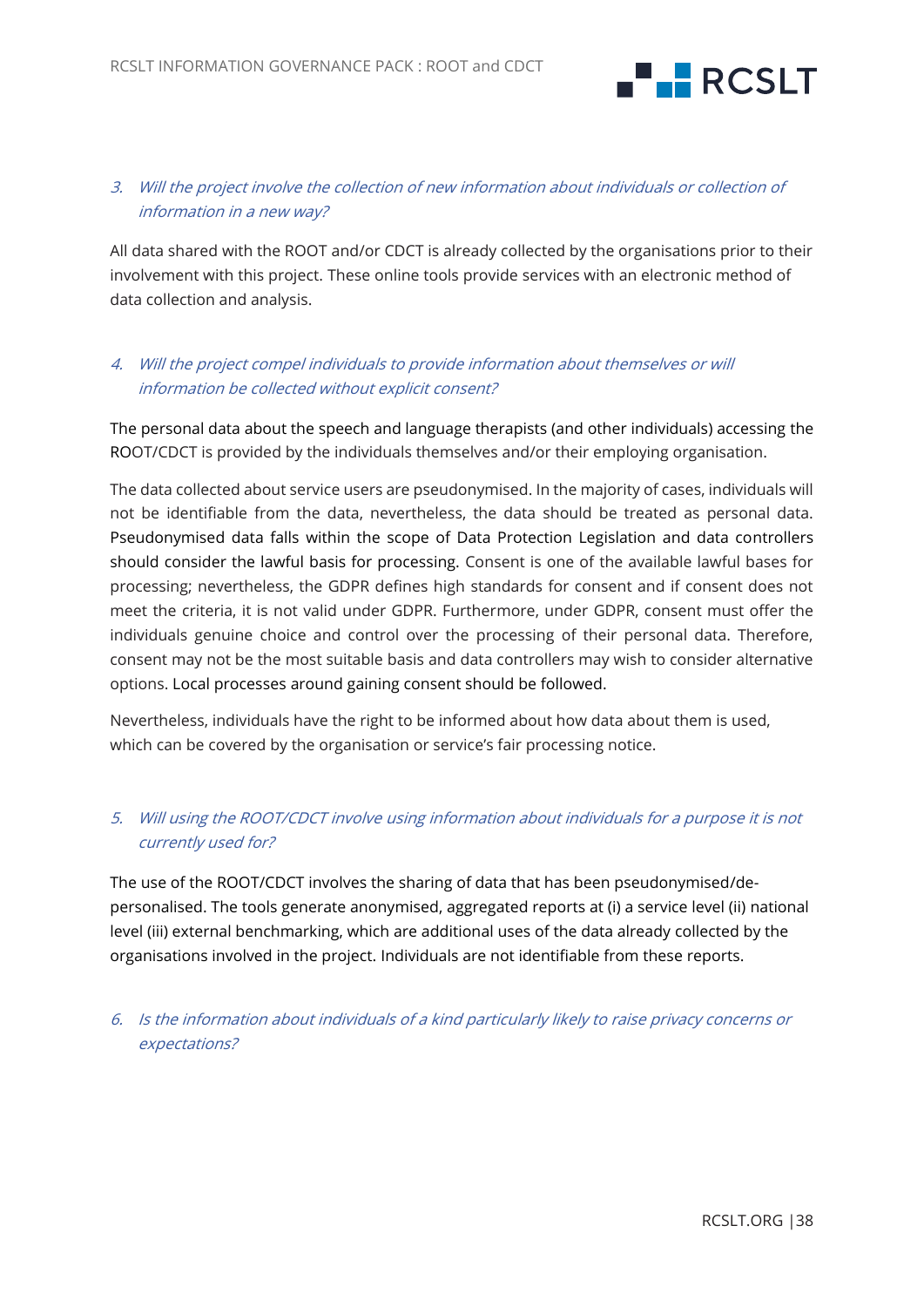

Information about the speech and language therapists (and other individuals) using the ROOT will only be used to in relation to their use of the system. Users are informed of how their information is used via a privacy notice.

Information about service users is pseudonymised. The aggregated reports generated by the ROOT do not contain data for fewer than 6 service users to minimise risk of service users being identifiable from the reports. Furthermore, organisations are not identifiable to other organisations from external benchmarking reports.

# 7. How will the information be stored?

The data is stored on a secure server. This means that encryption technology is used to ensure that all data flowing to and from the server is encrypted and could not be deciphered if intercepted in transit. The servers used are protected by firewalls to protect the data and prevent unauthorised access by anyone else. The data is stored using an encryption algorithm so that if anyone physically removed a disk or the server itself, then they would not be able to access the data. Thus all data is encrypted in the database and in transit.

The servers are located in UK data centres. The data centre is provided by Microsoft Azure, all meeting the security standards of ISO27001.

### 8. Are you transferring personal data to a country or territory outside of the EEA?

No, the servers are located in UK data centres.

# 9. Who will have access to the information?

As outlined in detail in Annex 4, there are four different types of user:

- 'Local users' are individuals with access the ROOT/CDCT, as authorised by their organisation. They will have access to pseudonymised data and reports for service users under their care. They will also have access to aggregated data reports on outcomes at a team/service level and anonymised external benchmarking reports (i.e. organisations are not identifiable to other organisations).
- 'Local admins' are individuals with access the ROOT/CDCT that have been appointed by their organisation to monitor and validate access to the ROOT/CDCT. They are responsible for ensuring that only persons within that organisation with valid reasons to access the system are issued a user log-in to view information stored there. 'Local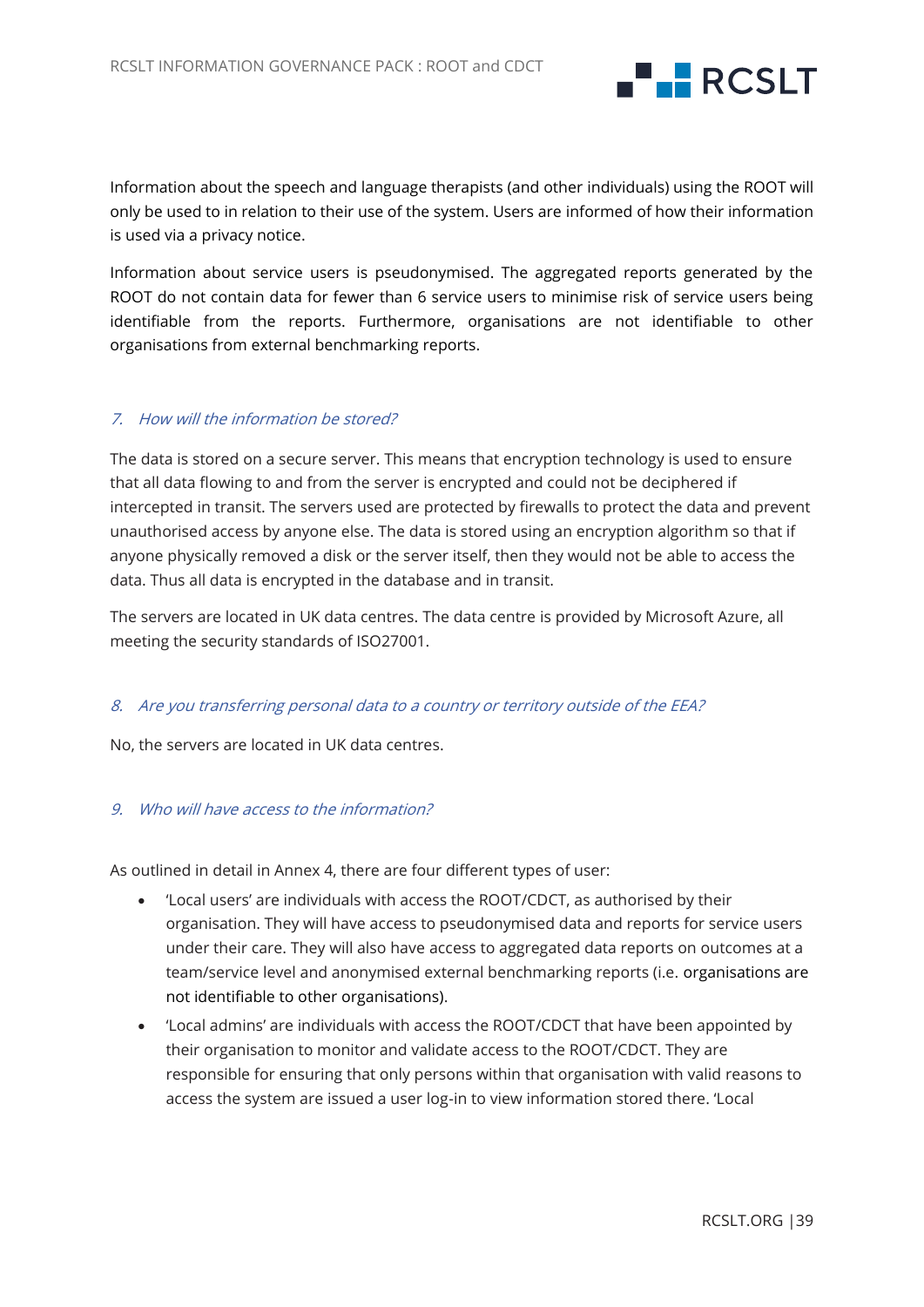

admins' will have access to the information about all 'local users' within the organisation in addition to the access described above.

- Employees of Different Class Solutions Ltd are able to access the pseudonymised data and reports for service users, but will only do so in order to support use of the system. This may be to correct or assess errors in system running or data itself. Moreover, checking the accuracy of screens and or reports will require tracking back to the individual records that are displayed or counted. Different Class Solutions Ltd comply with the standards of ISO 27001. They will also have access to aggregated data reports on outcomes at a team/service level and external benchmarking level.
- Administrative users at RCSLT are able to access the pseudonymised data and reports for service users to support use of the system. They are able to access anonymised servicelevel and national-level reports (which do not contain data for fewer than 6 service users) and user administration functions.

# 10. Under what circumstances will Different Class Solutions Ltd access the data?

Different Class Solutions Ltd, as the data processor, has access to the physical servers where data is held. All data is stored in encrypted tables so that maintenance and developments will not need to decrypt the data. Only in cases of suspected system defects/errors and new developments will Different Class employees need to look at the decrypted results, test the outputs from the system and respond to direct user queries.

# 11. Why would Different Class Solutions Ltd need to access the data?

Access to the data will be required where there is technical support requirement i.e. where software engineers and support staff will need to see the data to understand a reported issue. For example, to be able to either instruct the user as to what they are seeing and why or ask questions of the user to ascertain the behaviour of the system and if a defect is responsible. They will also have to see the resultant data after a fix has been applied to see if the system is now behaving as expected.

# 12. Who will handle the information?

Each organisation's administrative user(s) will be responsible for ensuring that only persons with valid reasons can access the system and view information stored and shared there.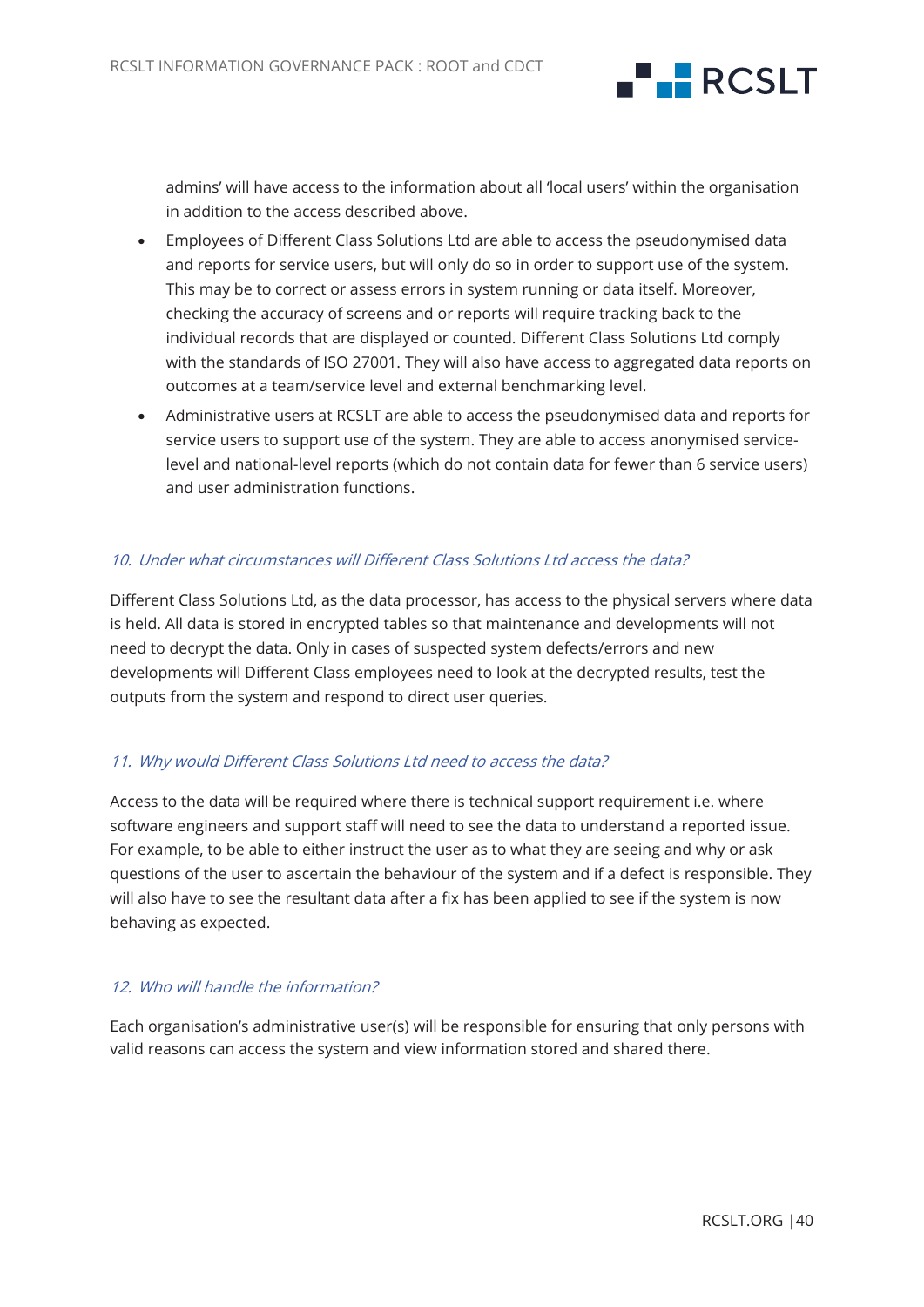

# 13. Our organisation is required to comply with NHS England's national data opt out policy. Is there anything we also need to consider before we start using the ROOT or CDCT?

To be compliant with the national data opt out, you need to assess whether the sharing of data with the ROOT and/or CDCT is in scope of the national data opt-out policy. More information about the national data opt out is provided on the [NHS Digital website.](https://digital.nhs.uk/services/national-data-opt-out-programme/compliance-with-the-national-data-opt-out/compliance-implementation-guide)

Data that is anonymised in line with the ICO code of practise on anonymisation is not considered to be confidential patient information and the national data opt-out does not apply (NHS Digital 2019). It therefore recommended that organisations consult best practice guidelines on anonymisation techniques detailed in "Anonymisation: managing data protection risk code of practice" (ICO, 2012) to ensure that the information that they are sharing is not confidential.